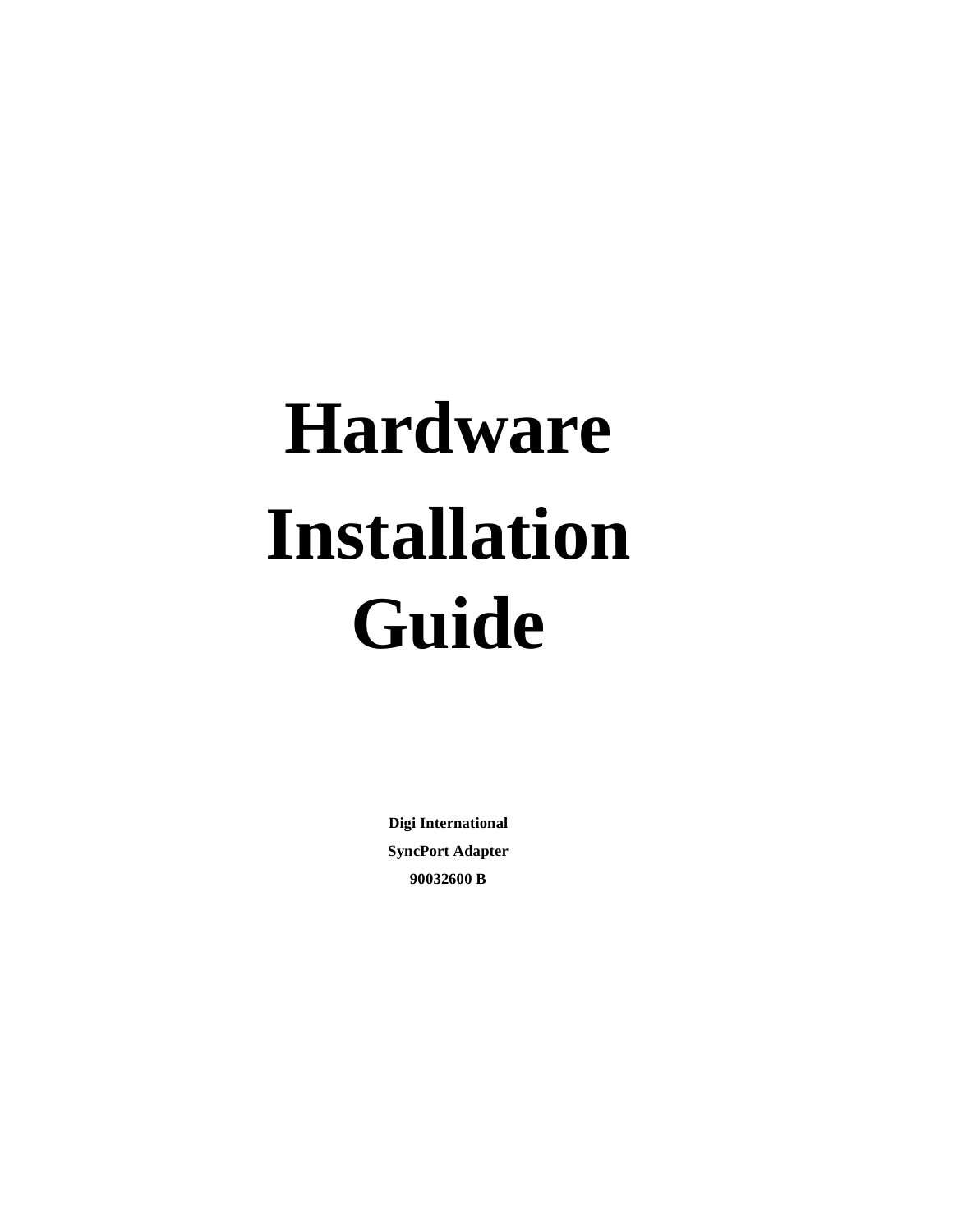**Digi International** is a registered trademark of Digi International Inc. The **Digi logo** is a trademarks of Digi International Inc. All other brand and product names are the trademarks of their respective holders.

| Digi International Inc.<br>11001 Bren Road East        | Phone                    | $(800)$ 344-4273<br>$(612)$ 912-3444 |
|--------------------------------------------------------|--------------------------|--------------------------------------|
| Minnetonka, MN 55343                                   | <b>FAX</b><br><b>BBS</b> | $(612)$ 912-4952<br>$(612)$ 912-4800 |
| Digi International GmbH                                | Phone                    | 49 221 920-5200                      |
| Domkloster 1                                           | <b>FAX</b>               | 49 221 920-5210                      |
| 50667 Köln<br>Germany                                  | <b>BBS</b>               | 49 221 920-5211                      |
| Digi International Asia Pte Ltd                        | Phone                    | 65 732-1318                          |
| 13-06 Tower 'A'                                        | <b>FAX</b>               | 65 732-1312                          |
| 391A Orchard Road<br>Ngee Ann City<br>Singapore 238837 | <b>BBS</b>               | 65 735-2460                          |

#### © Digi International Inc. 1996 All Rights Reserved

Information in this document is subject to change without notice and does not represent a commitment on the part of Digi International.

Digi provides this document "as is", without warranty of any kind, either expressed or implied, including, but not limited to, the implied warranties of fitness or merchantability for a particular purpose. Digi may make improvements and/or changes in this manual or in the product(s) and/or the program(s) described in this manual at any time.

This product could include technical inaccuracies or typographical errors. Changes are periodically made to the information herein; these changes may be incorporated in new editions of the publication.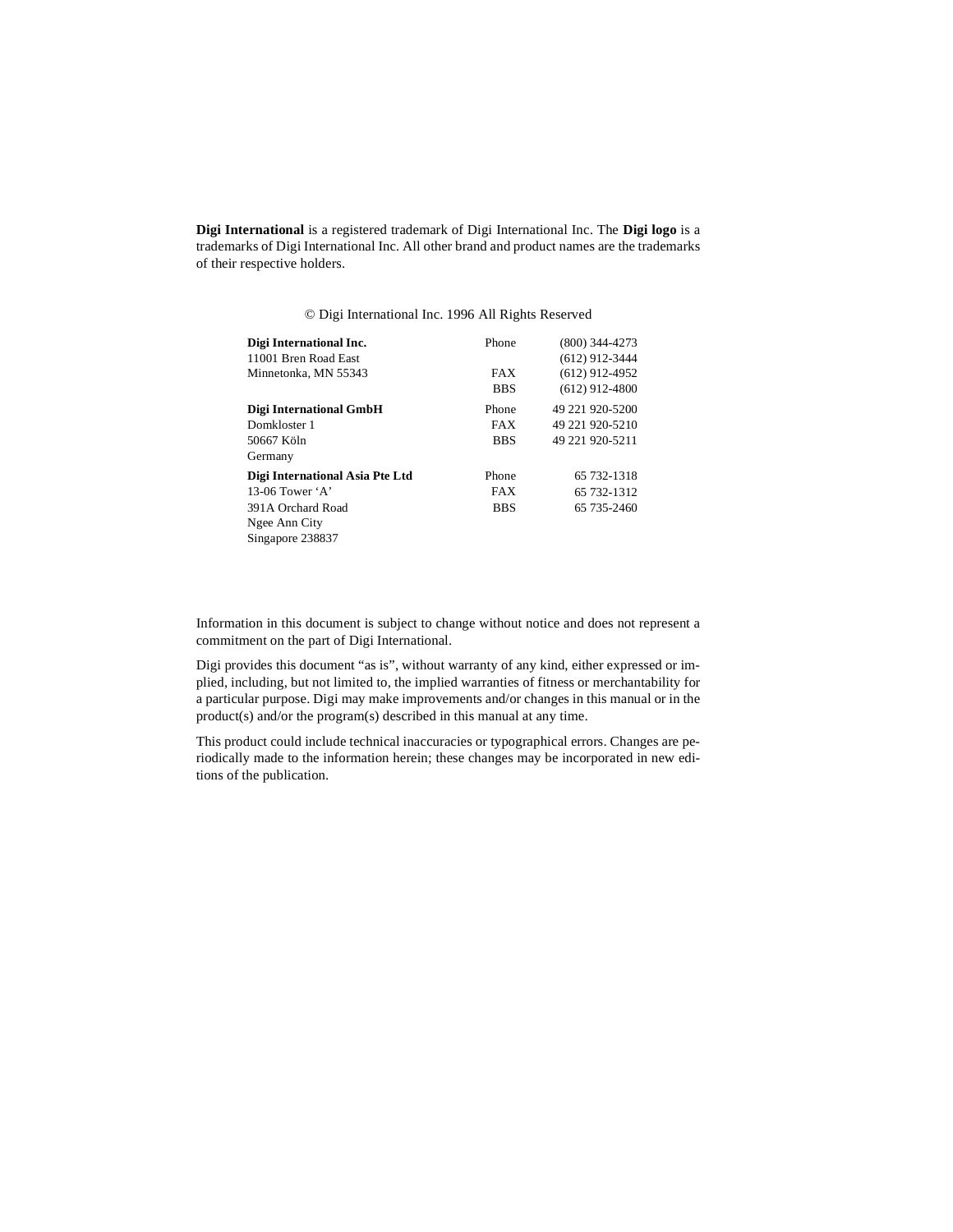### **Table of Contents**

90032600 B Contents Page iii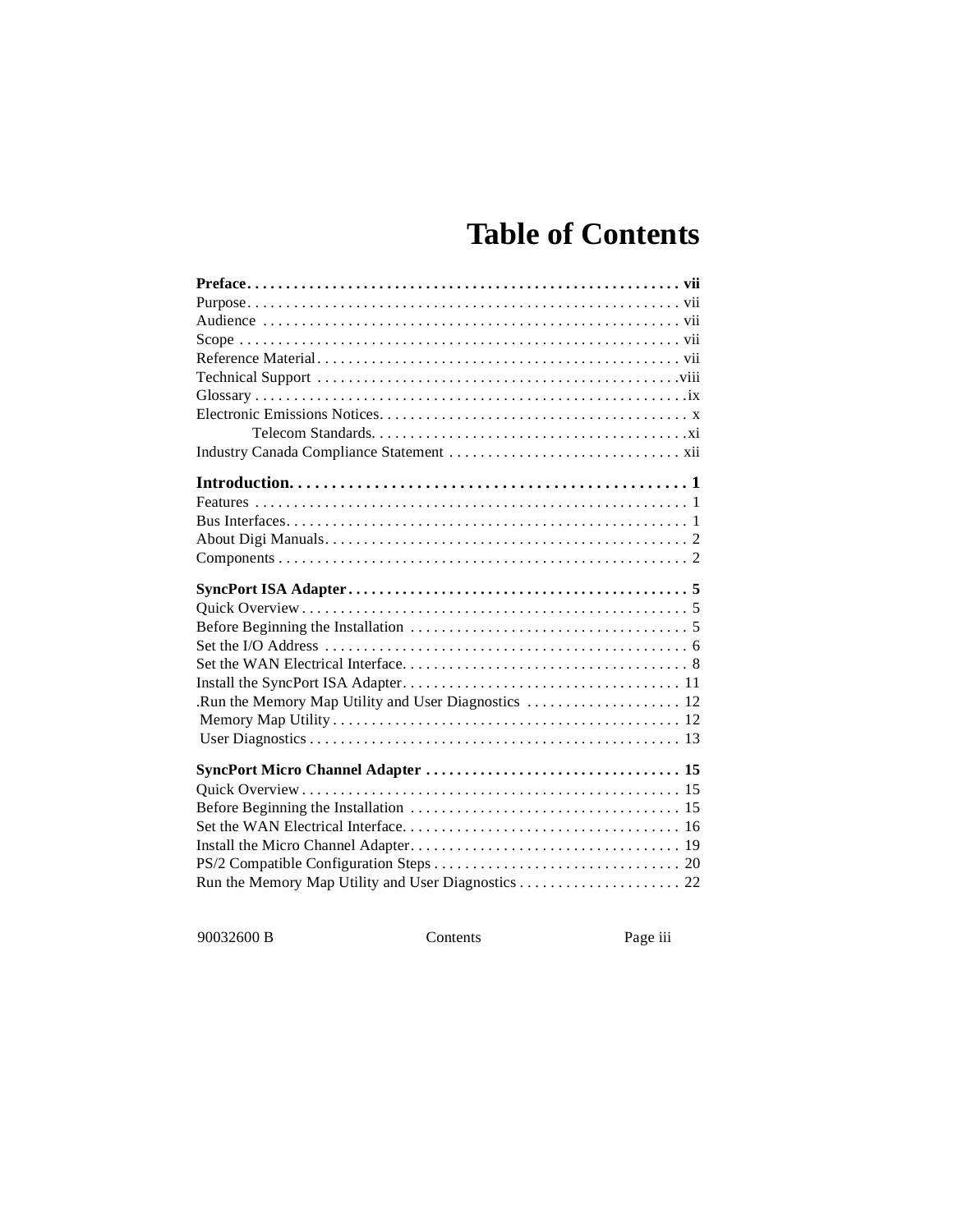Page iv Contents 90032600 B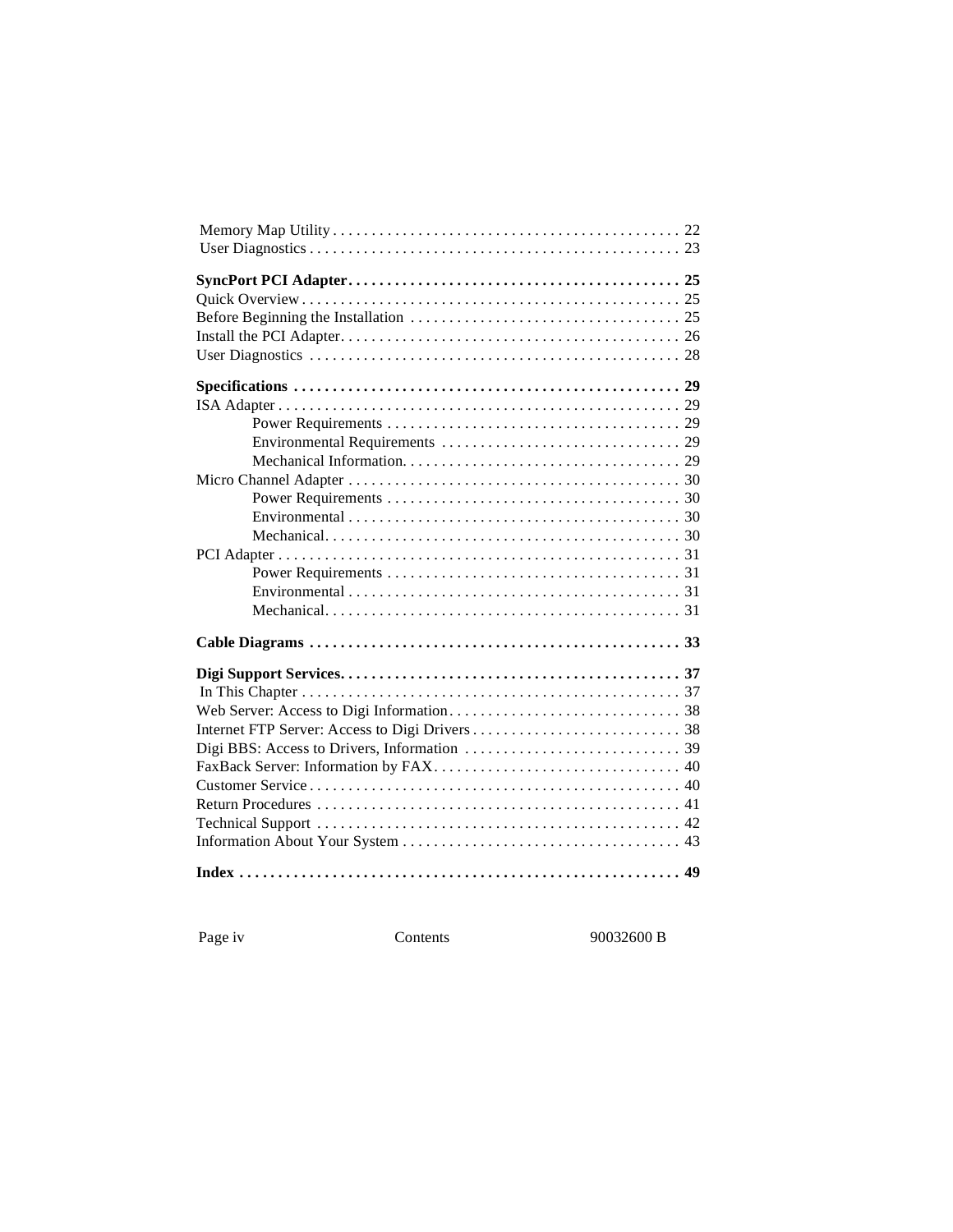### *List of Figures*

| Figure 3 Jumper Locations for Micro Channel Bus Adapter  14 |  |
|-------------------------------------------------------------|--|
|                                                             |  |
|                                                             |  |
|                                                             |  |
|                                                             |  |
|                                                             |  |

### *List of Tables*

| Table 2 |  |
|---------|--|
| Table 3 |  |
| Table 4 |  |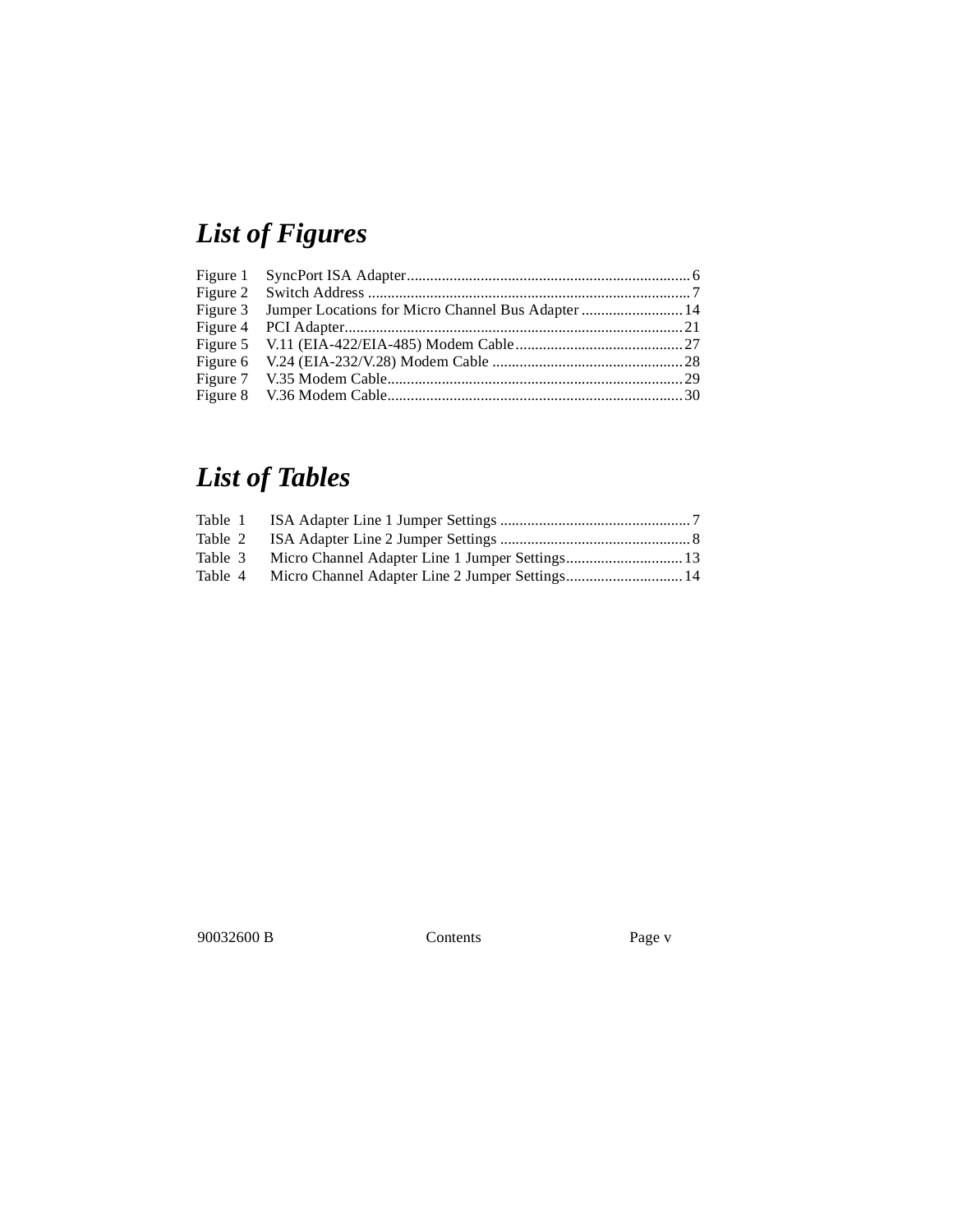Page vi Contents 90032600 B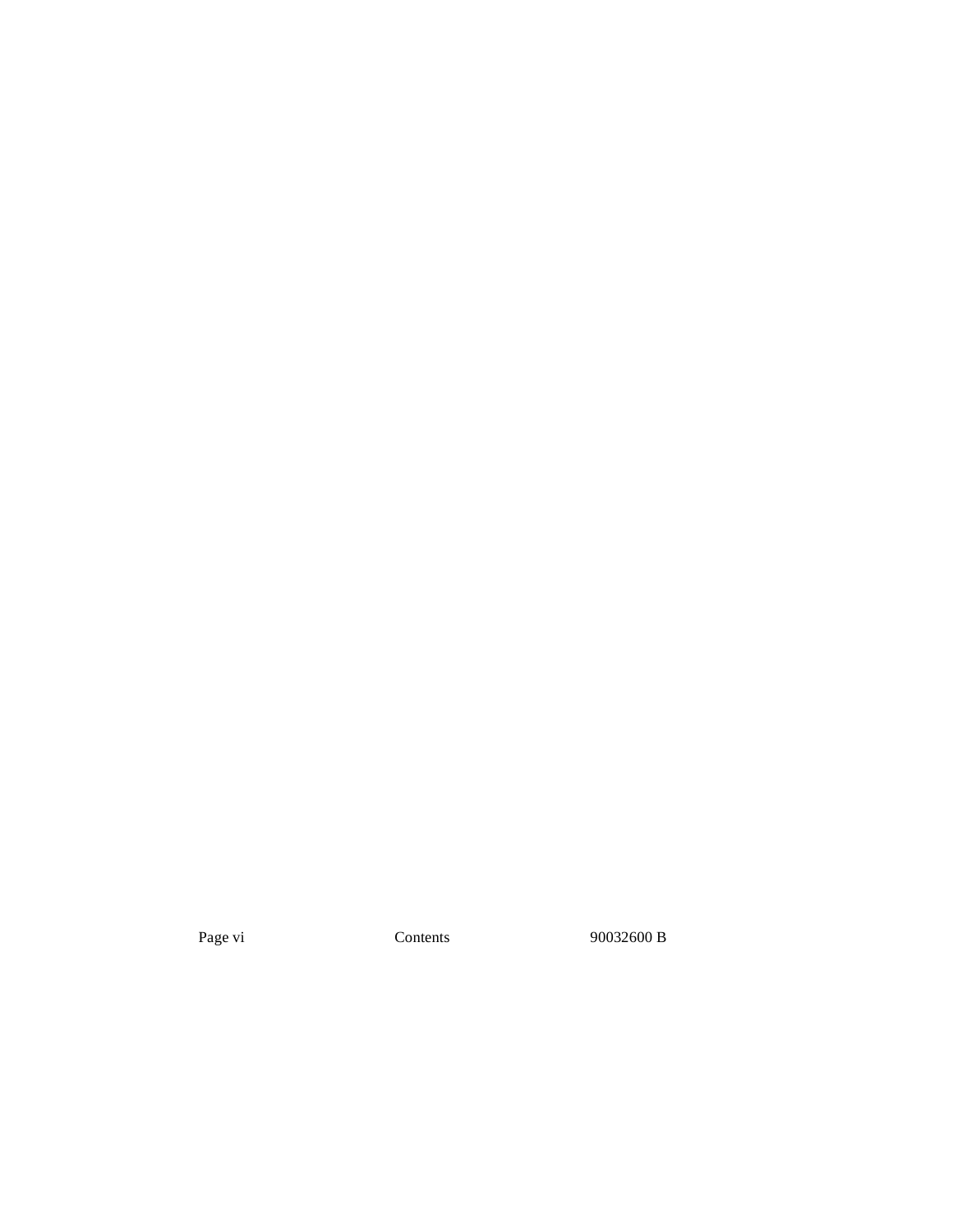### **Preface**

### <span id="page-6-0"></span>*Purpose*

This guide provides information regarding the components and installation of the Digi International SyncPort Adapter.

### *Audience*

This manual is intended for end users who add components to computers.

### *Scope*

This guide provides step-by-step instructions for installing the Digi SyncPort Adapter.

### *Reference Material*

Reference material may be found in the list of Digi publications shown on page [viii.](#page-7-0) Note that items may be added or deleted from this list at any time as Digi publications change.

You may also need the instruction manual that came with your computer since it is referenced in the Digi installation procedure for removing your computer's cover.

90032600 B Preface Page vii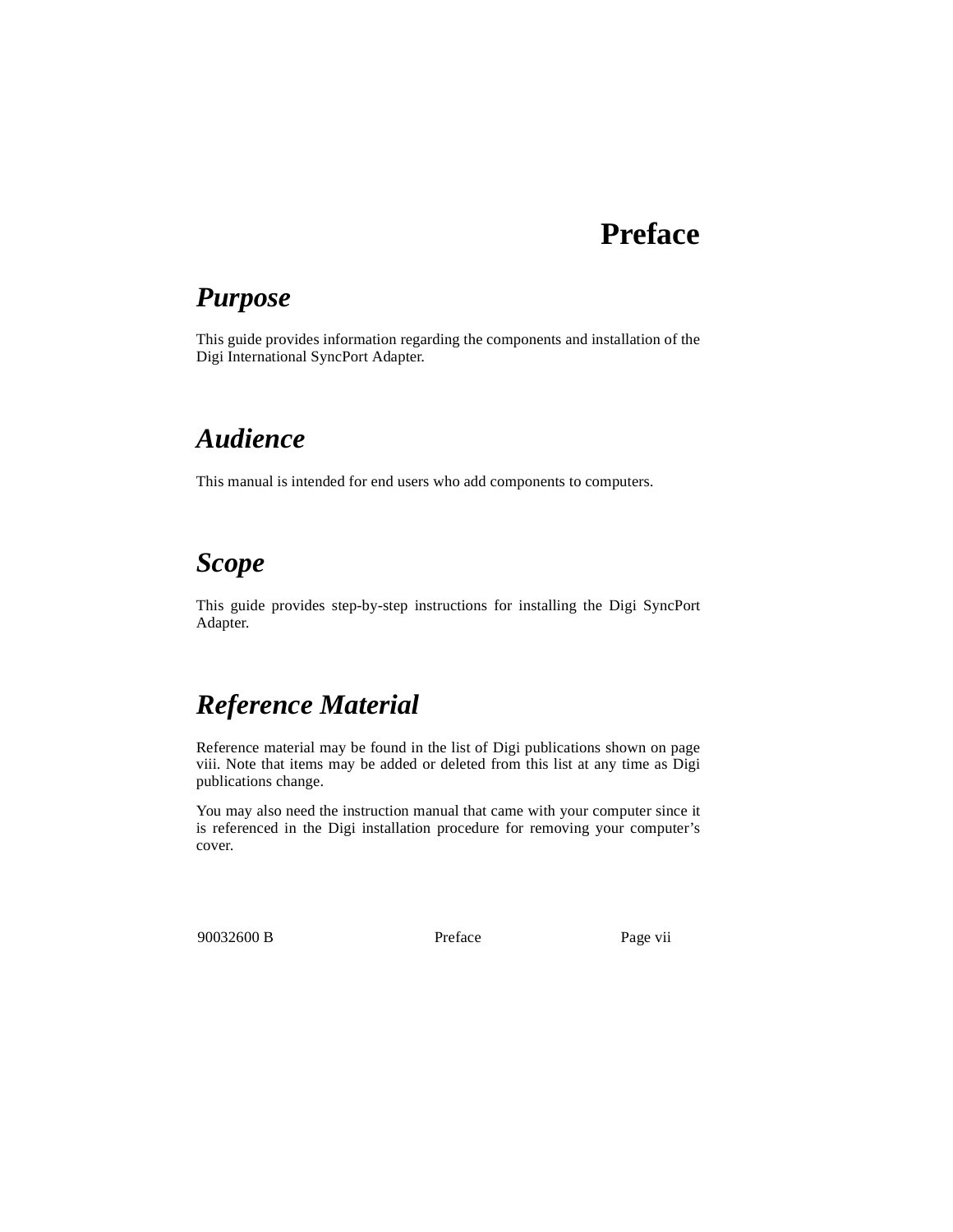<span id="page-7-0"></span>

| <b>Publication</b><br><b>Number</b> | Title                                                                        |
|-------------------------------------|------------------------------------------------------------------------------|
| 92000507                            | WAN Links for Windows NT X.25 Installation and<br><b>Configuration Guide</b> |
| 92000508                            | WAN Links for Windows NT Frame Relay Installation<br>and Configuration Guide |
| 92000242                            | WAN Links for MP-RAS Installation and Configura-<br>tion Guide               |

### *Technical Support*

Should you experience problems with Digi equipment, simply call Digi Technical Support. See [page 37](#page-48-0).

Page viii Preface 90032600 B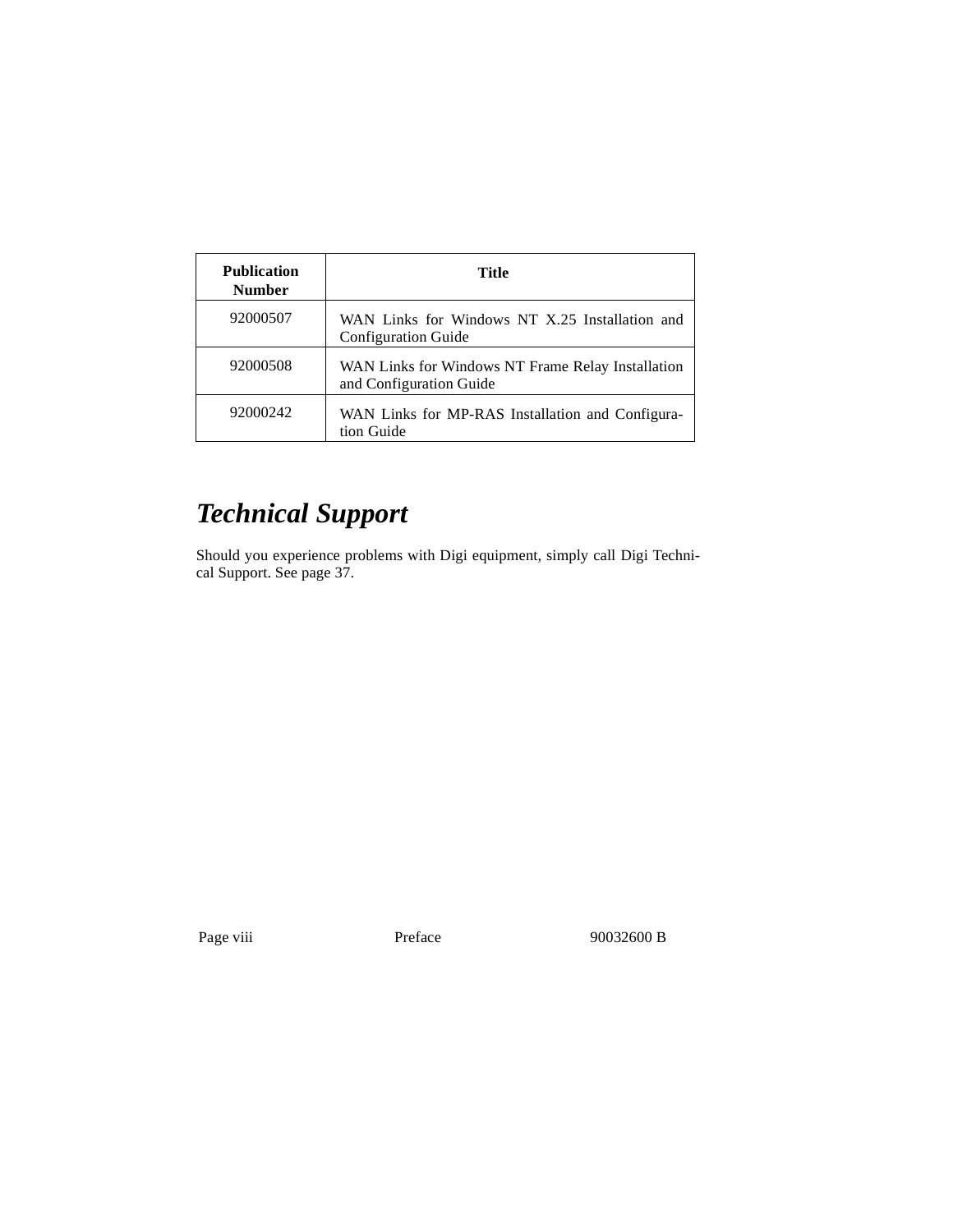### <span id="page-8-0"></span>*Glossary*

#### **ISA**

An abbreviation for Industry Standard Architecture. This design allows various adapters to be added to the system by means of inserting plug-in cards into expansion slots. Commonly, ISA refers to the expansion slots themselves and can be 8-bit or 16-bit slots.

#### **LAN**

Local area network. A communications architecture that passes information between multiple systems over relatively short distances at high speeds.

#### **Micro Channel**

The design of the bus in IBM PS/2 computers which functions as either a 16 bit or a 32-bit bus. The Micro Channel can also be driven independently by multiple bus master processors.

#### **PCI**

An abbreviation for Peripheral Component Interconnect. It is defined as a local bus system for a computer built to the PCI specification. The SyncPort PCI adapter does bus mastering for transfer of data. The PCI local bus system allows up to three PCI-compliant expansion cards to be installed in a computer.

#### **WAN**

- Wide area network. A network composed of systems that are relatively far apart. A WAN may also encompass a series of LANs connected over a wide area.
- A network—public or private—that covers a wide geographical area.

90032600 B Preface Page ix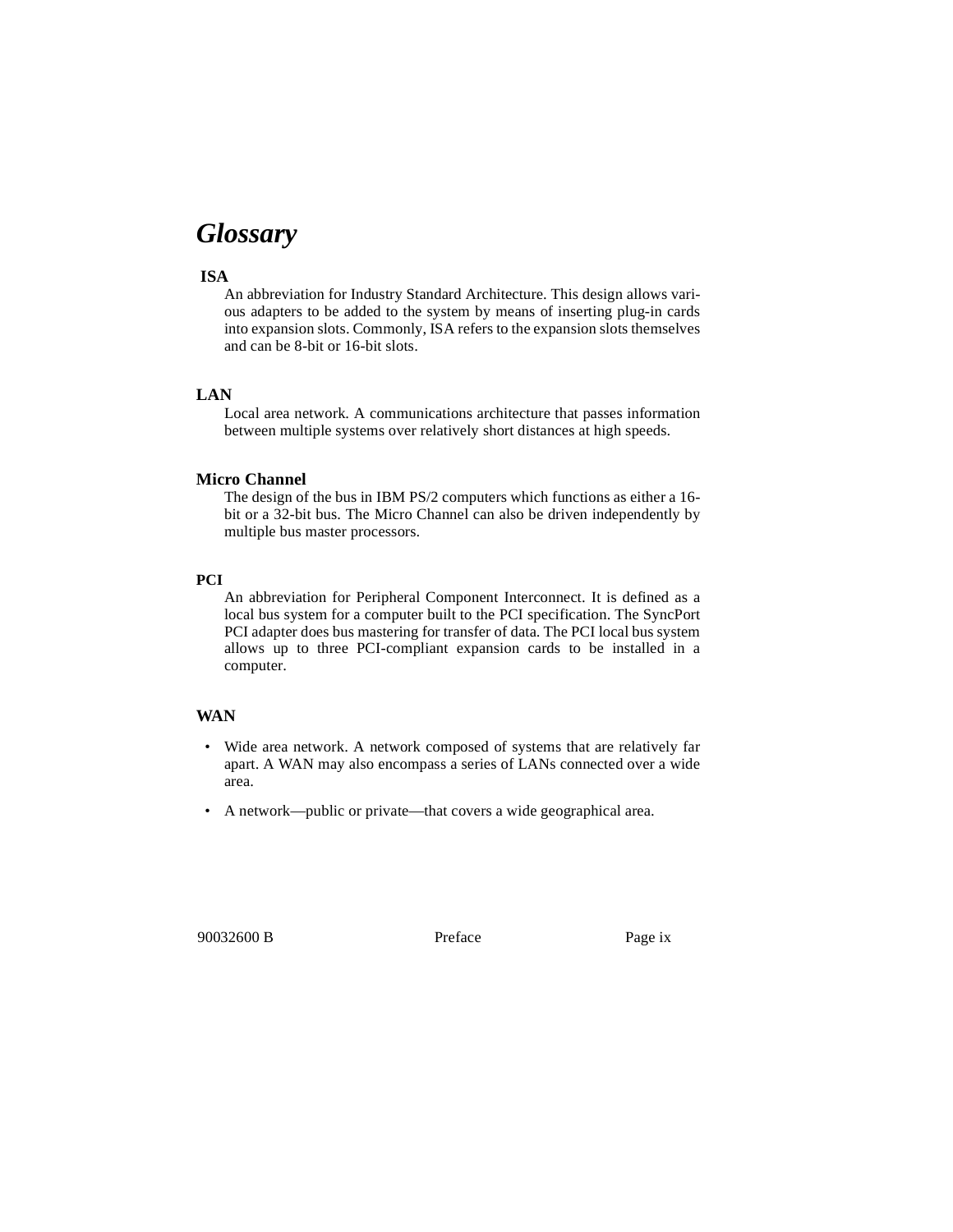### <span id="page-9-0"></span>*Emissions and Immunity Standards*

### **Electronic Emissions Notices**

#### *Federal Communications Commission (FCC) Statement*

#### **Radio Frequency Interference (RFI) (FCC 15.105)**

This equipment has been tested and found to comply with the limits for Class B digital devices pursuant to Part 15 of the FCC Rules. These limits are designed to provide reasonable protection against harmful interference in a residential environment. This equipment generates, uses, and can radiate radio frequency energy, and if not installed and used in accordance with the instruction manual, may cause harmful interference to radio communications. However, there is no guarantee that interference will not occur in a particular installation. If this equipment does cause harmful interference to radio or television reception, which can be determined by turning the equipment off and on, the user is encouraged to try and correct the interference by one or more of the following measures:

- Reorient or relocate the receiving antenna.
- Increase the separation between the equipment and the receiver.
- Connect the equipment into an outlet on a circuit different from that to which the receiver is connected.
- Consult the dealer or an experienced radio/TV technician for help.

#### **Labeling Requirements (FCC 15.19)**

This device complies with Part 15 of FCC rules. Operation is subject to the following two conditions: (1) this device may not cause harmful interference, and (2) this device must accept any interference received, including interference that may cause undesired operation.

#### **Modifications (FCC 15.21)**

Changes or modifications to this equipment not expressly approved by Digi may void the user's authority to operate this equipment.

Page x Preface 90032600 B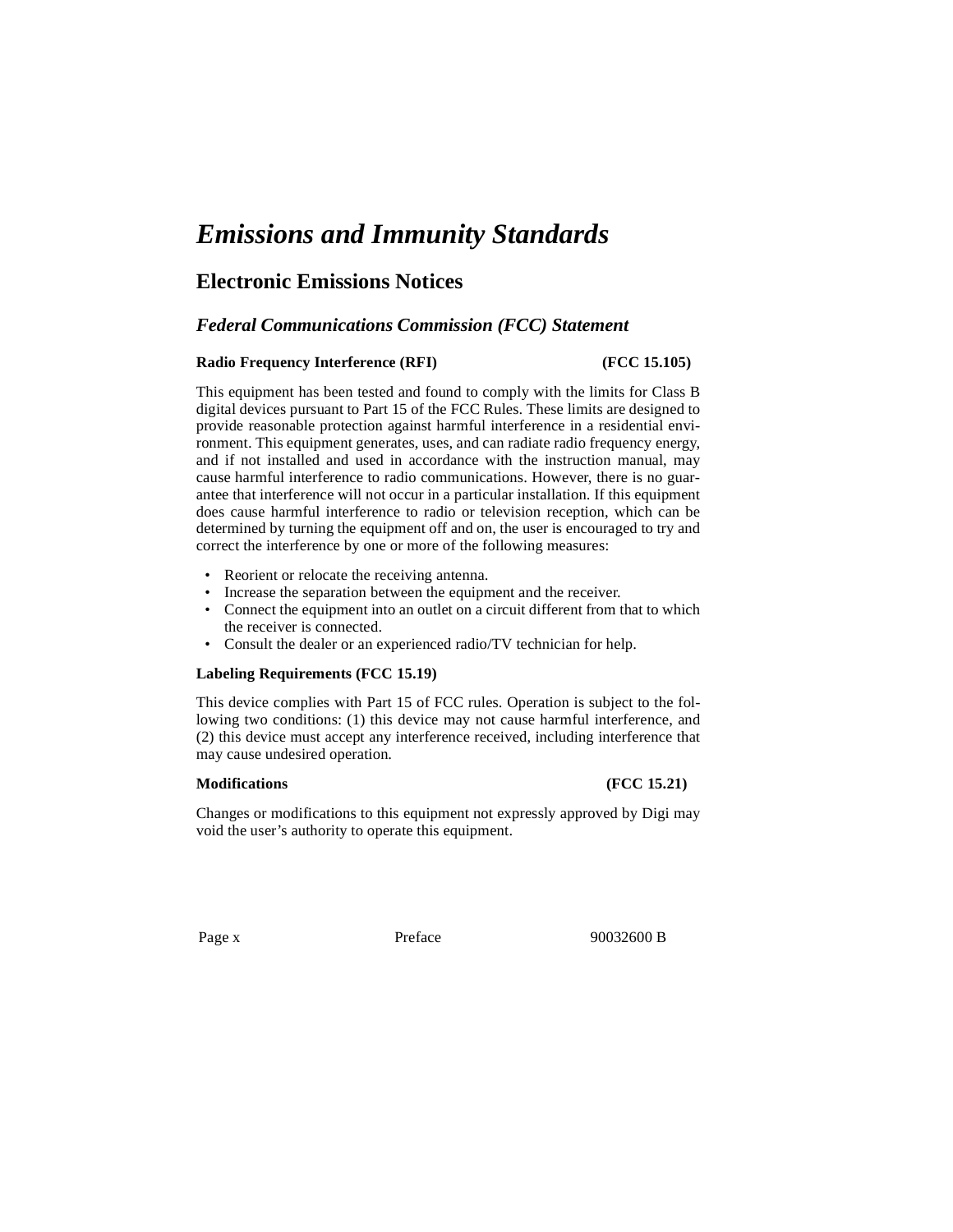#### <span id="page-10-0"></span>**Cables (FCC 15.27)**

Shielded cables must be used to remain within the Class B limitations.

The Digi SyncPort ISA, Micro Channel and PCI bus interfaces meet the following electromagnetic emissions standards:

- FCC Part 15, Subpart J, Class B
- ICES 003
- EN55022, Class B
- EN50082
- VCCI Class II

#### *Industry Canada Compliance Statement*

This Class B digital apparatus meets the requirements of the Canadian Interference-Causing Equipment Regulation (ICES-003 of Industry Canada, Class B).

Cet appareil numérique de la Classe B respecte toutes les exigences du Réglement sur le matériel brouilleur du Canada.

#### **Safety Standards**

The Digi SyncPort ISA, Micro Channel, and PCI bus interfaces meet the following electromagnetic safety standards:

- UL 1950
- CSA C22.2 No. 950
- EN60950 Safety (TUV)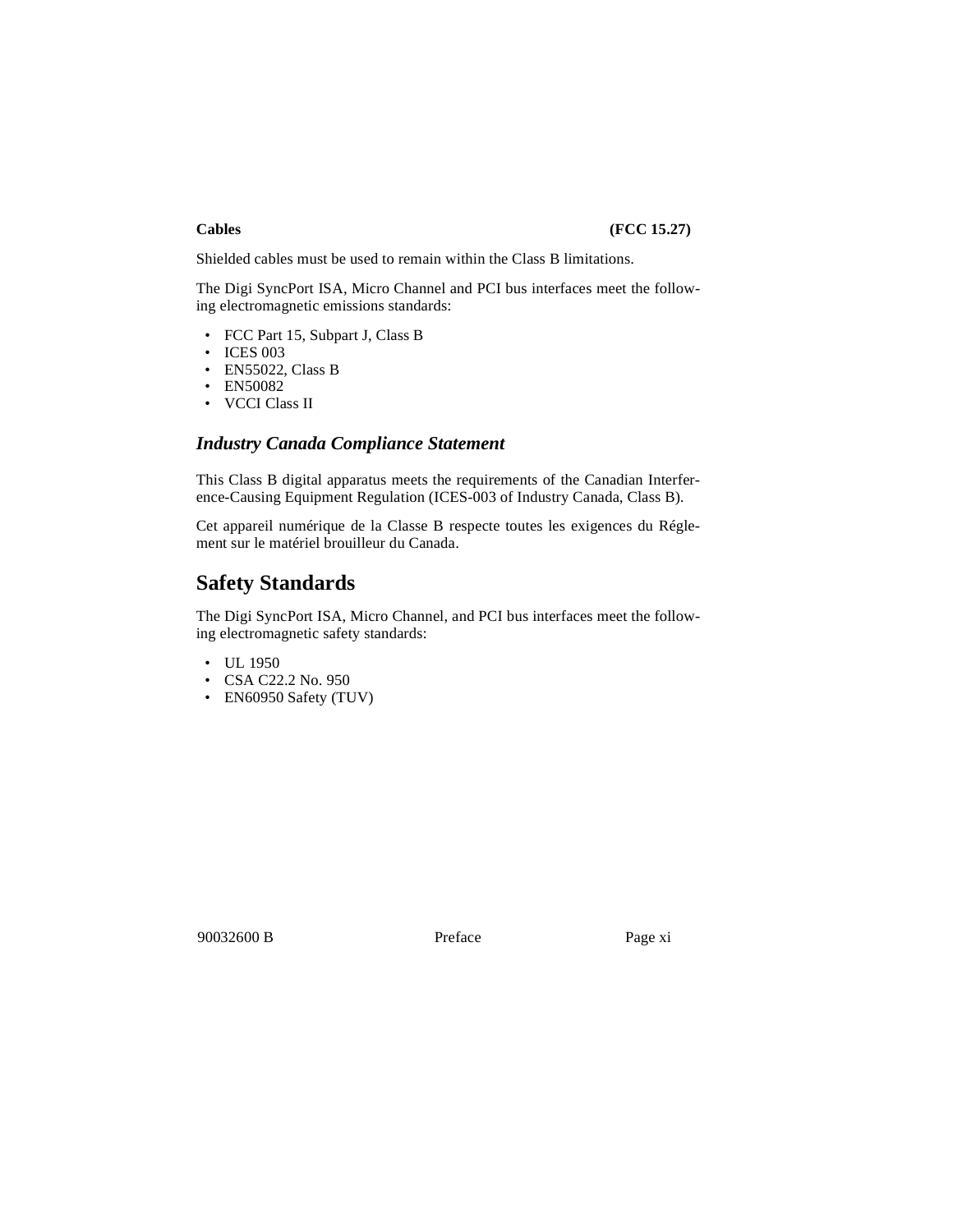#### <span id="page-11-0"></span>**Telecom Standards**

The Digi SyncPort ISA, Micro Channel, and PCI interfaces meet the following telecommunications standards:

#### • I-CTR2

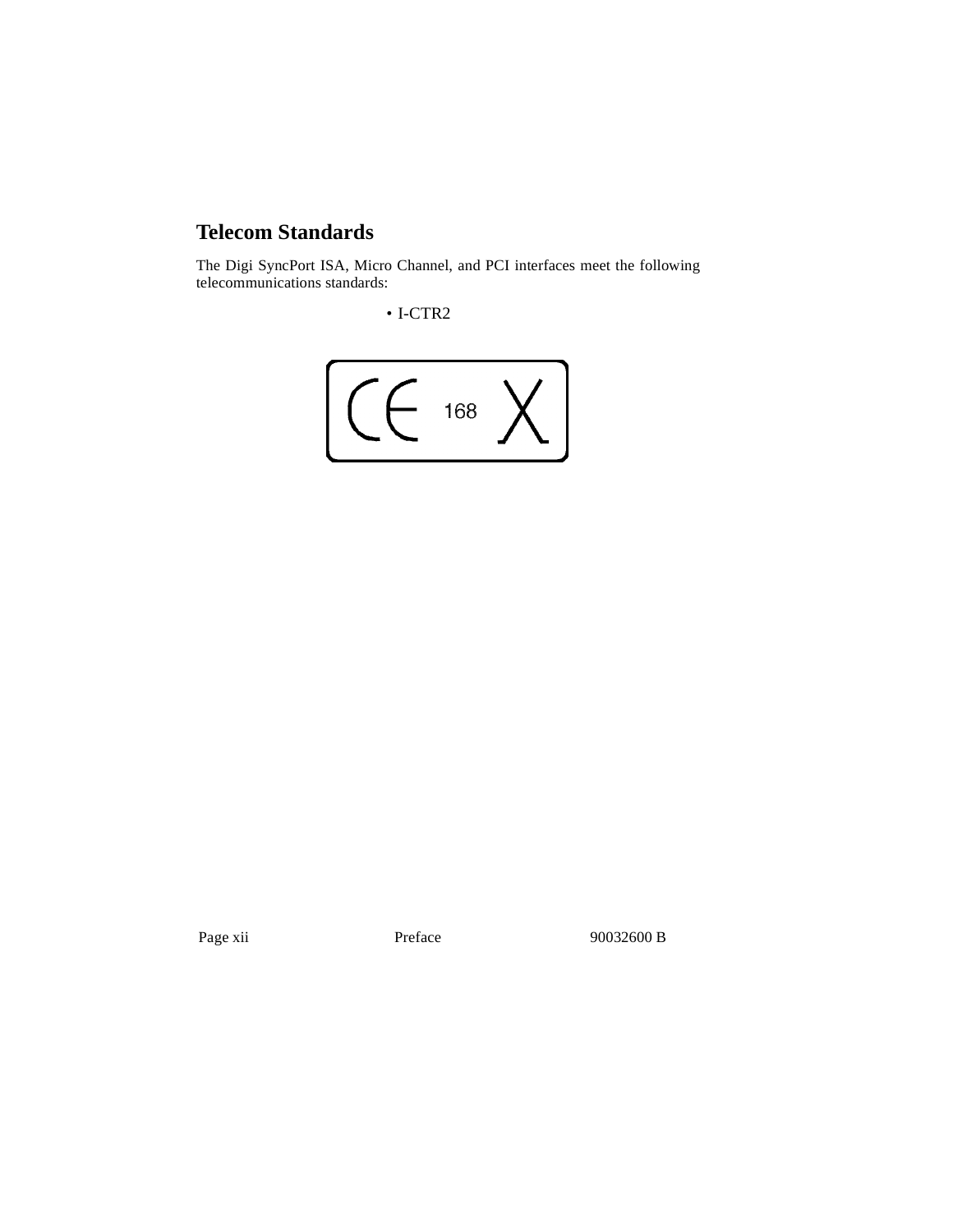### **Introduction**

<span id="page-12-0"></span>This guide provides installation instructions for Digi SyncPort Adapters. These adapters are intelligent communication units that can be installed in PC-compatible or other computer systems.

### *Features*

SyncPort Adapters have the following features:

- Two high-speed synchronous communications ports with selectable interfaces capable of hardware speeds up to 2.048 Mbps per port
- Fast on-board RISC processor
- Surge protection
- All major electrical interfaces are available as cable options, including V.11/X.21 (EIA-422/485), V.24 (EIA-232 or V.28), V.35 and V.36
- Communication with Frame Relay or X.25 public data networks using external DSU/CSUs

In addition, the SyncPort Adapter has gained homologation acceptance for major European countries.

### *Bus Interfaces*

The Digi SyncPort family of adapters consists of versions which can be inserted into each of the following bus types:

#### **IBM-compatible ISA bus**

This is used on IBM AT and compatible computers, as well as most 80286, 80386, 80486 and Pentium based computers. For brevity, the Digi SyncPort

90032600 B Introduction Page 1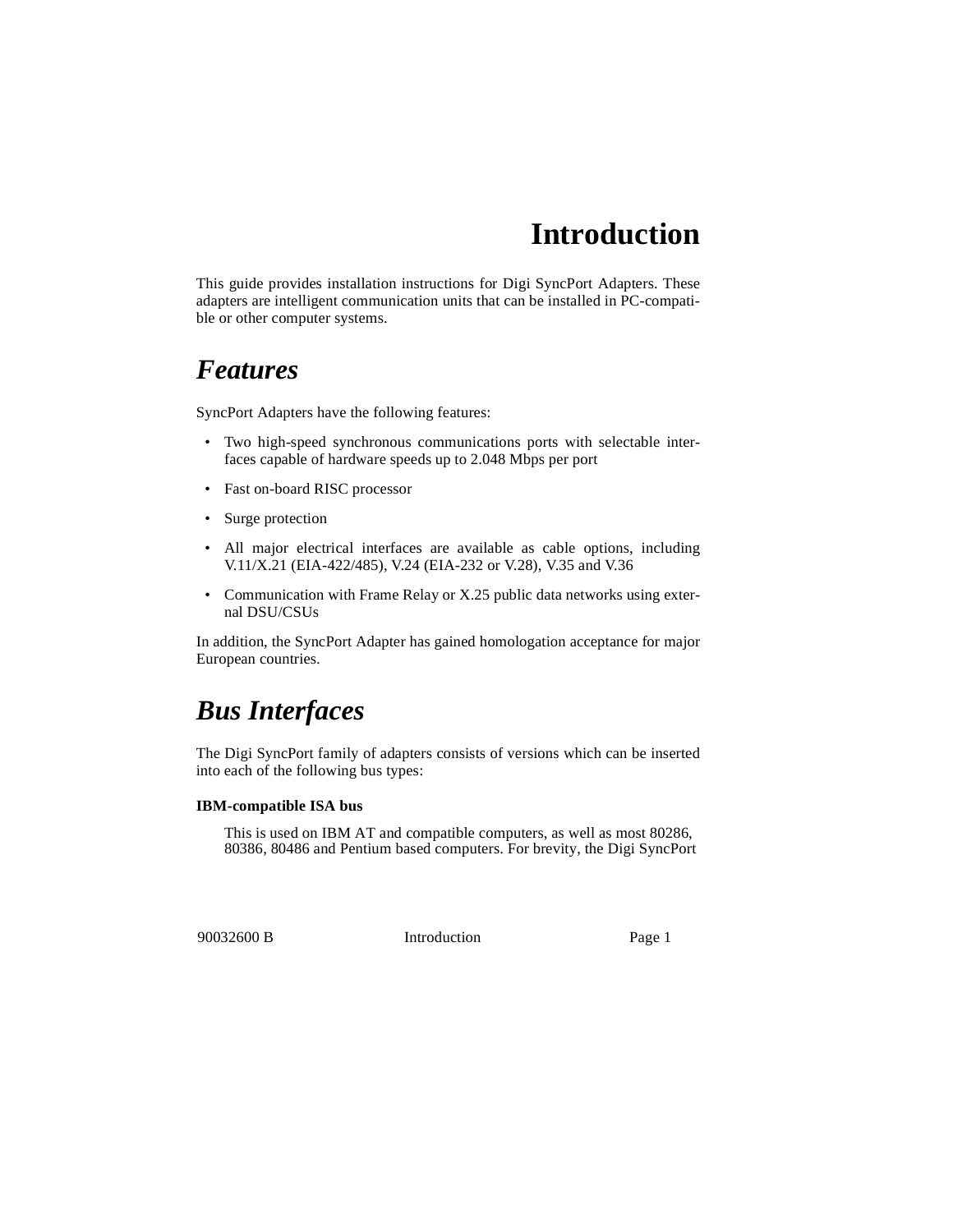<span id="page-13-0"></span>Adapter designed for the ISA bus interface is termed the SyncPort ISA Adapter throughout the remainder of this manual.

#### **Micro Channel architecture bus**

This is used on most IBM PS/2 and compatible computers as well as on RS-6000 computers. For brevity, the Digi SyncPort Adapter designed for the Micro Channel bus interface is called the SyncPort Micro Channel Adapter in the remainder of this manual.

#### **PCI bus**

The PCI bus is an industry standard local bus system. Again, for the sake of simplicity, the Digi SyncPort Adapter designed for the PCI bus interface is called the SyncPort PCI Adapter throughout the remainder of this manual.

### *About Digi Manuals*

This manual is divided in different chapters based on Industry Standard Architecture (ISA), Micro Channel, or Peripheral Component Interconnect (PCI) bus systems.

In addition to installing the hardware, you will also need to install software for your operating system so programs can communicate with the hardware. Device driver installation instructions can be found in separate manuals and are included with the software diskettes. [See "Reference Material" on page vii](#page-6-0) for more information.

### *Components*

The carton in which your SyncPort Adapter was shipped should contain the following items:

- The SyncPort Adapter, which consists of one of three types: ISA, Micro Channel, or PCI
- Modem cables

Page 2 Introduction 90032600 B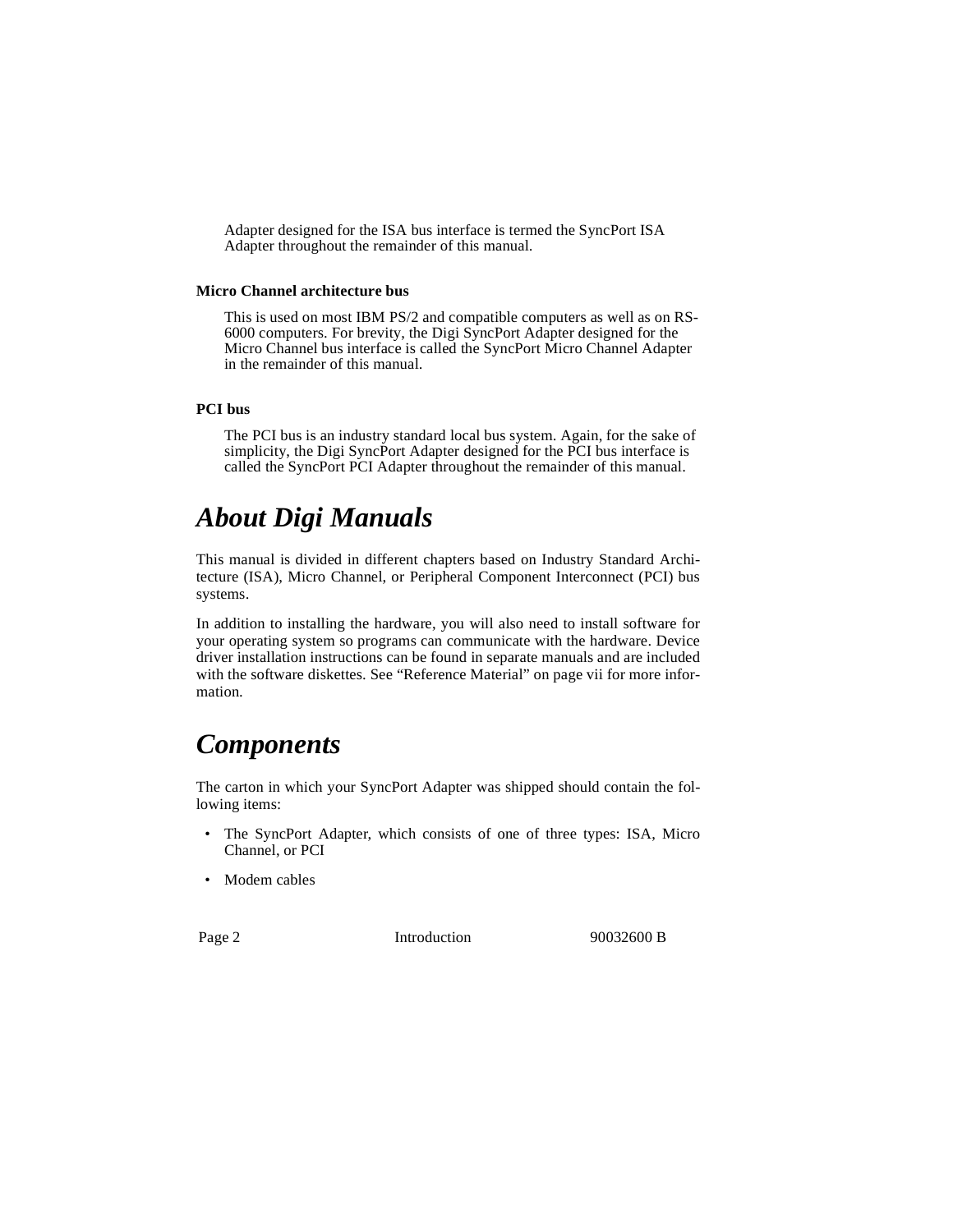- *Hardware Installation Guide* (this book)
- Diskette containing Adapter Description Files (ADFs) for Micro Channel versions only
- Diagnostic diskette
- Loopback plug
- **Note:** Driver software and the corresponding software manual are shipped separately.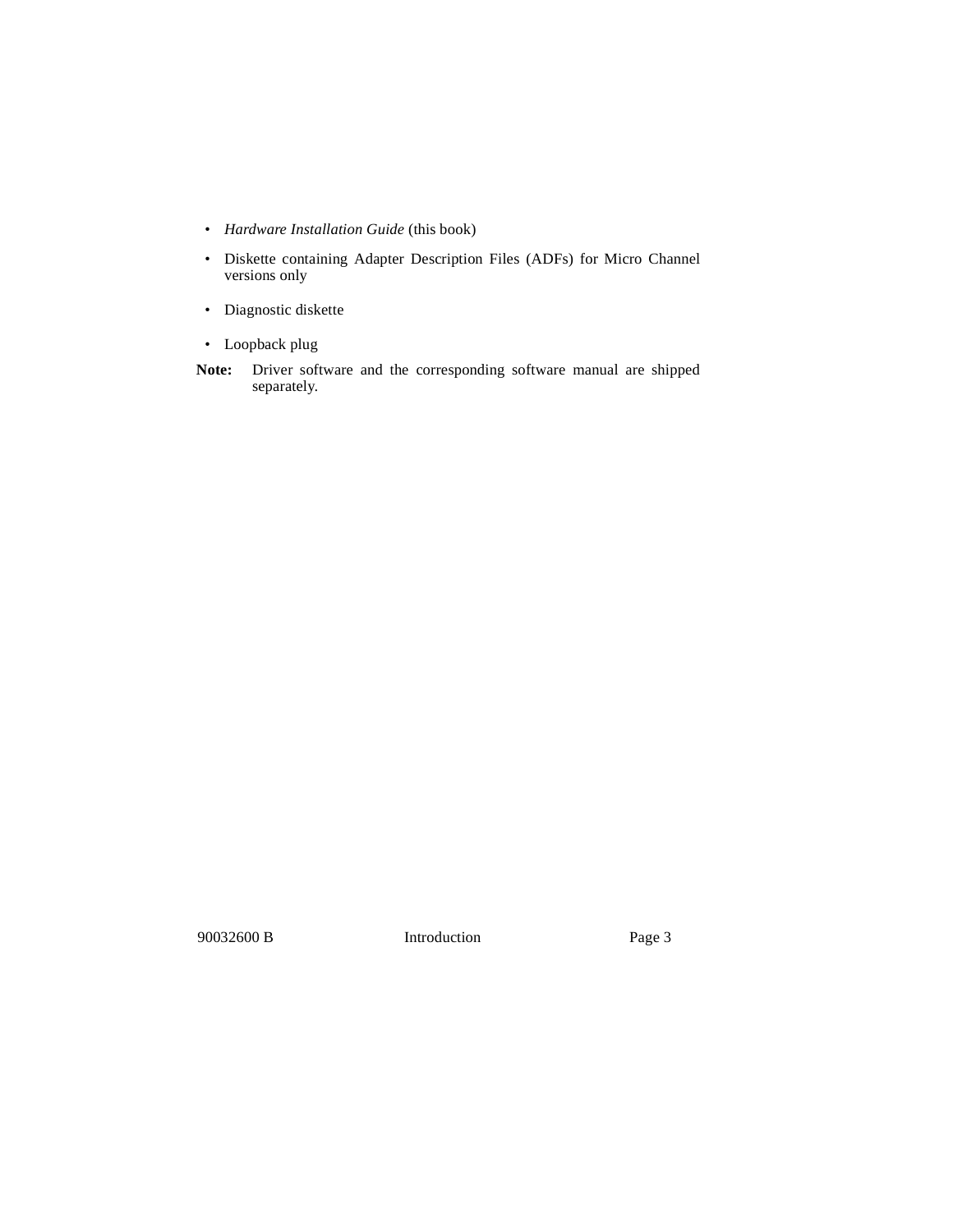Page 4 Introduction 90032600 B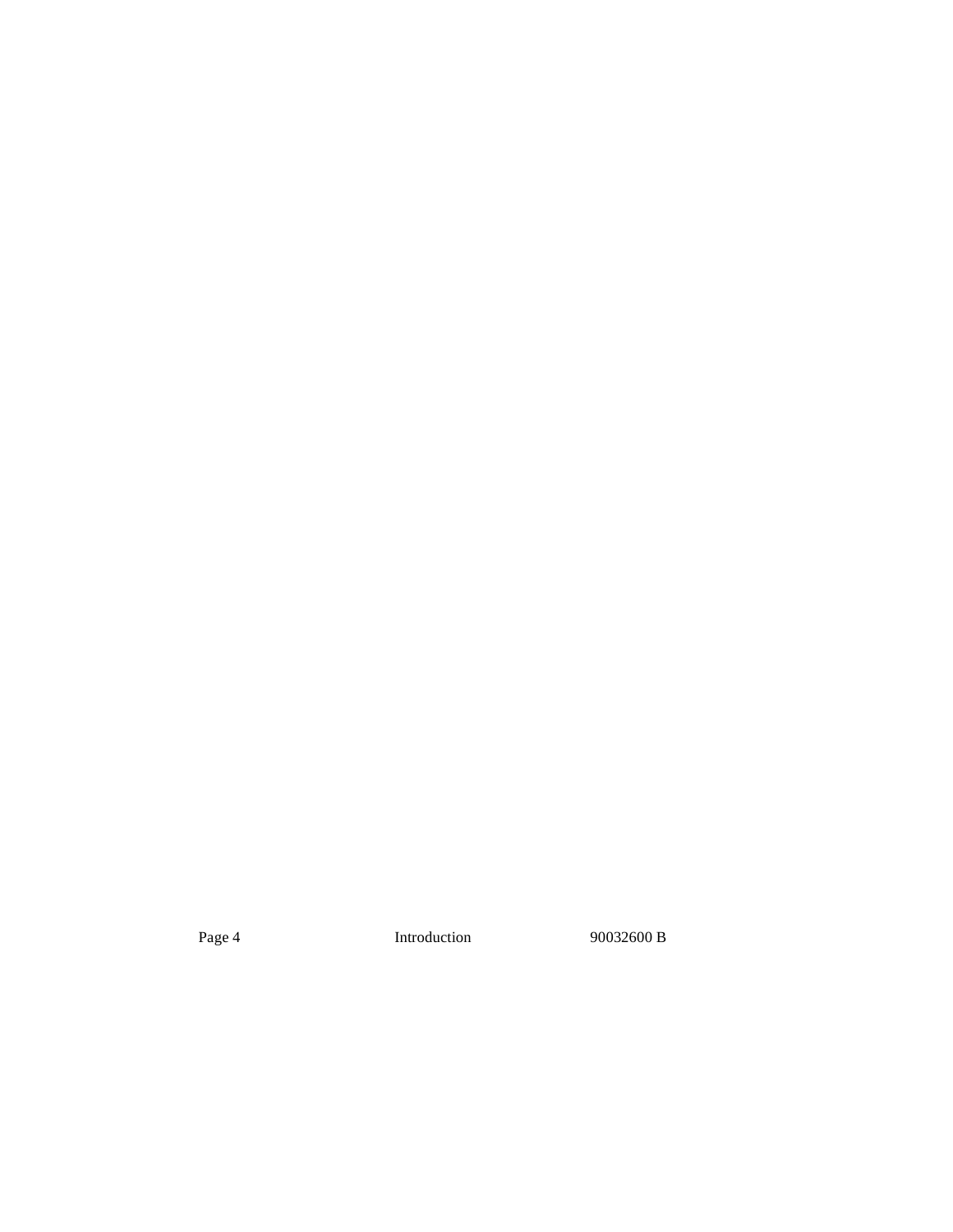## **SyncPort ISA Adapter**

<span id="page-16-0"></span>This chapter provides instructions for installing Digi SyncPort ISA Adapters.

### *Quick Overview*

Prepare the SyncPort ISA Adapter for installation by selecting the I/O address and WAN electrical interfaces as follows:

- *Set the I/O address.* The default I/O address is 328h. Change this only if it conflicts with another adapter installed in your personal computer. Refer to [page 6](#page-17-0) for more information.
- *Set the WAN electrical interfaces.* The WAN interface connectors may be configured for selected electrical interfaces. Refer to [page 8.](#page-19-0)
- *Install the adapter in an available slot in your computer*. Refer to ["Install the](#page-22-0) [SyncPort ISA Adapter" on page 11.](#page-22-0)
- *Optional—Run the Memory Map Utility and the User Diagnostics program*. DIGIMMAP.EXE and UD-RISC.EXE are available on the diskette that came with your adapter. Refer to [page 12.](#page-23-0)

### *Before Beginning the Installation*

Before installing your SyncPort ISA Adapter, write down the serial number of the adapter in the space provided below. You will need it if you have to contact Digi International regarding this adapter. The serial number is on the component side of the adapter, near the top of the adapter (see [Figure 1 on page 6\)](#page-17-0).

**Serial Number: \_ \_ \_ \_ \_ \_ \_ \_ \_ \_ \_ \_ \_**

90032600 B SyncPort ISA Adapter Page 5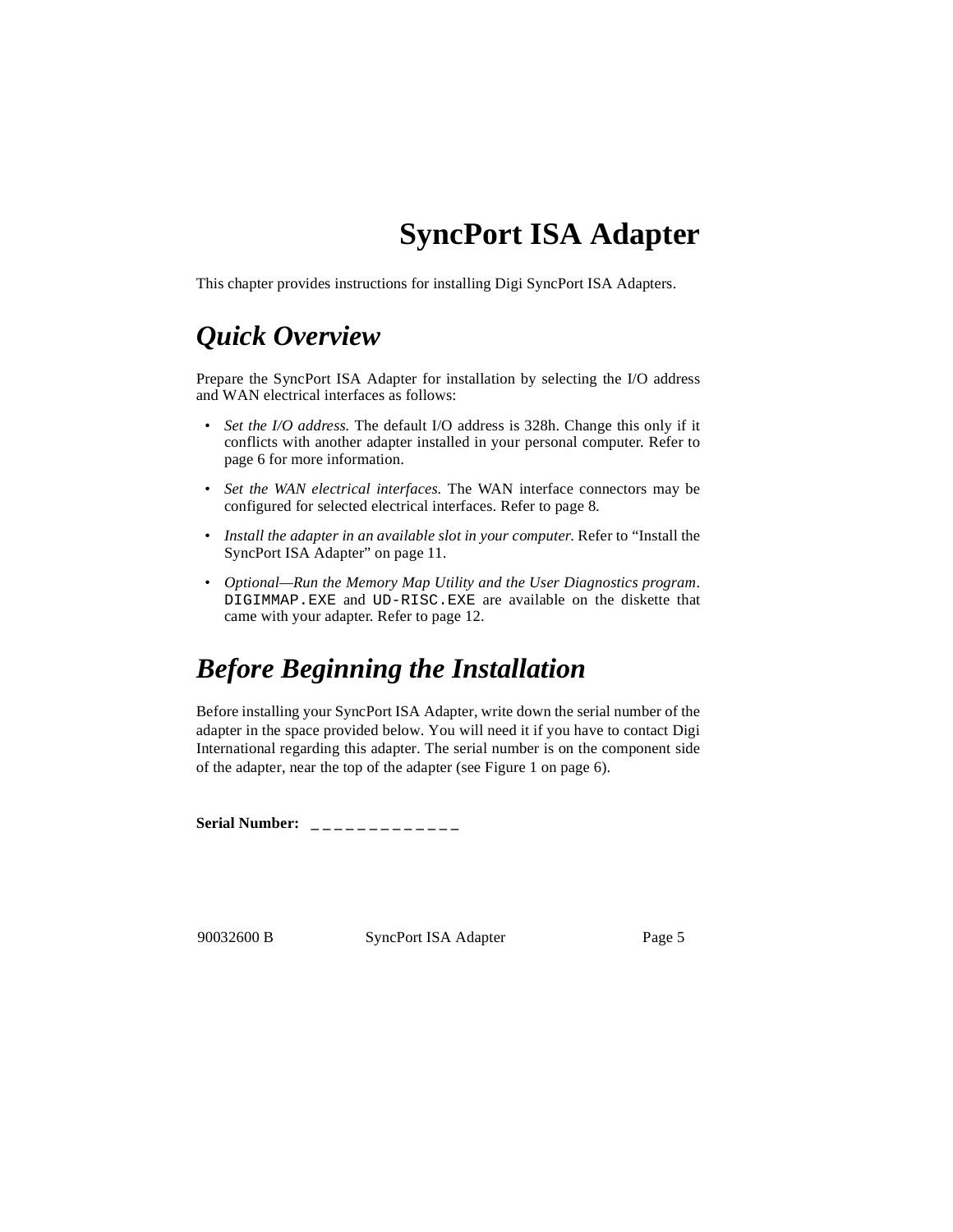### <span id="page-17-0"></span>*Set the I/O Address*

Prior to installing the SyncPort ISA Adapter, set the I/O address using the bank of four DIP switches identified as Switch 1 (called out as SW1 on the adapter) in Figure 1. These switches are visible through the mounting bracket. Note that the serial number is on the component side of the board, near the top.



#### **Figure 1 SyncPort ISA Adapter Important: Do not change the setting of Jumper J3. It is set in the factory and must not be changed.**

[Figure 2 on page 7](#page-18-0) illustrates the DIP switch settings. The SyncPort ISA Adapter uses four contiguous bytes of I/O address space, starting with the address set by the SW1 DIP switches. To ensure flexibility, seven I/O address ranges are available: 108h, 118h, 128h, 208h, 228h, 308h and 328h. The default is 328h; change it only if it conflicts with another adapter installed on your computer. However, if it needs to be changed, you may choose any I/O Address not already in use on your computer.

Page 6 SyncPort ISA Adapter 90032600 B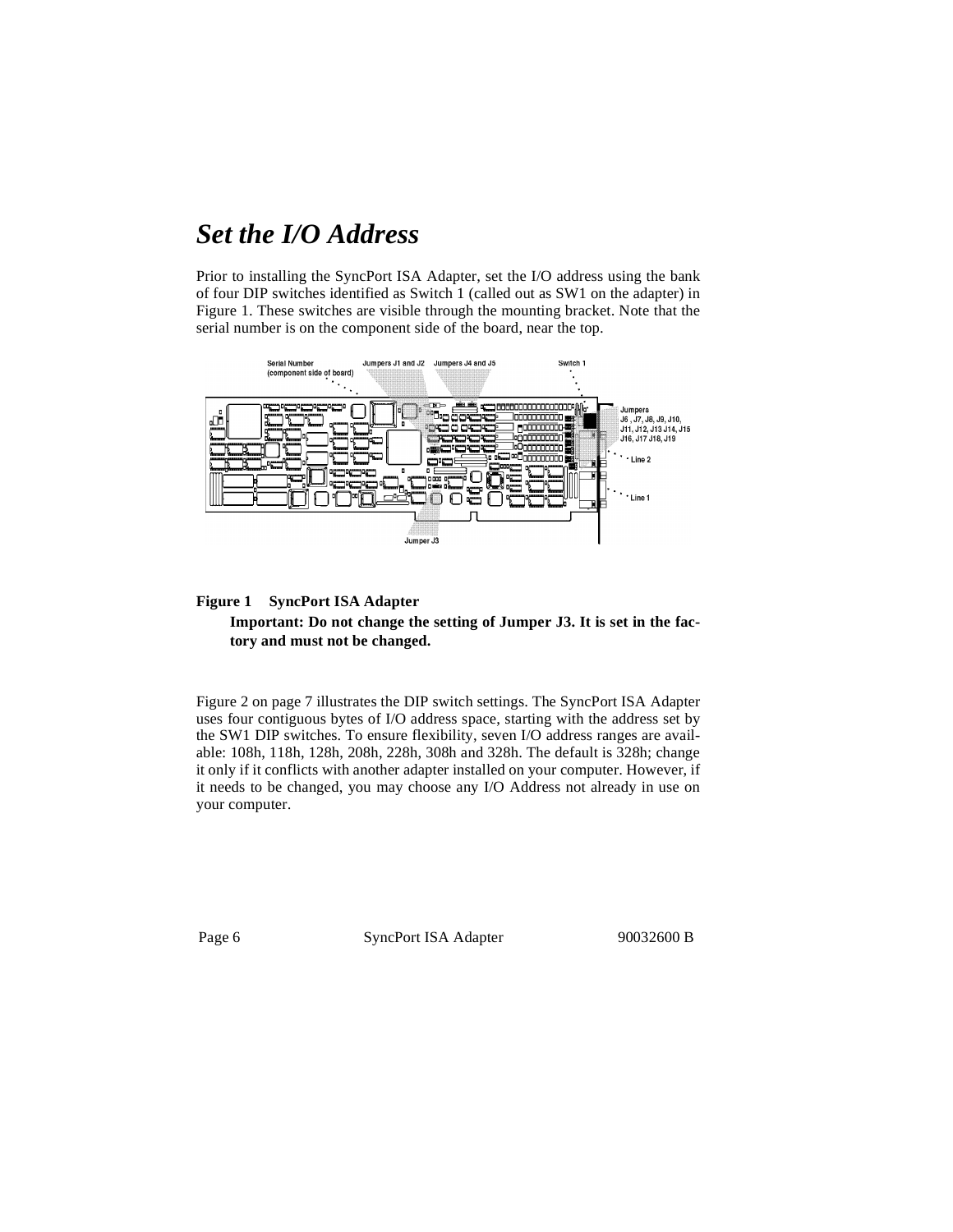<span id="page-18-0"></span>Step 1. Write the address in the space provided below. You will need it later when configuring the software.

 $I/O$  address: \_\_\_\_\_\_\_\_\_\_\_\_\_

- **Note:** The fourth switch should always be in the down position.
- Step 2. Choose one of the starting addresses and set the switches as shown in Figure 2.





**OFF**



208h 228h 308h

**1234**



328h (default)

**Figure 2 Switch Address**

90032600 B SyncPort ISA Adapter Page 7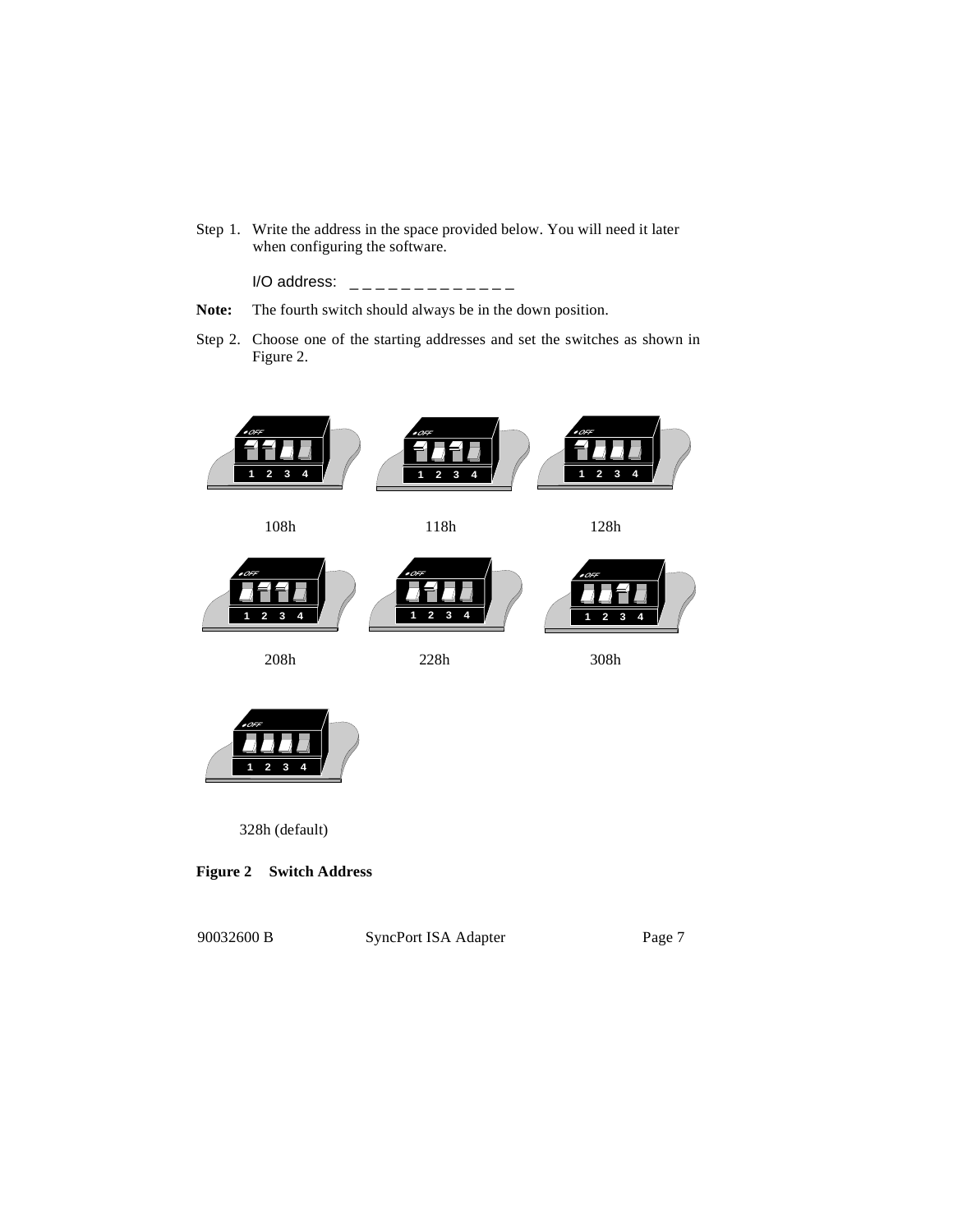### <span id="page-19-0"></span>*Set the WAN Electrical Interface*

The WAN interface connectors must be configured to match the equipment to which the SyncPort ISA Adapter will be connected. The WAN connectors (line 1) or line 2) can be individually set for any of these electrical interfaces:

- V.11 (EIA-422/485)
- V.24 (EIA-232/V.28)
- V.35
- V.36

Note that V.11 is equivalent to V.11/X.21 or EIA-422 and X.21; V.24 is equivalent to EIA-232 and V.28.

Jumpers are used to set the electrical interface for each line. This allows the user to run one configuration on one line while using a different configuration on the other line.

**Important:** Jumper J3 on the SyncPort ISA Adapter is set in the factory, and must not be changed. The correct setting is pins 1 and 2 (the left and middle pins) jumpered together.

Tables [1](#page-20-0) and [2](#page-21-0) provide information regarding jumper settings for Lines 1 and 2.

Page 8 SyncPort ISA Adapter 90032600 B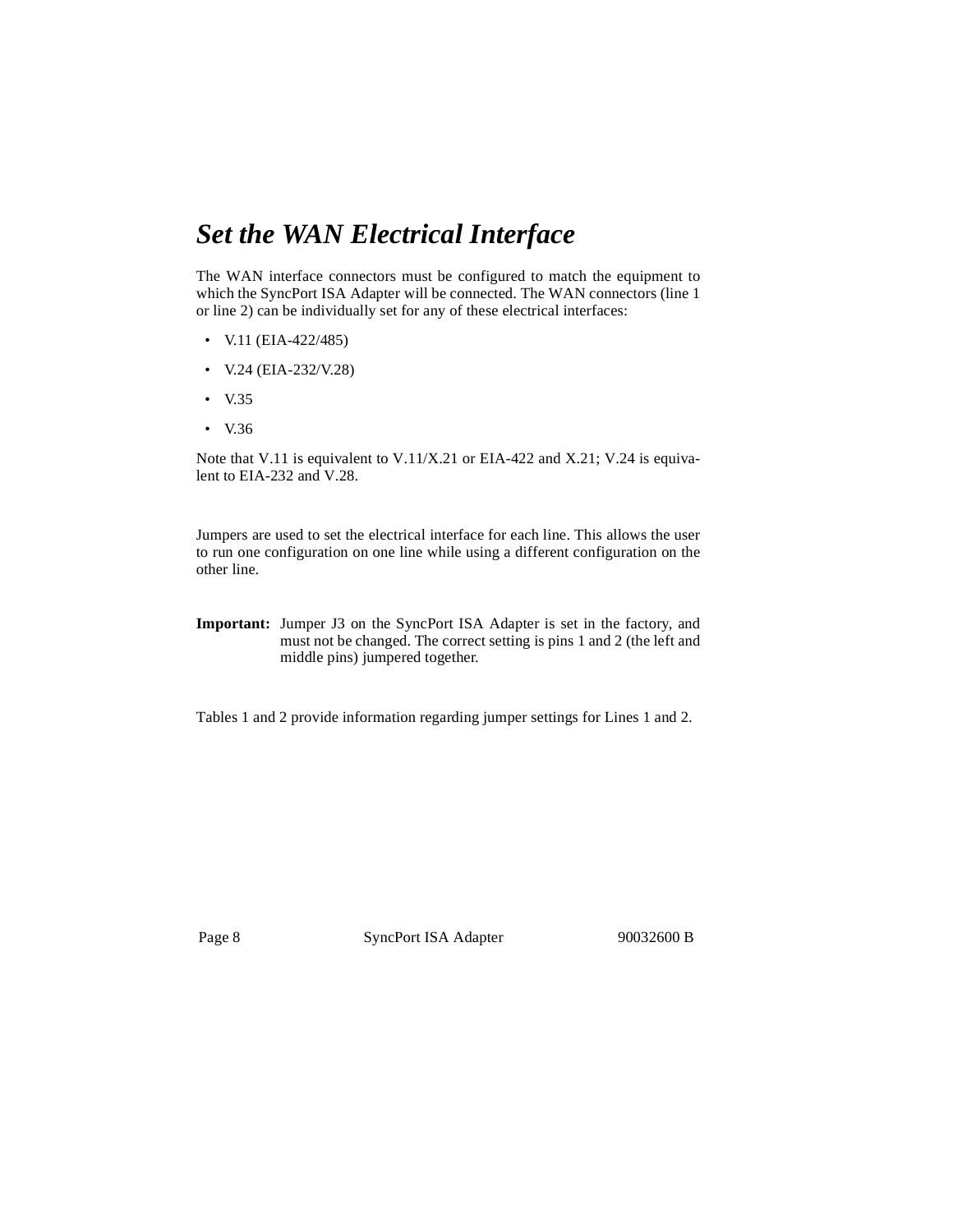<span id="page-20-0"></span>

| <b>Jumper</b>  | V.11 pins | $V.24$ pins | $V.35$ pins | V.36 pins |
|----------------|-----------|-------------|-------------|-----------|
| J <sub>4</sub> | $1 - 2$   | $2 - 3$     | $2 - 3$     | $1 - 2$   |
| J5             | $1 - 2$   | $2 - 3$     | $1 - 2$     | $1 - 2$   |
| $\bf J7$       | $1 - 2$   | $2 - 3$     | $2 - 3$     | $1-2$     |
| <b>J9</b>      | $1 - 2$   | $2 - 3$     | $1 - 2$     | $1 - 2$   |
| J11            | $1 - 2$   | $2 - 3$     | $2 - 3$     | $1 - 2$   |
| <b>J13</b>     | $1 - 2$   | $2 - 3$     | $2 - 3$     | $1 - 2$   |
| <b>J14</b>     | $1 - 2$   | $2 - 3$     | $1 - 2$     | $1 - 2$   |
| <b>J16</b>     | $1 - 2$   | $2 - 3$     | $1 - 2$     | $1 - 2$   |
| <b>J19</b>     | $1-2$     | $2 - 3$     | $2 - 3$     | $1 - 2$   |

**Table 1 ISA Adapter Line 1 Jumper Settings**

90032600 B SyncPort ISA Adapter Page 9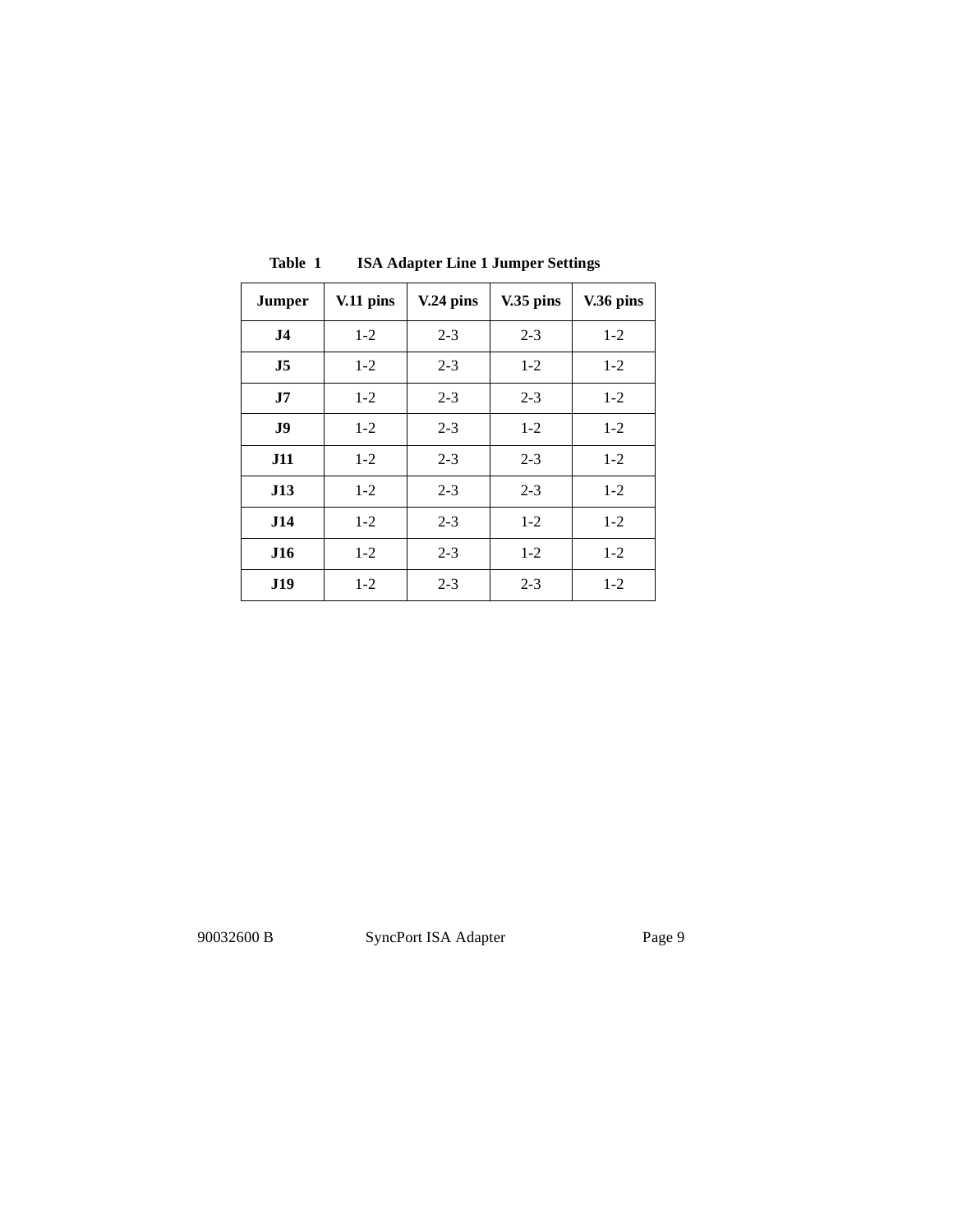<span id="page-21-0"></span>

| <b>Jumper</b>  | V.11 pins | V.24 pins | $V.35$ pins | V.36 pins |
|----------------|-----------|-----------|-------------|-----------|
| $\mathbf{J1}$  | $1 - 2$   | $2 - 3$   | $1 - 2$     | $1 - 2$   |
| $\bf J2$       | $1-2$     | $2 - 3$   | $2 - 3$     | $1 - 2$   |
| J6             | $1 - 2$   | $2 - 3$   | $2 - 3$     | $1-2$     |
| $\overline{a}$ | $1 - 2$   | $2 - 3$   | $1 - 2$     | $1 - 2$   |
| <b>J10</b>     | $1 - 2$   | $2 - 3$   | $2 - 3$     | $1 - 2$   |
| J12            | $1 - 2$   | $2 - 3$   | $2 - 3$     | $1 - 2$   |
| <b>J15</b>     | $1 - 2$   | $2 - 3$   | $1 - 2$     | $1 - 2$   |
| J17            | $1 - 2$   | $2 - 3$   | $1 - 2$     | $1 - 2$   |
| <b>J18</b>     | $1-2$     | $2 - 3$   | $2 - 3$     | $1 - 2$   |

**Table 2 ISA Adapter Line 2 Jumper Settings**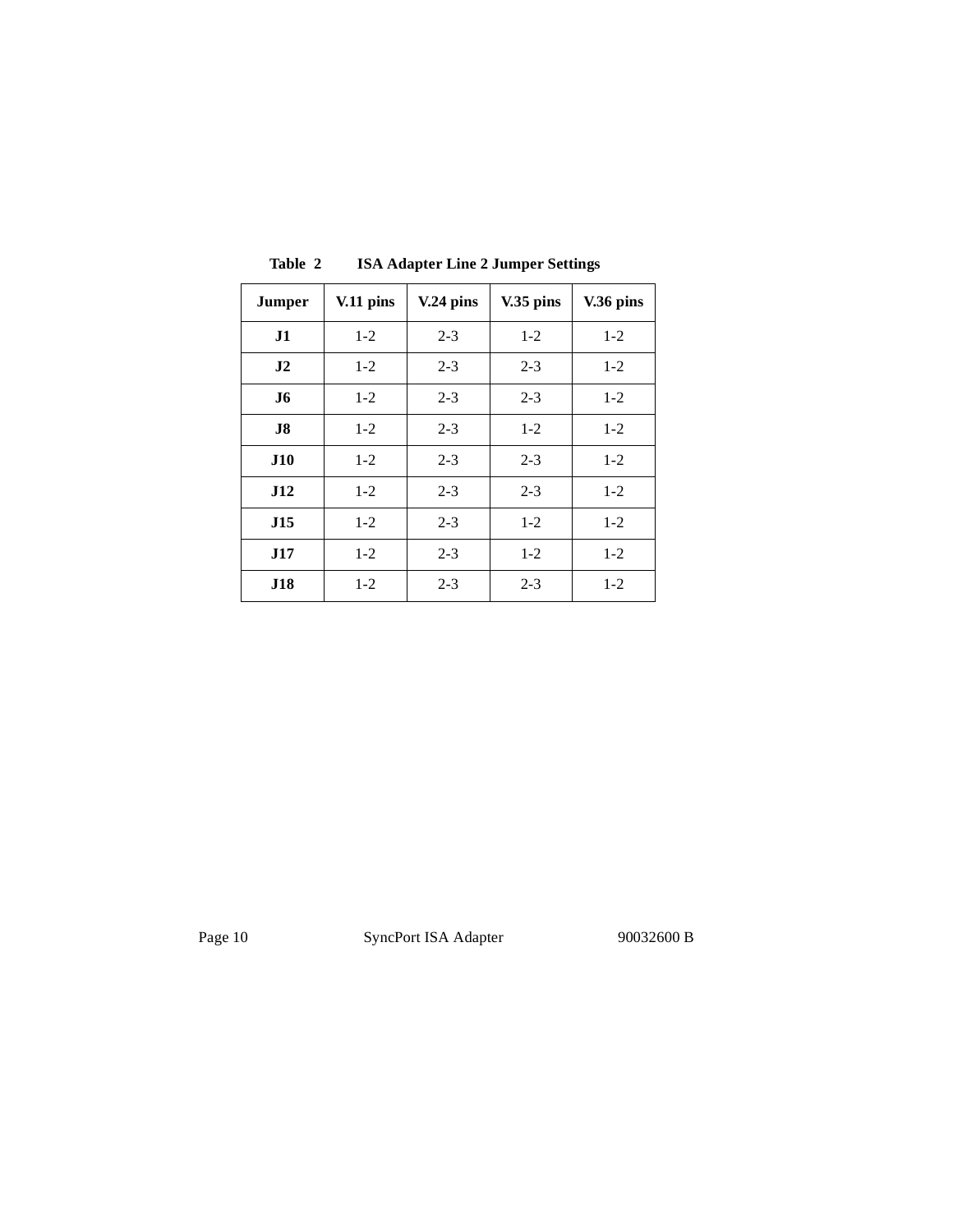### <span id="page-22-0"></span>*Install the SyncPort ISA Adapter*

To install your SyncPort Adapter, you will need to remove your computer's cover. If necessary, refer to your computer's installation manual for help.

- Step 1. Turn off your computer's power.
- Step 2. Remove the computer cover.
- Step 3. Locate an available 16-bit ISA slot in your computer. It may be covered by a slot plate; if so, remove the slot plate.
- Step 4. Insert the SyncPort ISA Adapter into the ISA slot and screw the endplate to the computer chassis.
- Step 5. Replace your computer's cover.
- Step 6. Turn on your computer's power.

The hardware installation of your SyncPort ISA Adapter is now complete.

Step 7. Refer to the applicable software manual for driver installation instructions. See ["Reference Material" on page vii](#page-6-0).

90032600 B SyncPort ISA Adapter Page 11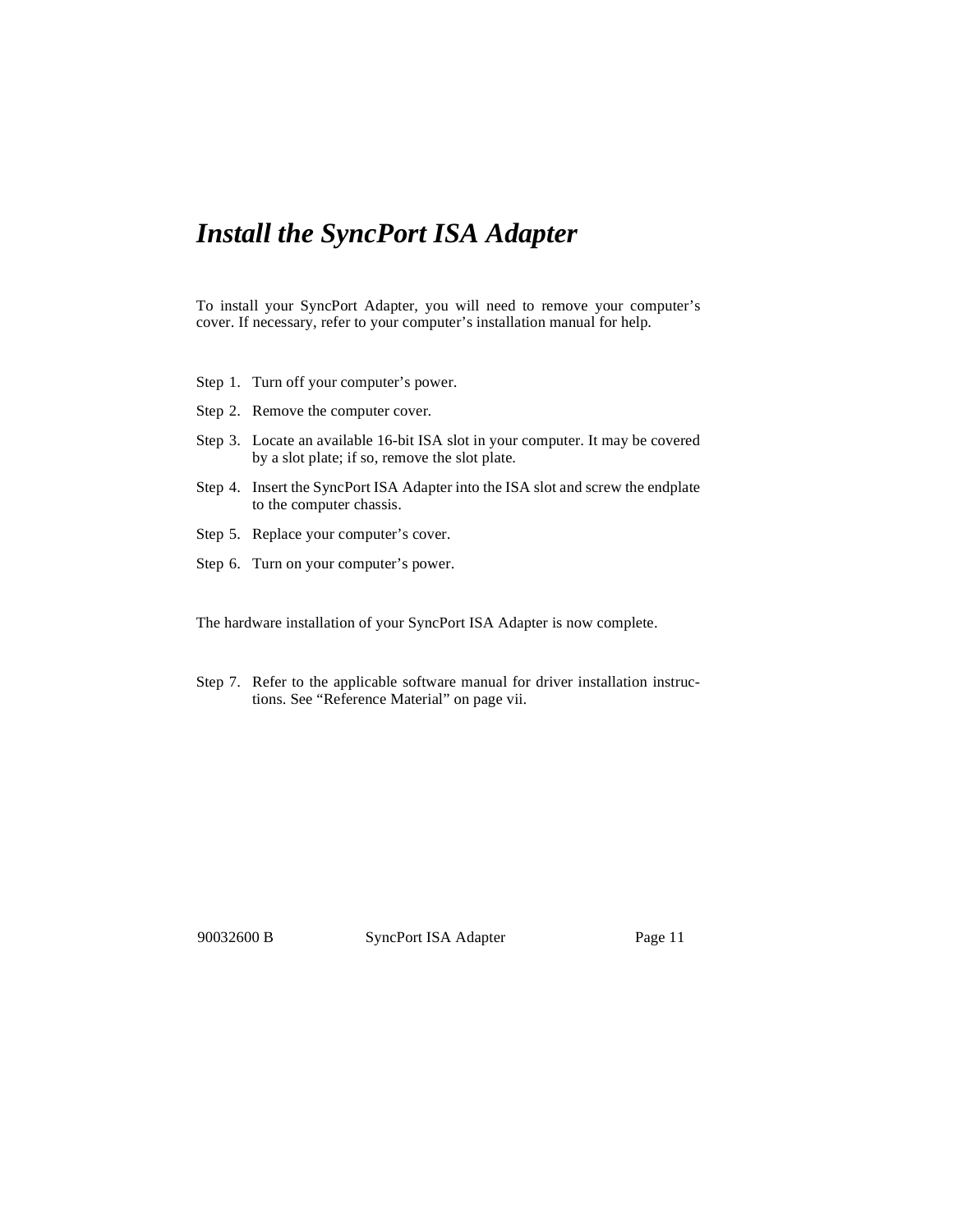### <span id="page-23-0"></span>.*Run the Memory Map Utility and User Diagnostics*

#### *Memory Map Utility*

The memory map utility, DIGIMMAP.EXE, is an MS-DOS based executable program that is designed to detail locations in memory that are available for the Digi product.

To run DIGIMMAP.EXE follow this procedure:

- 1. Boot your system normally. This should cause any adapters in your system to be initialized.
- 2. Place a bootable DOS formatted diskette in drive A (or your boot drive, if different from drive A.) This diskette must have no TSRs or memory mangers present, or DIGIMMAP may give erroneous results.
- 3. Perform a soft reboot by pressing the <Ctrl>, <Alt>, and <Del> keys simultaneously.
	- **Note:** Do not press the reset button or power cycle your machine to reboot; resetting the machine may turn off any adapters that were activated in Step 1.
- 4. Now place the diskette containing the diagnostic software in the diskette drive and type the following:

 $A:\RISC\DIGIMMAP$  (assuming that you put the diskette in drive A)

- 5. Read the first screen and then press the  $\leq E$  key to execute the utility.
- 6. The center column will contain a list of 32K starting addresses which appear to be available. Write down several of these addresses to use—some devices can fool the memory mapper by turning their memory off making the area appear to be available. Try addresses in this order:

Addresses beginning with "D" (D0000h and D8000h) Addresses beginning with "C" (C0000h and C8000h) Addresses beginning with "E" (E0000h and E8000h)

Page 12 SyncPort ISA Adapter 90032600 B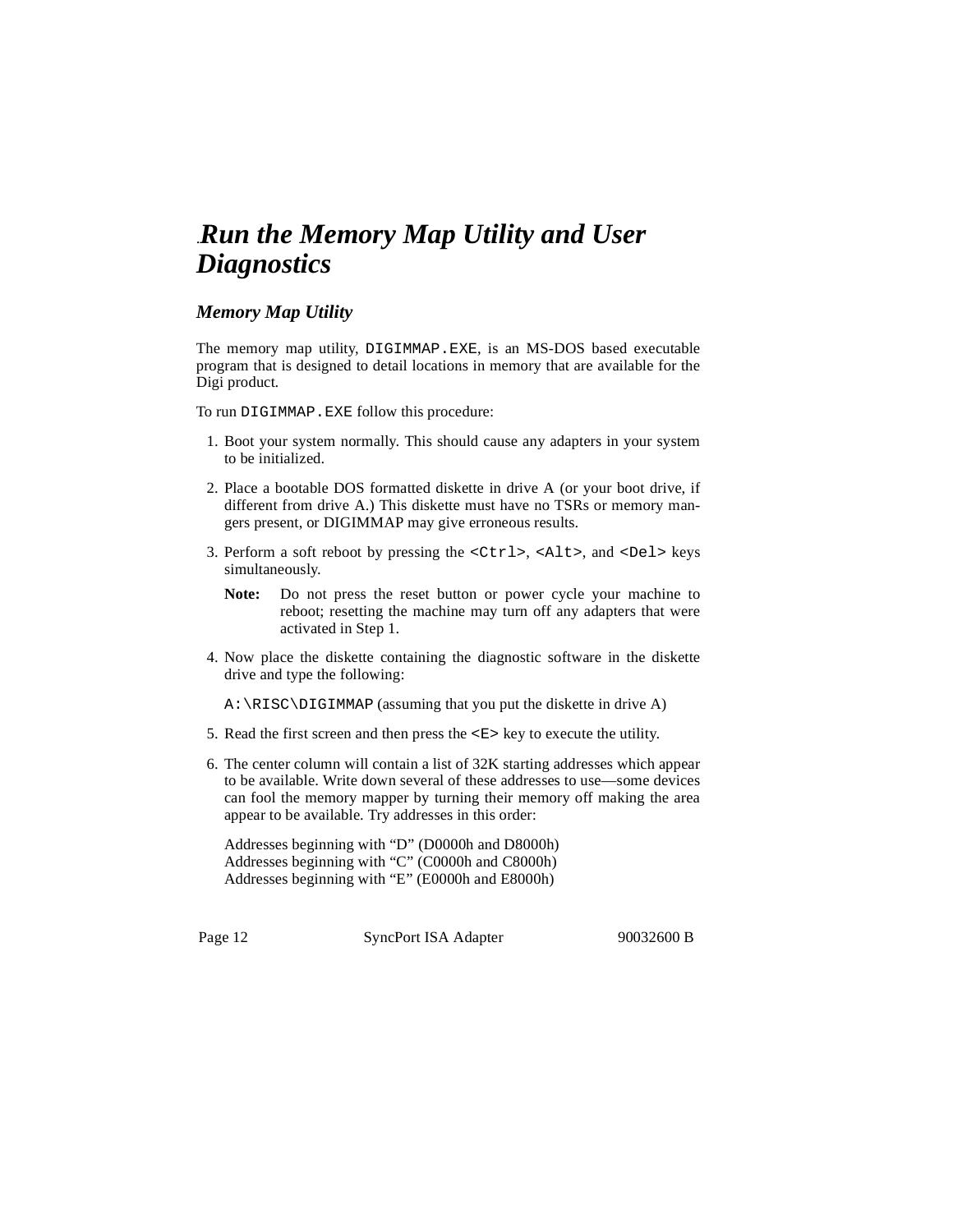#### <span id="page-24-0"></span>*User Diagnostics*

If you wish to verify its operation, you can run the *User Diagnostics* from the diskette that came with your adapter. Use the diagnostics in two ways

- Run basic tests to verify the integrity of the he internal components and signals on the adapter
- Use with a loopback plug to test the signals out to the end of the cable.

The diagnostic is a DOS-based program. To run the diagnostics program, do the following:

- 1. Attach the loopback plug to the end of the cable if you wish to run the loopback test.
- 2. Go to the \RISC subdirectory of the diskette drive in which the program diskette is loaded. Example A:\RISC
- 3. Type UD-RISC on the command line. The main menu of the diagnostics will display. You will need to enter two parameters:
	- The board I/O address
	- The base address

Also, if you wish to use the loopback test capability, you must change the Loopback: option from No to Yes.

- 4. Press the  $\leq$  key to start the tests. The tests will be run consecutively. Pass/fail status is indicated on the right hand of the screen.
- 5. If all tests pass, the board is functioning correctly and you are ready to install the device driver software. Make a note of the I/O address and the base address before exiting the program (you will need to specify these when you install the device driver software).
- 6. If failures occur, the most likely cause is a memory conflict. Try a different base address and execute the diagnostics again. If you get a Hardware Reset Error, try a different I/O address (be sure to set the DIP switches for the new address).

If you have questions about the operation of the diagnostics, refer to the help screens, or access the *readme* file located in the same directory as the diagnostic.

90032600 B SyncPort ISA Adapter Page 13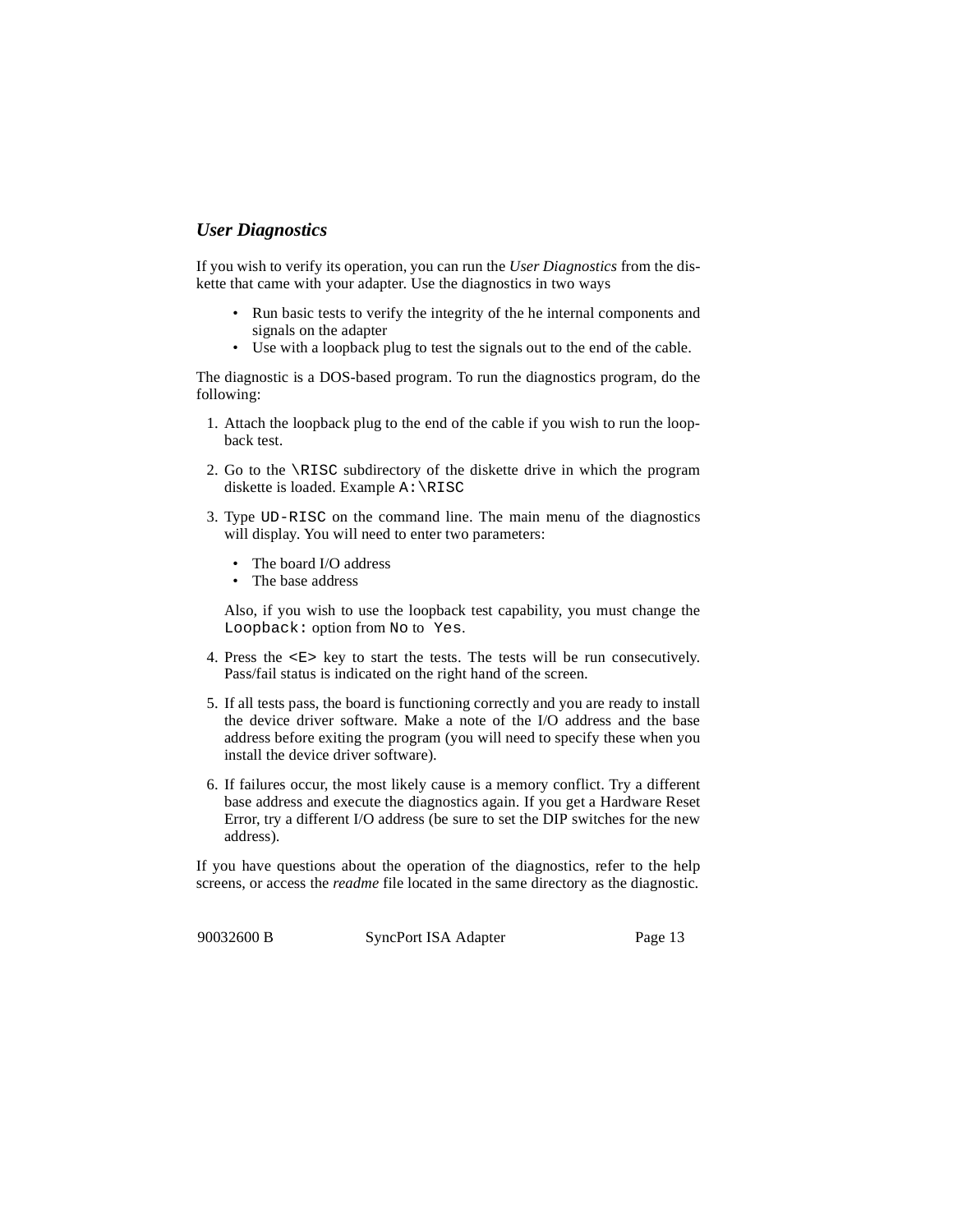Page 14 SyncPort ISA Adapter 90032600 B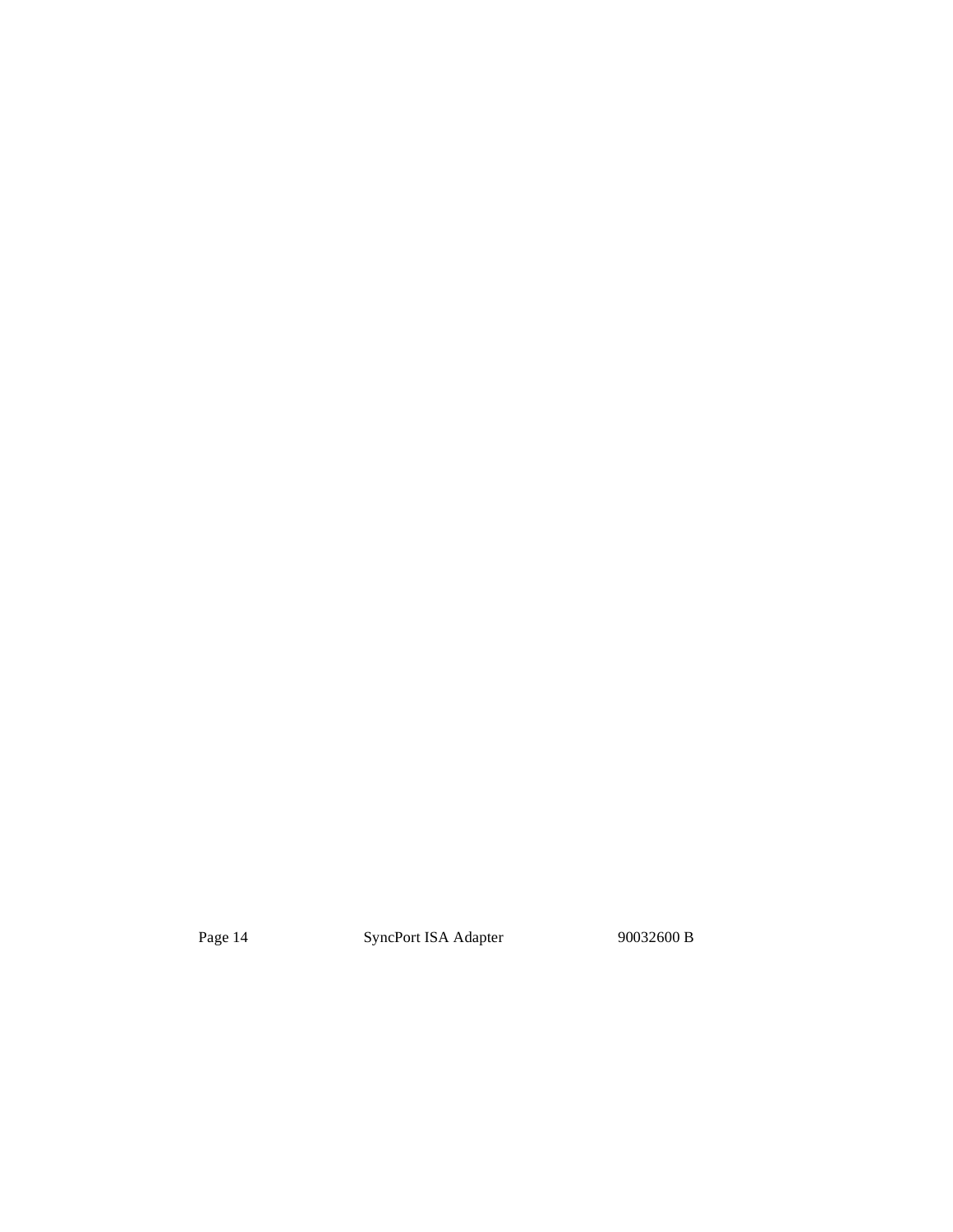## <span id="page-26-0"></span>**SyncPort Micro Channel Adapter**

This chapter provides instructions for installing Digi SyncPort Micro Channel Adapters.

### *Quick Overview*

Prepare for the installation of the SyncPort Micro Channel Adapter as follows:

- *Set the WAN electrical interfaces.* The WAN interface connectors may be configured for selected electrical interfaces. Refer to the instructions on [page](#page-27-0) [16.](#page-27-0)
- *Install the SyncPort Micro Channel Adapter in an available slot in your computer*. Refer to the instructions on [page 19.](#page-30-0)
- *If your computer is a PS/2*, read ["PS/2 Compatible Configuration Steps" on](#page-31-0) [page 20.](#page-31-0)
- *Optional—Run the Memory Map Utility and the User Diagnostics program*. DIGIMMAP.EXE and UD-RISC.EXE are available on the diskette that came with your adapter. Refer to [page 22.](#page-33-0)

### *Before Beginning the Installation*

Before installing your Digi SyncPort Micro Channel Adapter, write the serial number of the adapter in the space provided below. You will need it if you have to contact Digi International regarding the adapter. The serial number is on the back side (solder side) of the adapter, near the top of the adapter. Refer to [Figure](#page-27-0) [3 on page 16.](#page-27-0)

**Serial Number: \_ \_ \_ \_ \_ \_ \_ \_ \_ \_ \_ \_ \_**

90032600 B SyncPort Micro Channel Adapter Page 15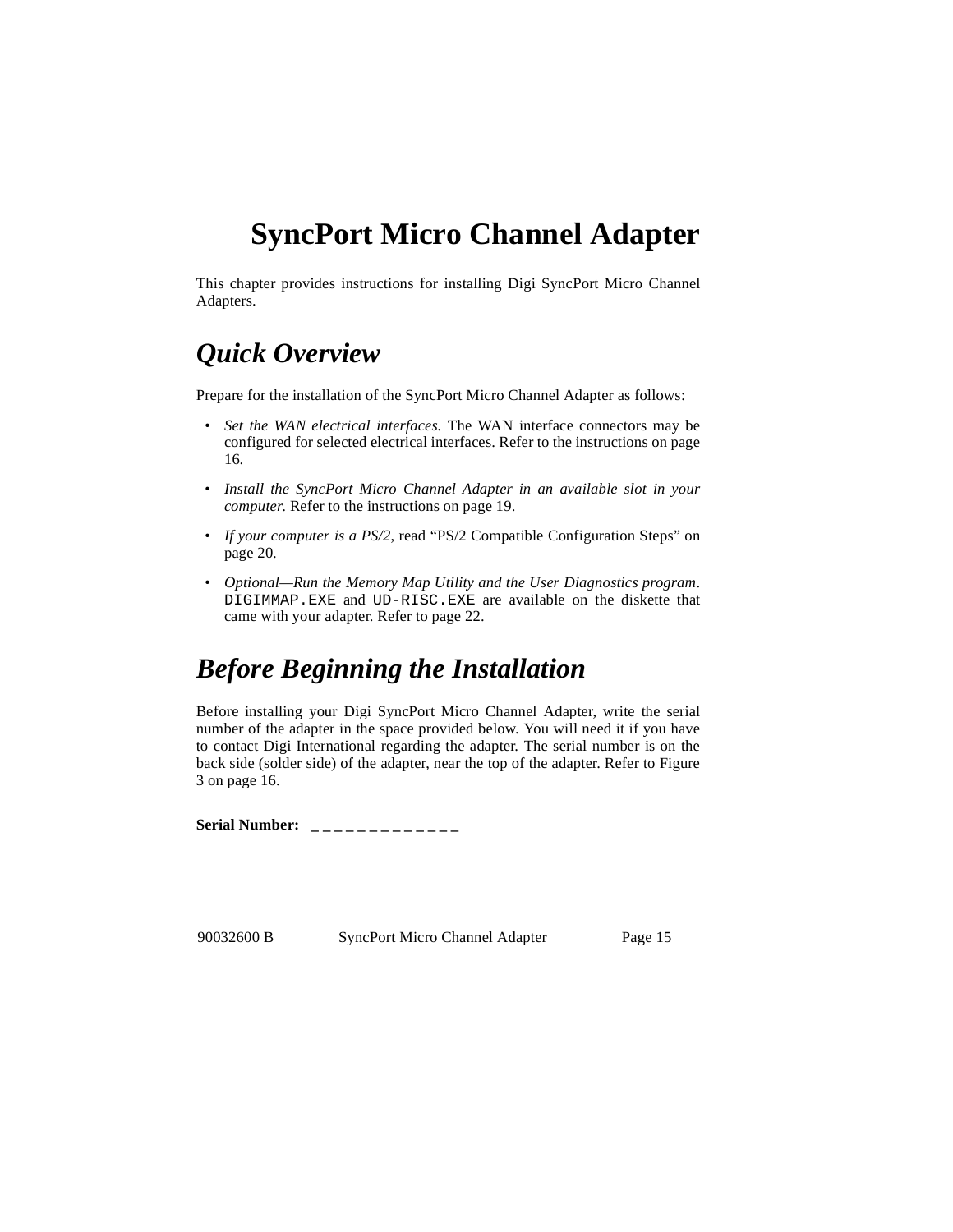<span id="page-27-0"></span>

**Figure 3 Jumper Locations for Micro Channel Bus Adapter**

### *Set the WAN Electrical Interface*

The WAN interface connectors must be configured to match the equipment to which the SyncPort Micro Channel Adapter will be connected. The WAN connectors (line 1 or line 2) can be individually set for any of these electrical interfaces:

- V.11/X.21 (EIA-422/485)
- V.24 (EIA-232/V.28)
- V.35
- V.36

Note that V.11 is equivalent to EIA-422/485 and X.21; V.24 is equivalent to EIA-232 or V.28.

Jumpers are used to set the electrical interface for each line. This allows the user

Page 16 SyncPort Micro Channel Adapter 90032600 B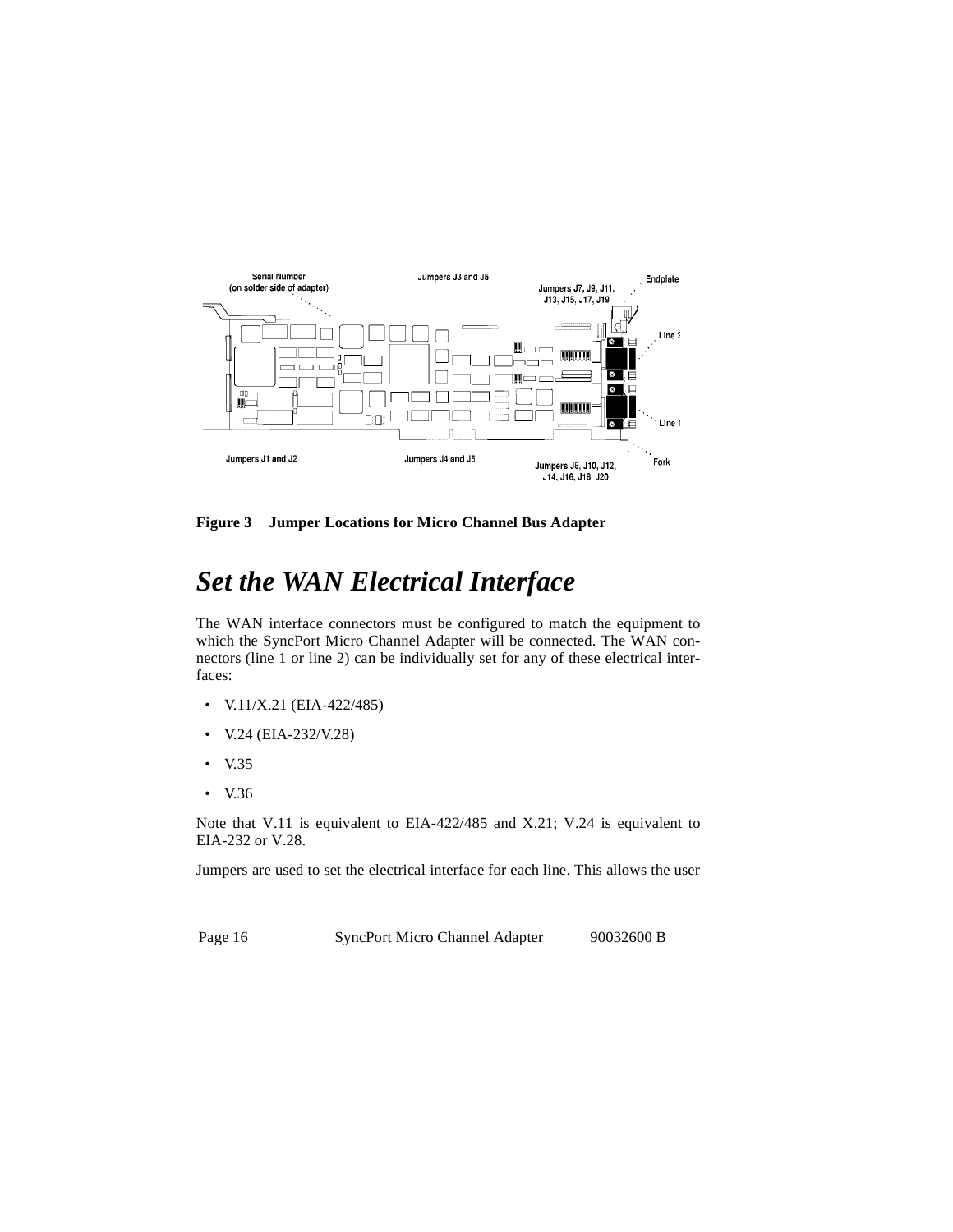to run one configuration on one line while using a different configuration on the other line.

| <b>Jumper</b>  | <b>V.11 Pins</b> | $V.24$ Pins | V.35 Pins | V.36 Pins |
|----------------|------------------|-------------|-----------|-----------|
| J <sub>4</sub> | $1 - 2$          | $2 - 3$     | $1 - 2$   | $1 - 2$   |
| J6             | $1 - 2$          | $2 - 3$     | $2 - 3$   | $1 - 2$   |
| $\bf J8$       | $1 - 2$          | $2 - 3$     | $2 - 3$   | $1 - 2$   |
| <b>J10</b>     | $1 - 2$          | $2 - 3$     | $2 - 3$   | $1 - 2$   |
| J12            | $1 - 2$          | $2 - 3$     | $1 - 2$   | $1 - 2$   |
| <b>J14</b>     | $1 - 2$          | $2 - 3$     | $1 - 2$   | $1 - 2$   |
| <b>J16</b>     | $1 - 2$          | $2 - 3$     | $1 - 2$   | $1 - 2$   |
| <b>J18</b>     | $1 - 2$          | $2 - 3$     | $2 - 3$   | $1 - 2$   |
| J20            | $1 - 2$          | $2 - 3$     | $2 - 3$   | $1 - 2$   |

**Table 3 Micro Channel Adapter Line 1 Jumper Settings**

90032600 B SyncPort Micro Channel Adapter Page 17

**Important:** Jumpers J1 and J2 are set in the factory and must not be changed. Verify that the jumpers are set to positions 1-2 for both line 1 and line  $2$ .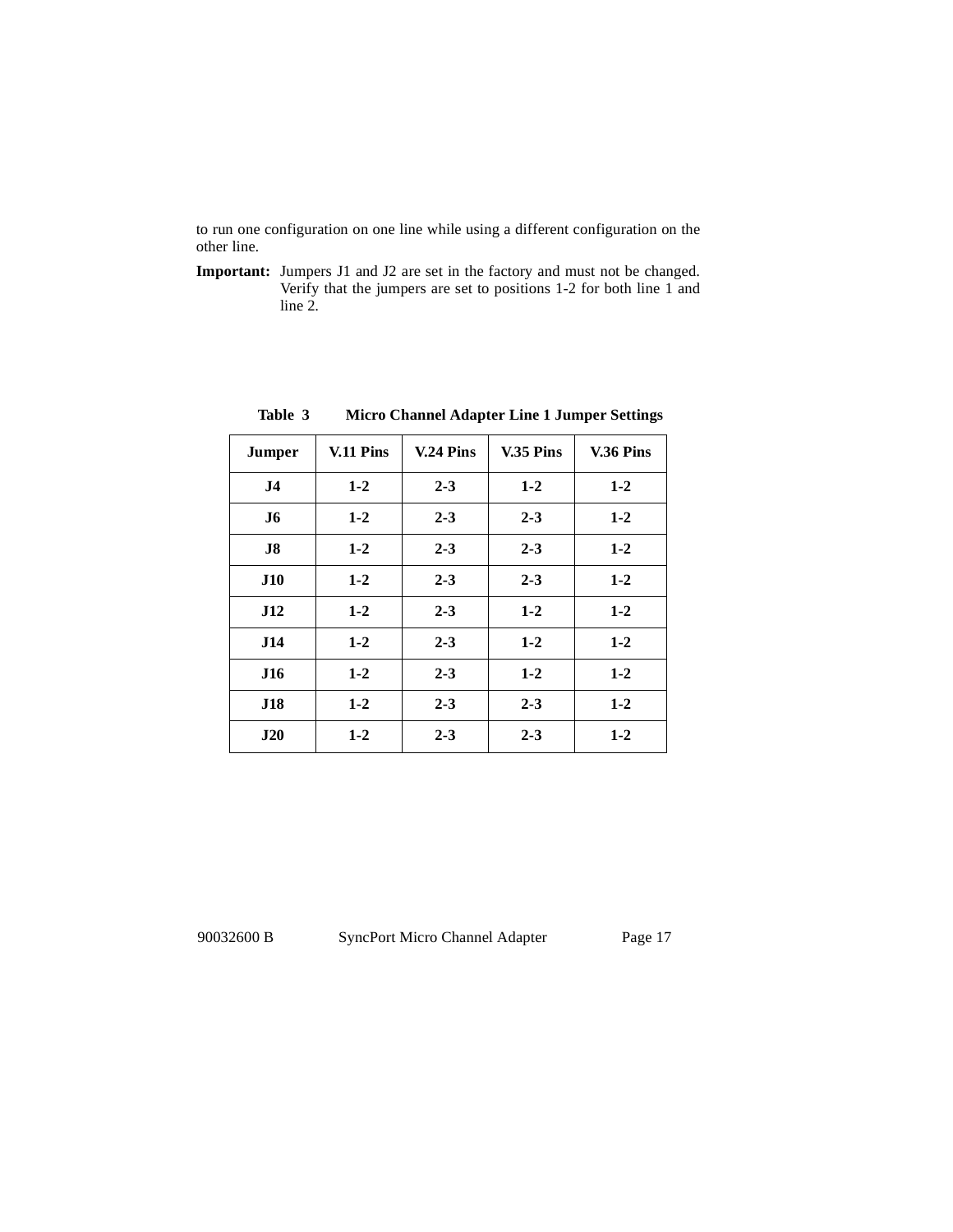| Jumper    | V.11 Pins | $V.24$ Pins | V.35 Pins | V.36 Pins |
|-----------|-----------|-------------|-----------|-----------|
| $\bf J3$  | $1-2$     | $2 - 3$     | $1 - 2$   | $1 - 2$   |
| J5        | $1-2$     | $2 - 3$     | $2 - 3$   | $1 - 2$   |
| $\bf J7$  | $1-2$     | $2 - 3$     | $2 - 3$   | $1-2$     |
| <b>J9</b> | $1 - 2$   | $2 - 3$     | $2 - 3$   | $1 - 2$   |
| J11       | $1 - 2$   | $2 - 3$     | $1 - 2$   | $1 - 2$   |
| J13       | $1 - 2$   | $2 - 3$     | $1 - 2$   | $1 - 2$   |
| J15       | $1 - 2$   | $2 - 3$     | $1 - 2$   | $1 - 2$   |
| J17       | $1 - 2$   | $2 - 3$     | $2 - 3$   | $1 - 2$   |
| J19       | $1 - 2$   | $2 - 3$     | $2 - 3$   | $1 - 2$   |

**Table 4 Micro Channel Adapter Line 2 Jumper Settings**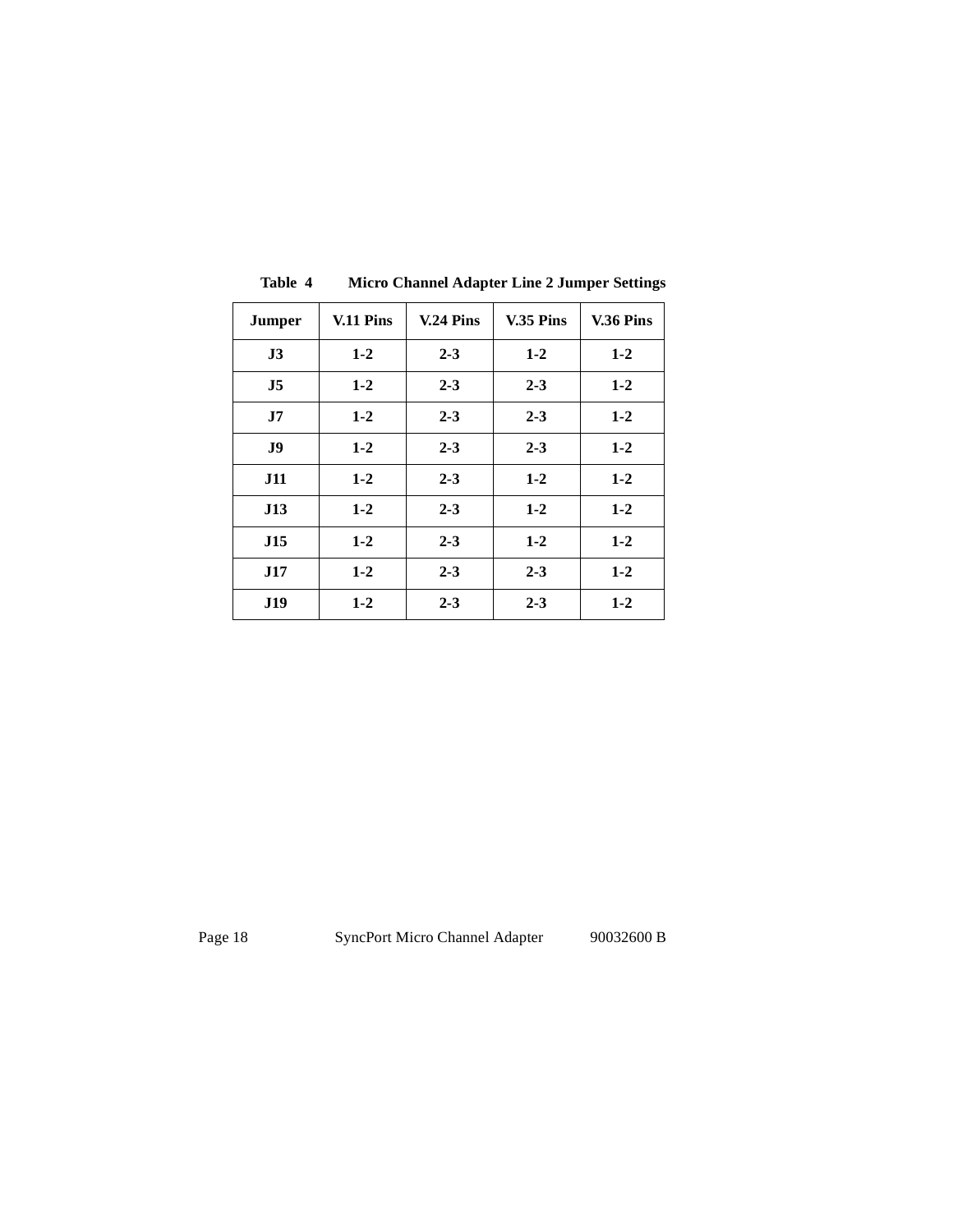### <span id="page-30-0"></span>*Install the Micro Channel Adapter*

To install your Micro Channel Adapter, you will need to remove your computer's cover. If necessary, refer to your computer's installation manual for help.

- Step 1. Turn off your computer's power.
- Step 2. Remove your computer's cover.
- Step 3. Locate an available Micro Channel slot in your computer and loosen the thumbscrew that holds the slot plate in place. Remove the slot plate.
- Step 4. Insert the Micro Channel Adapter into the slot, making sure that the "fork" is in position under the endplate thumbscrew. Tighten the thumbscrew.
	- **Note:** The SyncPort Micro Channel Adapter can be installed in either a 16 or 32-bit slot. If you plug the adapter into a 16-bit slot, be sure that the exposed 32-bit extension does not come into contact with any components on the motherboard.
- Step 5. Replace the cover on your computer.
- Step 6. Turn on your computer's power.

Your SyncPort Micro Channel Adapter is now installed.

90032600 B SyncPort Micro Channel Adapter Page 19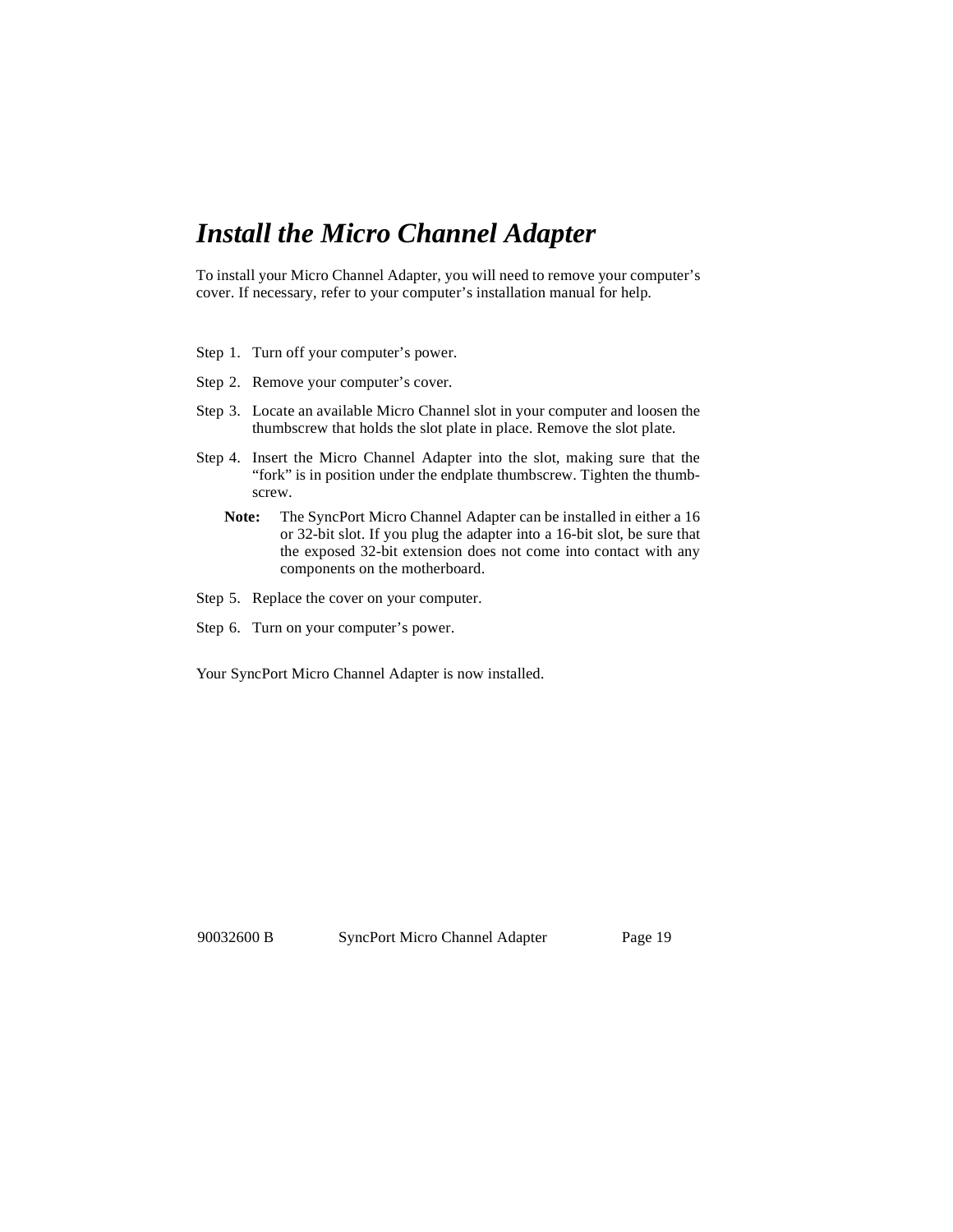### <span id="page-31-0"></span>*PS/2 Compatible Configuration Steps*

This procedure is necessary for PS/2 compatible machines using the Micro Channel bus only. If you are installing the adapter in an RS-6000 system, skip this procedure.

- Step 1. Insert your working copy (do not use the original copy) of the IBM Reference Diskette into your boot drive and turn on the computer. Expect an error message—the adapter will not be found in the configuration file at this point.
- Step 2. Select Copy an Option Diskette from the main menu. Follow the instructions given on your computer screen for copying ADF files onto your reference diskette.
- Step 3. Select Set Configuration from the main menu. Then select Run Automatic Configuration. Auto-Config will find non-conflicting address and interrupt parameters for the adapter. If you choose to set the parameters manually, you will be given the following choices:

#### **Memory Start Address**

*Below 1 megabyte:*

0D8000h, 0D0000h, 0C8000h, 0C0000h

*Sixteenth megabyte:*

FC0000h, FA0000h, F80000h

*Fourth gigabyte (32-bit slot only):* 

F0000000h, F2000000h, F4000000h, F6000000h, F8000000h and FA000000h

The memory start addresses F000000h-FA000000h (fourth gigabyte) are available only if the adapter is in a 32 bit slot. If the adapter is in a 16 bit slot, only addresses 0C0000h-FC0000h are available.

#### **I/O address**

108h, 118h, 128h, 208h, 228h, 308h or 328h.

Page 20 SyncPort Micro Channel Adapter 90032600 B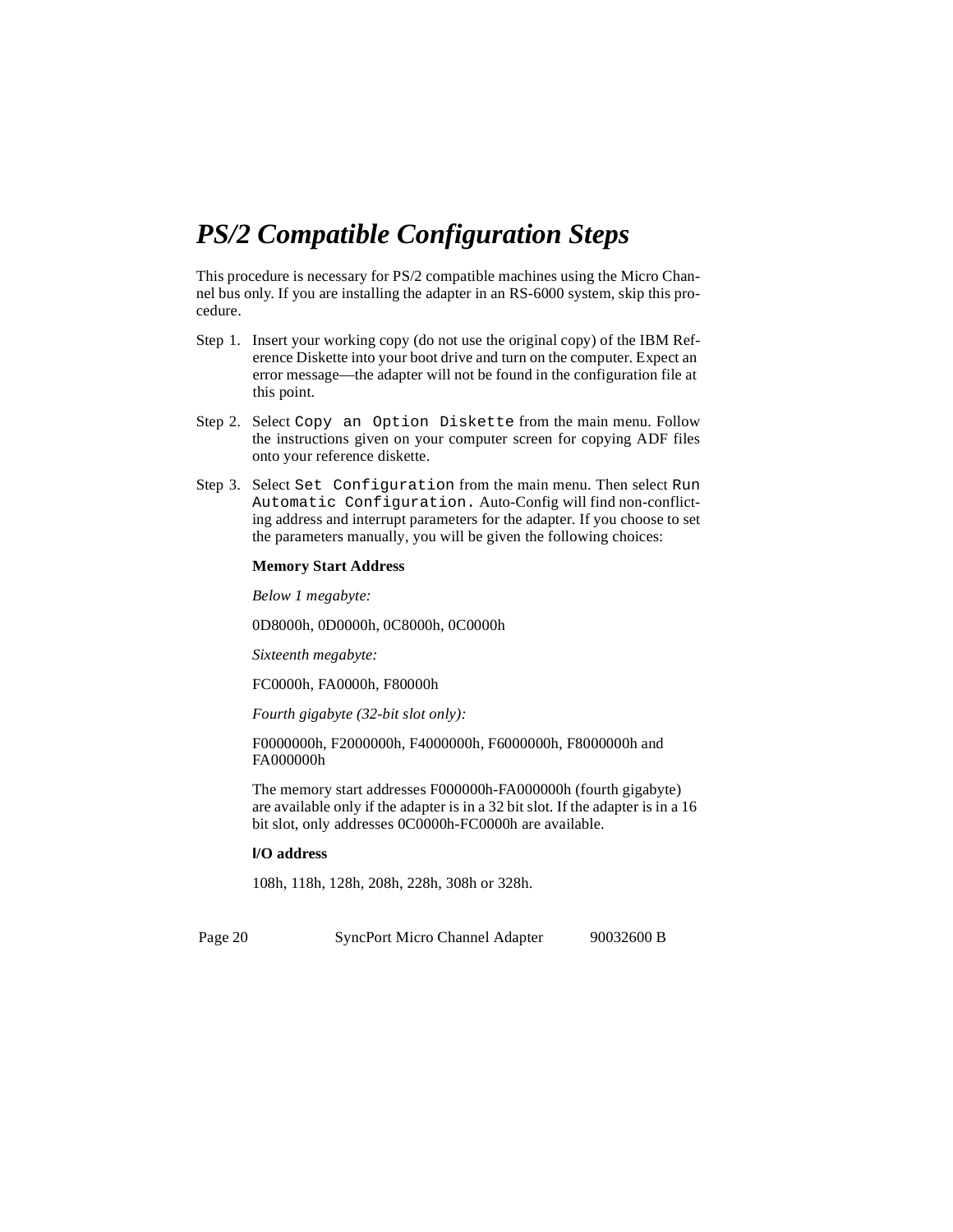#### **Interrupt Select**

IRQ 3, 5, 7, 10, 11, 12, 15 or None (disabled).

Step 4. Refer to the applicable software manual for driver installation instructions. See ["Reference Material" on page vii](#page-6-0).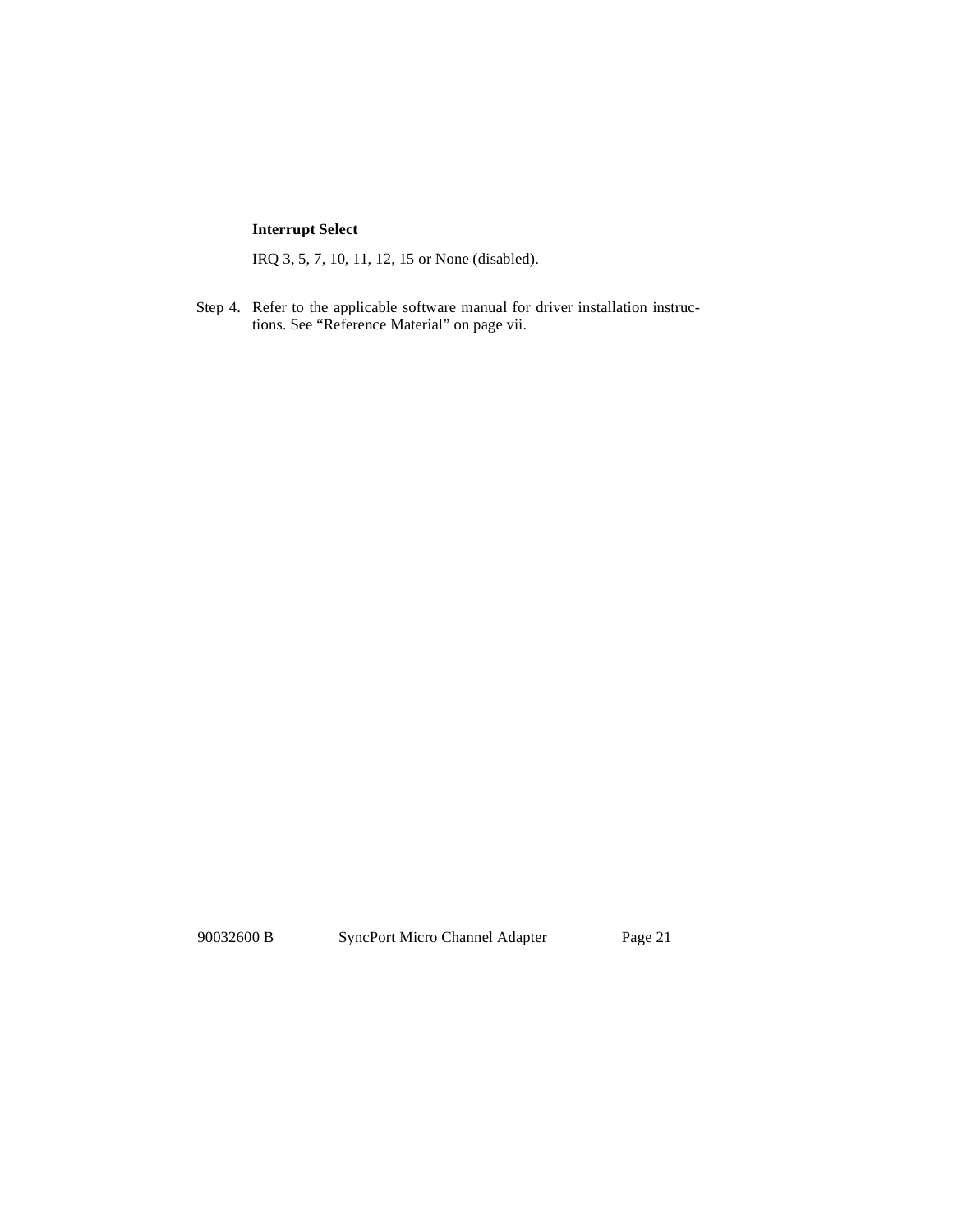### <span id="page-33-0"></span>*Run the Memory Map Utility and User Diagnostics*

#### *Memory Map Utility*

The memory map utility, DIGIMMAP.EXE, is an MS-DOS based executable program that is designed to detail locations in memory that are available for the Digi product.

To run DIGIMMAP.EXE follow this procedure:

- 1. Boot your system normally. This should cause any adapters in your system to be initialized.
- 2. Place a bootable DOS formatted diskette in drive A (or your boot drive, if different from drive A.) This diskette must have no TSRs or memory mangers present, or DIGIMMAP may give erroneous results.
- 3. Perform a soft reboot by pressing the <Ctrl>, <Alt>, and <Del> keys simultaneously.
	- **Note:** Do not press the reset button or power cycle your machine to reboot; resetting the machine may turn off any adapters that were activated in Step 1.
- 4. Now place the diskette containing the diagnostic software in the diskette drive and type the following:

 $A:\RISC\DIGIMMAP$  (assuming that you put the diskette in drive A)

- 5. Read the first screen and then press the  $\leq E$  key to execute the utility.
- 6. The center column will contain a list of 32K starting addresses which appear to be available. Write down several of these addresses to use—some devices can fool the memory mapper by turning their memory off making the area appear to be available. Try addresses in this order:

Addresses beginning with "D" (D0000h and D8000h) Addresses beginning with "C" (C0000h and C8000h) Addresses beginning with "E" (E0000h and E8000h)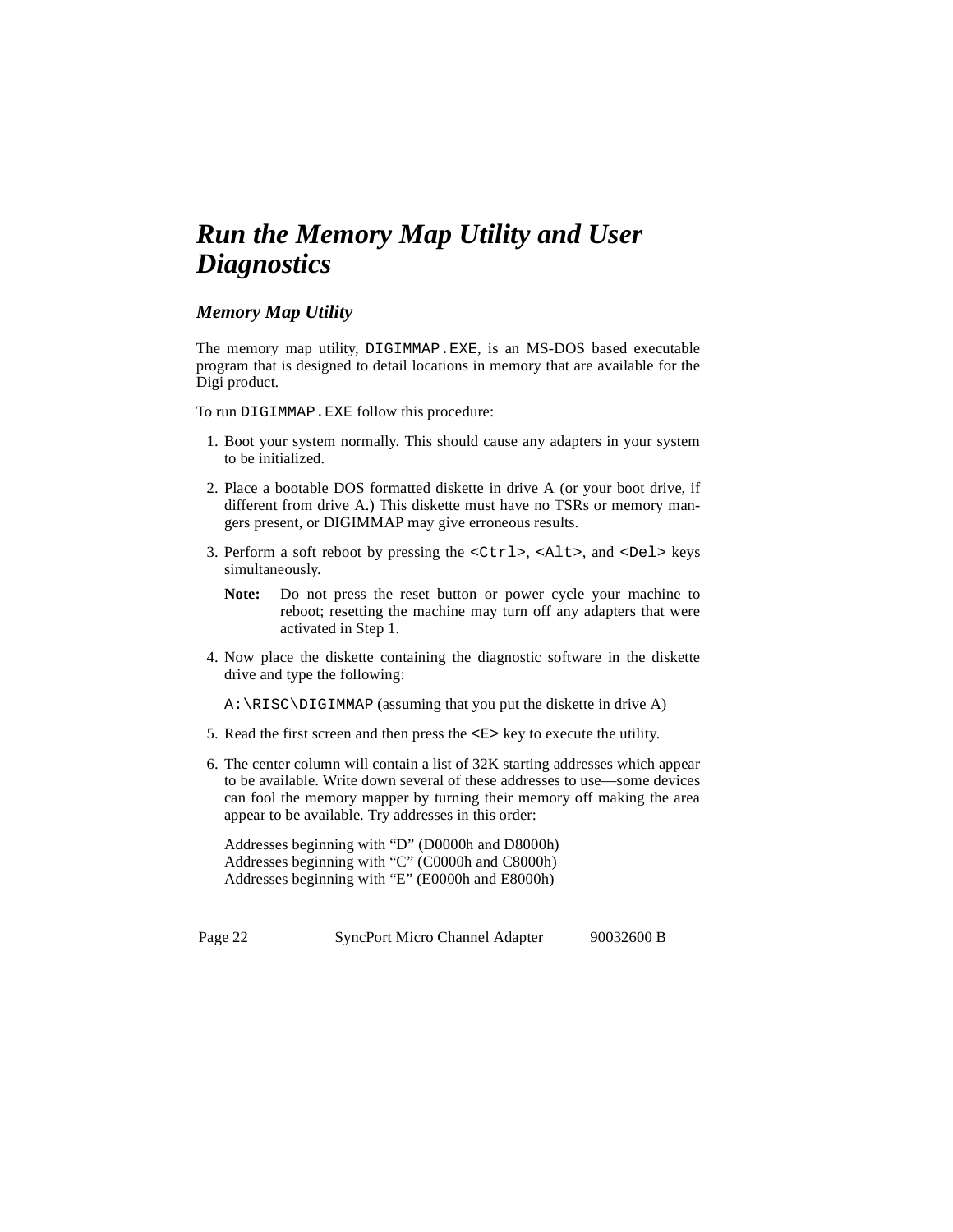#### <span id="page-34-0"></span>*User Diagnostics*

If you wish to verify its operation, you can run the *User Diagnostics* from the diskette that came with your adapter. Use the diagnostics in two ways

- Run basic tests to verify the integrity of the he internal components and signals on the adapter
- Use with a loopback plug to test the signals out to the end of the cable.

The diagnostic is a DOS-based program.

To run the diagnostics program, do the following:

- 1. Attach the loopback plug to the end of the cable if you wish to run the loopback test.
- 2. Go to the \RISC subdirectory of the diskette drive in which the program diskette is loaded. Example A:\RISC
- 3. Type UD-RISC on the command line. The main menu of the diagnostics will display. You will need to enter two parameters:
	- The board I/O address
	- The base address

Also, if you wish to use the loopback test capability, you must change the Loopback: option from No to Yes.

- 4. Press the  $\leq$  key to start the tests. The tests will be run consecutively. Pass/fail status is indicated on the right hand of the screen.
- 5. If all tests pass, the board is functioning correctly and you are ready to install the device driver software. Make a note of the I/O address and the base address before exiting the program (you will need to specify these when you install the device driver software).
- 6. If failures occur, the most likely cause is a memory conflict. Try a different base address and execute the diagnostics again. If you get a Hardware Reset Error, try a different I/O address.

If you have questions about the operation of the diagnostics, refer to the help screens, or access the *readme* file located in the same directory as the diagnostic.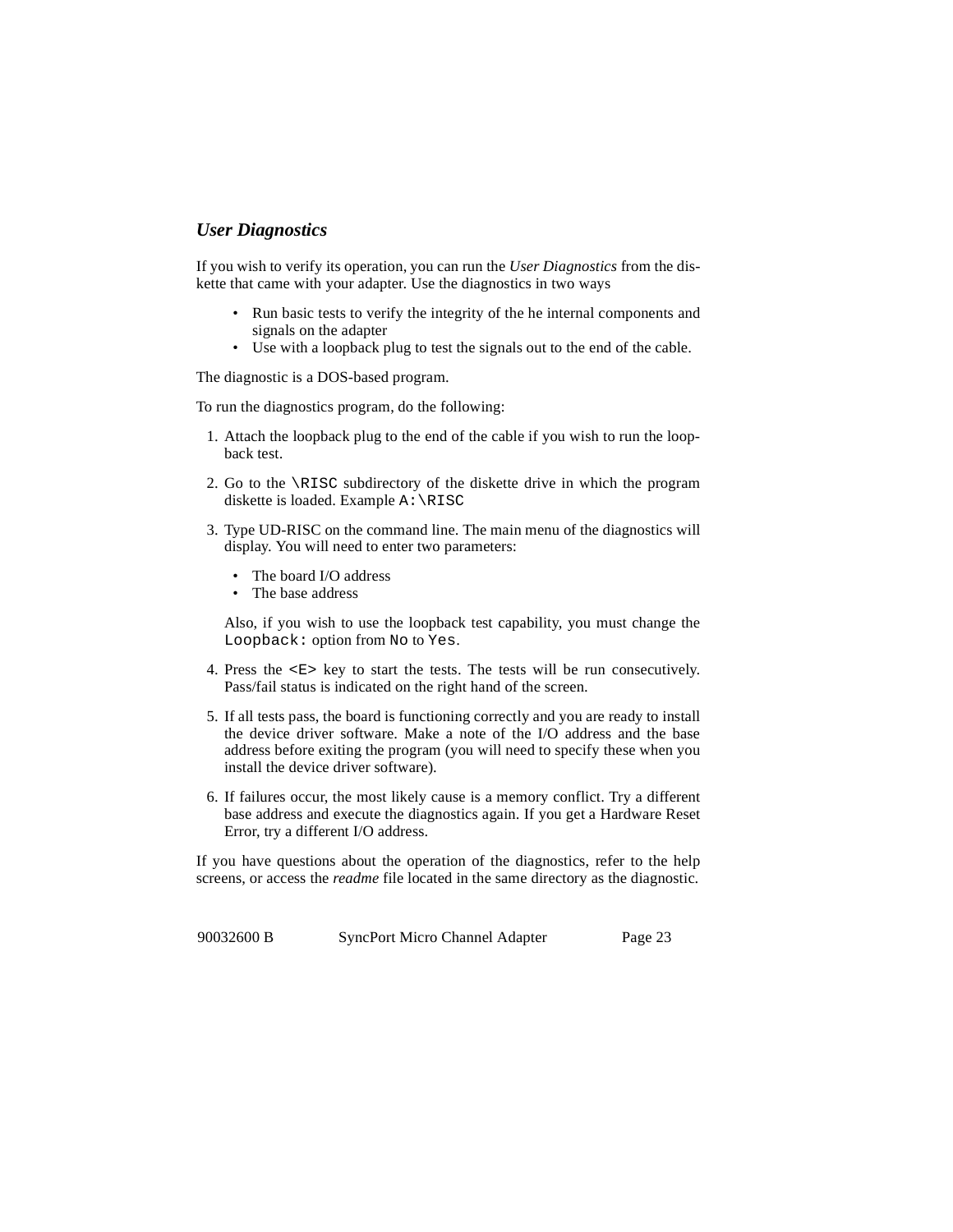Page 24 SyncPort Micro Channel Adapter 90032600 B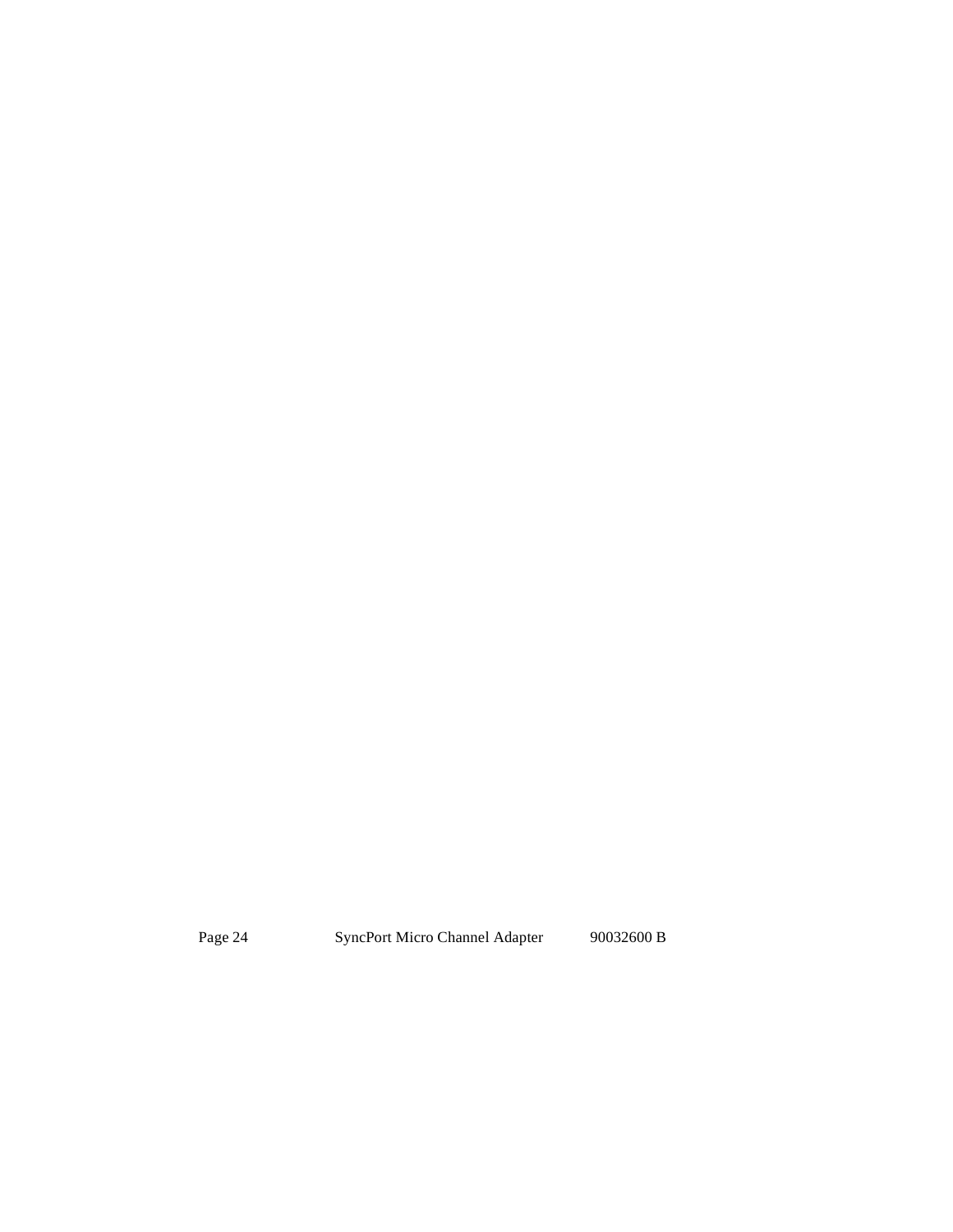## **SyncPort PCI Adapter**

<span id="page-36-0"></span>This chapter provides installation instructions for Digi SyncPort PCI Adapters.

### *Quick Overview*

Prepare for the installation of the SyncPort PCI Adapter as follows:

- *Install the SyncPort PCI Adapter in an available slot in your computer*. Refer to the instructions on [page 26.](#page-37-0)
- *Optional—Run the User Diagnostics program*. UD-PCI.EXE is available on the diskette that came with your adapter. Refer to [page 28](#page-39-0).

### *Before Beginning the Installation*

Before installing your Digi SyncPort PCI Adapter, write down the serial number of the adapter in the space provided below. You will need it if you have to contact Digi International regarding the adapter. The serial number is on the component side of the adapter, near the top of the adapter.

Serial Number:  $\qquad$  \_ \_ \_ \_ \_ \_ \_ \_ \_ \_ \_ \_ \_

90032600 B SyncPort PCI Adapter Page 25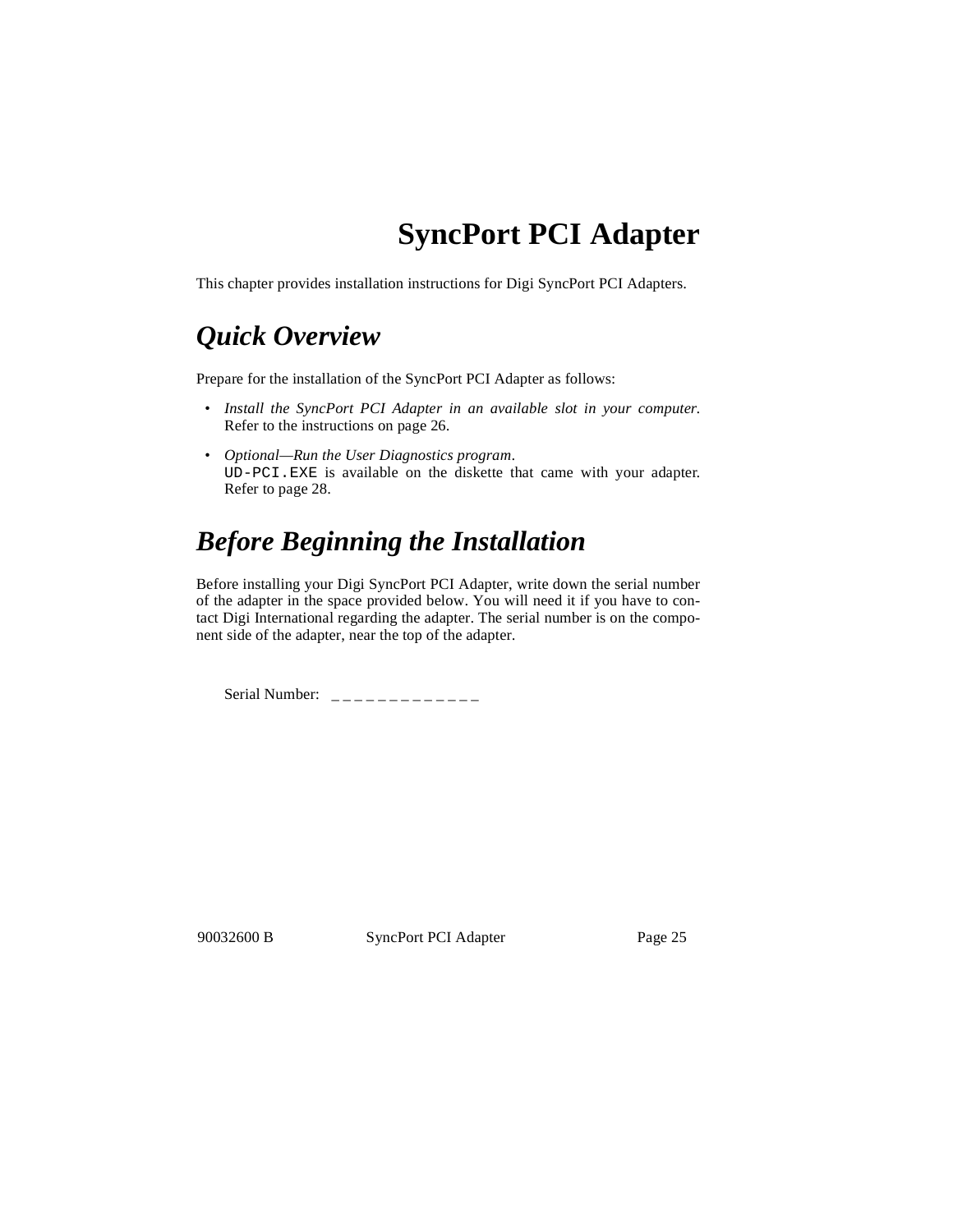<span id="page-37-0"></span>

**Figure 4 PCI Adapter**

### *Install the PCI Adapter*

To install your PCI Adapter, you will need to remove your computer's cover. If necessary, refer to your computer's installation manual for help.

- Step 1. Turn off your computer's power.
- Step 2. Remove your computer's cover.
- Step 3. Locate an available PCI slot in your computer and remove the slot plate.
- Step 4. Insert the adapter into the PCI slot and screw the endplate to the computer chassis.

Page 26 SyncPort PCI Adapter 90032600 B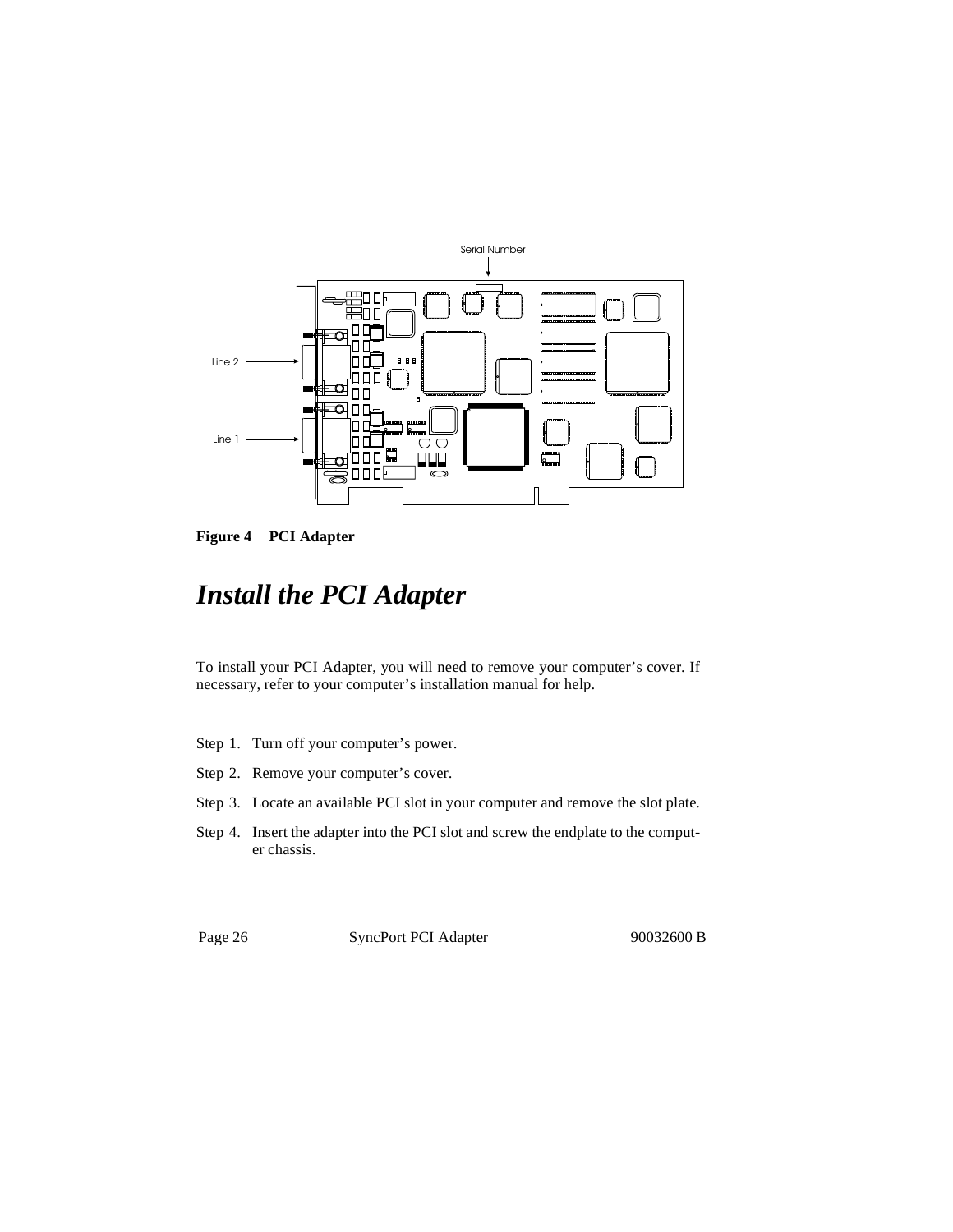- Step 5. Replace your computer's cover.
- Step 6. Turn on your computer's power.

The hardware installation of your SyncPort PCI Adapter is now installed.

Step 7. Refer to the applicable software manual for driver installation instructions. See ["Reference Material" on page vii](#page-6-0).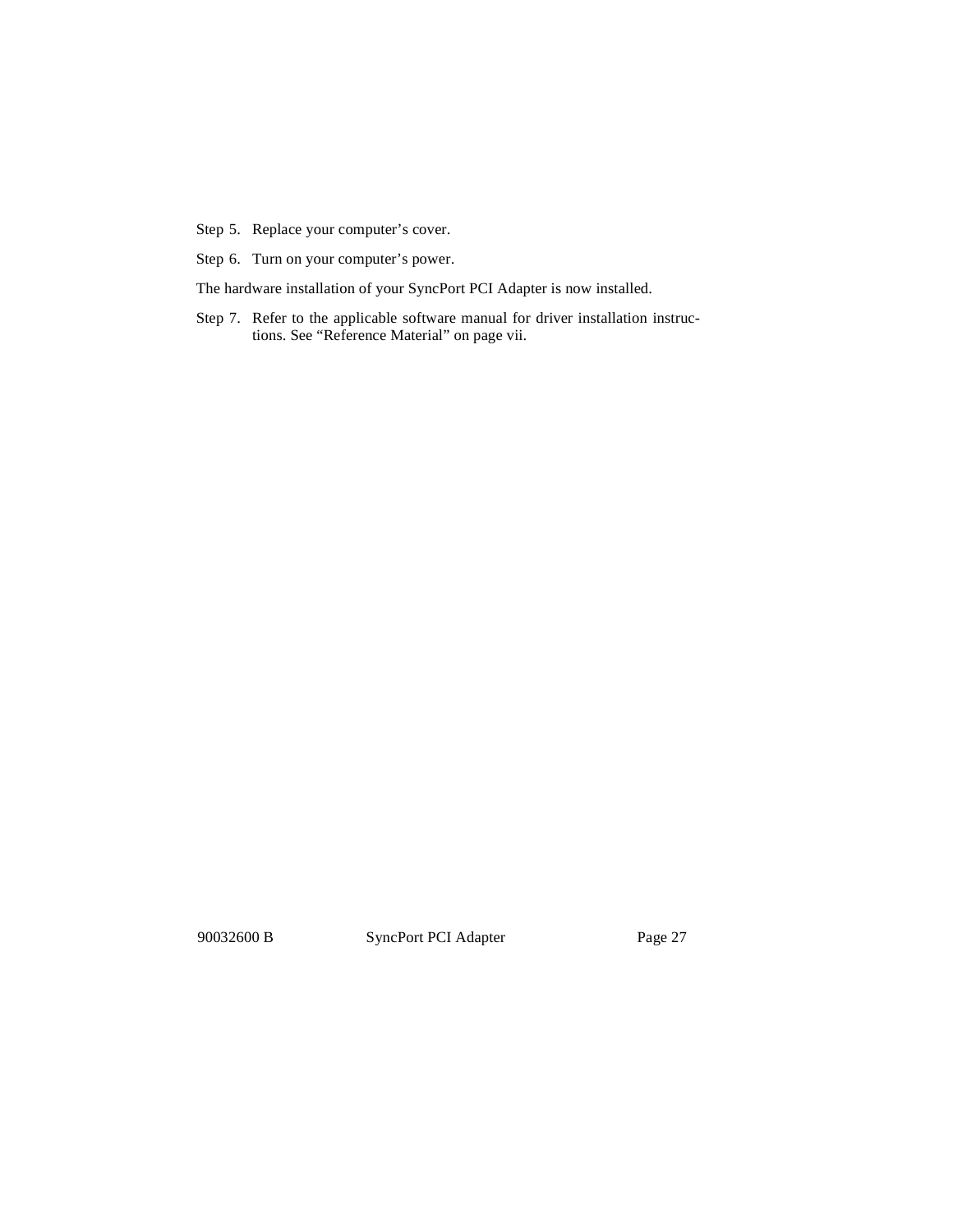### <span id="page-39-0"></span>*User Diagnostics*

If you wish to verify its operation, you can run the *User Diagnostics* from the diskette that came with your adapter. Use the diagnostics in two ways

- Run basic tests to verify the integrity of the he internal components and signals on the adapter
- Use with a loopback plug to test the signals out to the end of the cable.

The diagnostic is a DOS-based program.

To run the diagnostics program, do the following:

- 1. Attach the loopback plug to the end of the cable if you wish to run the loopback test.
- 2. Go to the  $\Per$  subdirectory of the diskette drive in which the program diskette is loaded. Example A:\PCI
- 3. Type UD-PCI on the command line.

The main menu of the diagnostics will display. The program will display the adapter base address that was assigned by the host.

If you wish to use the loopback test capability, you must change the Loopback: option from No to Yes.

- 4. Press the <E> key to start the tests. The tests will be run consecutively. Pass/fail status is indicated on the right hand of the screen.
- 5. If all tests pass, the board is functioning correctly and you are ready to install the device driver software. Make a note of the I/O address and the base address before exiting the program (you will need to specify these when you install the device driver software).
- 6. If failures occur, the most likely cause is a memory conflict. Try a different base address and execute the diagnostics again. If you get a Hardware Reset Error, try a different I/O address.

If you have questions about the operation of the diagnostics, refer to the help screens, or access the *readme* file located in the same directory as the diagnostic.

Page 28 SyncPort PCI Adapter 90032600 B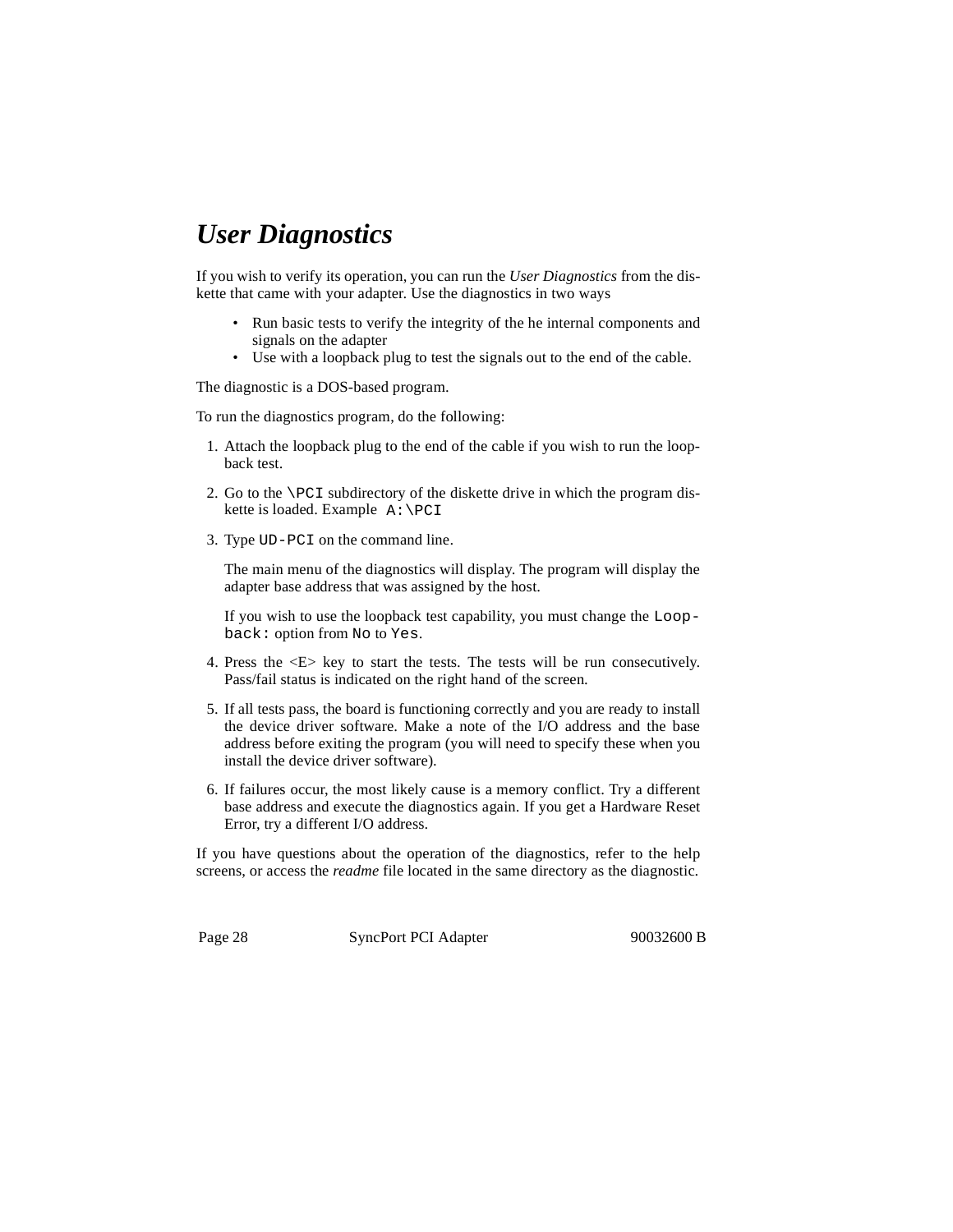### **Specifications**

### <span id="page-40-0"></span>*ISA Adapter*

### **Power Requirements**

- $+5$  Volts  $\pm$  5%, 2.5 amps typical
- +12 Volts  $\pm$  5%, 100 milliampere typical
- -12 Volts  $\pm$  5%, 40 milliampere typical

### **Environmental Requirements**

| Temperature:       | $0^{\circ}$ C to 55 <sup>o</sup> C (32 <sup>o</sup> F to 131 <sup>o</sup> F) |
|--------------------|------------------------------------------------------------------------------|
| Relative Humidity: | 5% to 95% non-condensing                                                     |
| Air Movement:      | 30 CFM Forced                                                                |
| Altitude:          | 0 to 3658 meters (0 to 12,000 feet)                                          |

### **Mechanical Information**

| Length: | 332.74 mm (13.1 inches)        |
|---------|--------------------------------|
| Width:  | $15.24 \text{ mm}$ (.6 inches) |
| Height: | 114.3 mm $(4.5$ inches)        |
| Weight: | 340.19 grams (12 ounces)       |

90032600 B Specifications Page 29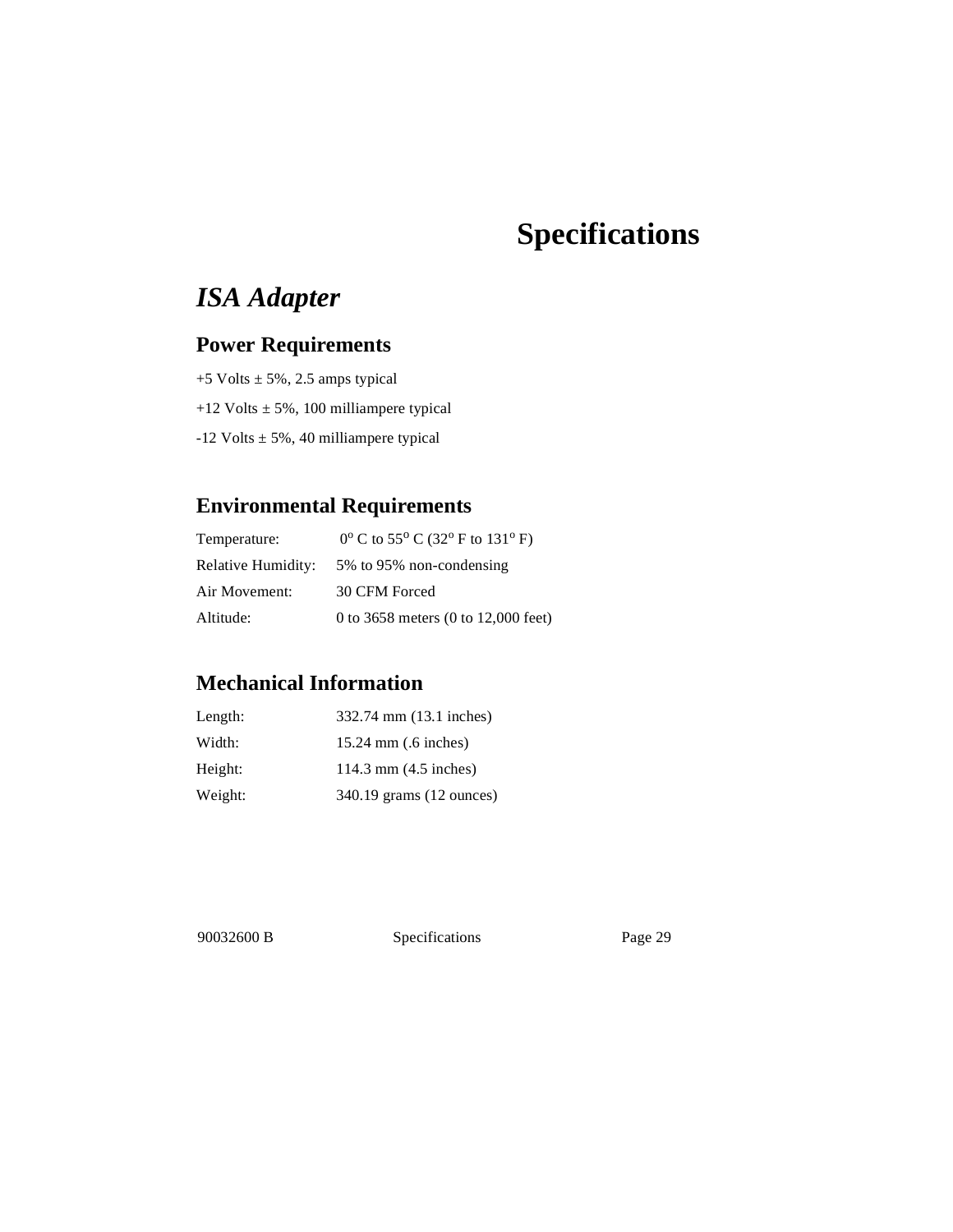### <span id="page-41-0"></span>*Micro Channel Adapter*

### **Power Requirements**

- +5 Volts  $\pm$  5%, 1.3 amps typical
- +12 Volts  $\pm$  5%, 40 milliampere typical
- -12 Volts ± 5%, 40 milliampere typical

#### **Environmental**

| Temperature:       | $0^{\circ}$ C to 55 <sup>o</sup> C (32 <sup>o</sup> F to 131 <sup>o</sup> F) |
|--------------------|------------------------------------------------------------------------------|
| Relative Humidity: | 5% to 95% non-condensing                                                     |
| Air Movement:      | 30 CFM Forced                                                                |
| Altitude:          | 0 to 3658 meters (0 to 12,000 feet)                                          |

### **Mechanical**

| Length: | 292.1 mm (11.5 inches)         |
|---------|--------------------------------|
| Width:  | $15.24 \text{ mm}$ (.6 inches) |
| Height: | 88.26 mm (3.475 inches)        |
| Weight: | 231.05 grams (8.15 ounces)     |

Page 30 Specifications 90032600 B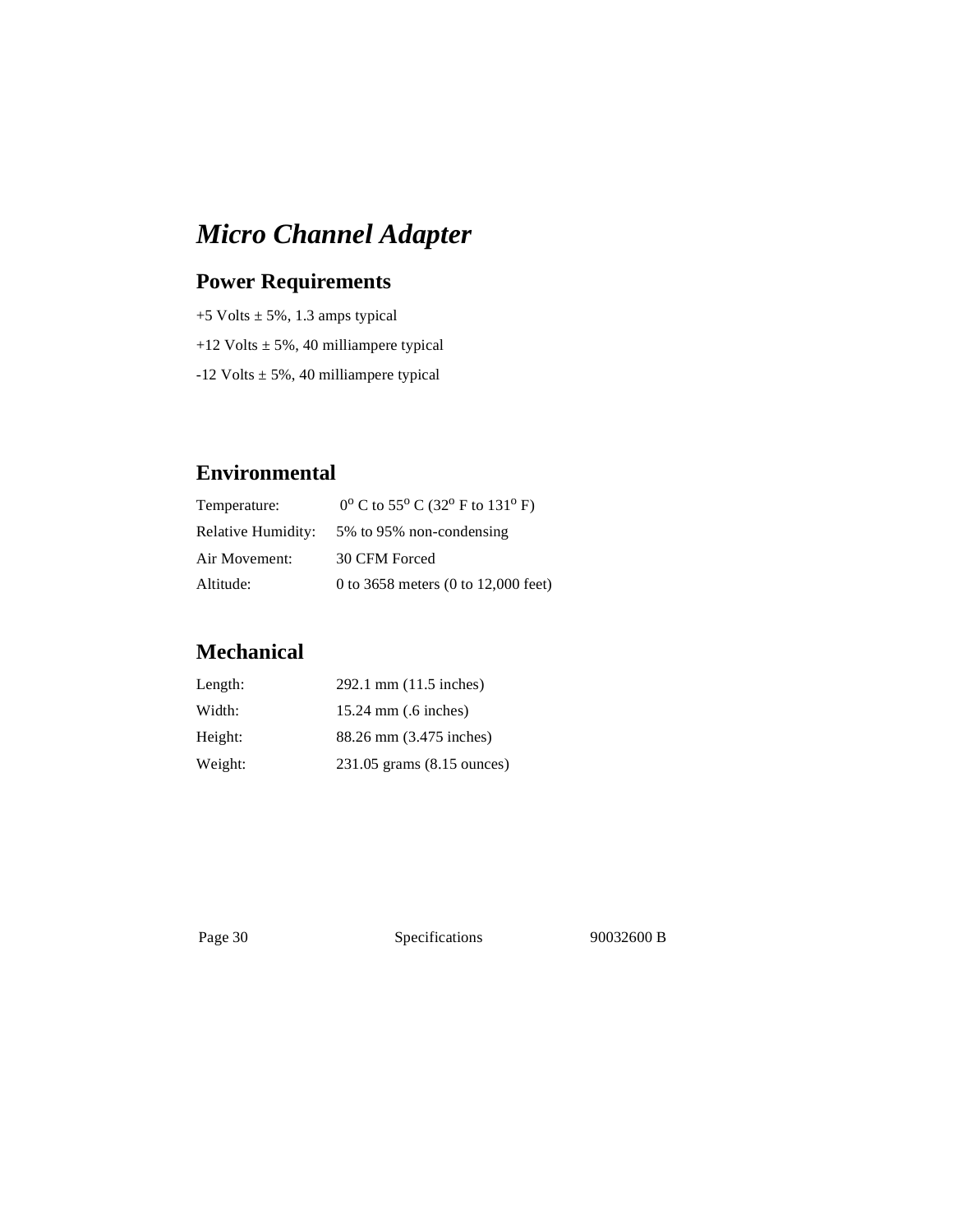### <span id="page-42-0"></span>*PCI Adapter*

### **Power Requirements**

 $+5$  Volts  $\pm$  5%, 1.5 Amps typical +12 Volts  $\pm$  5%, 40 milliampere typical -12 Volts ± 5%, 40 milliampere typical

### **Environmental**

| Temperature:       | $0^{\circ}$ C to 55 <sup>o</sup> C (32 <sup>o</sup> F to 131 <sup>o</sup> F) |
|--------------------|------------------------------------------------------------------------------|
| Relative Humidity: | 5% to 95% non-condensing                                                     |
| Air Movement:      | 30 CFM Forced                                                                |
| Altitude:          | 0 to 3658 meters (0 to 12,000 feet)                                          |

### **Mechanical**

| Length: | $6.875$ inches $(1/2 \text{ length card})$ |
|---------|--------------------------------------------|
| Width:  | .55 inches                                 |
| Height: | 4.2 inches                                 |
| Weight: | 12 ounces                                  |

90032600 B Specifications Page 31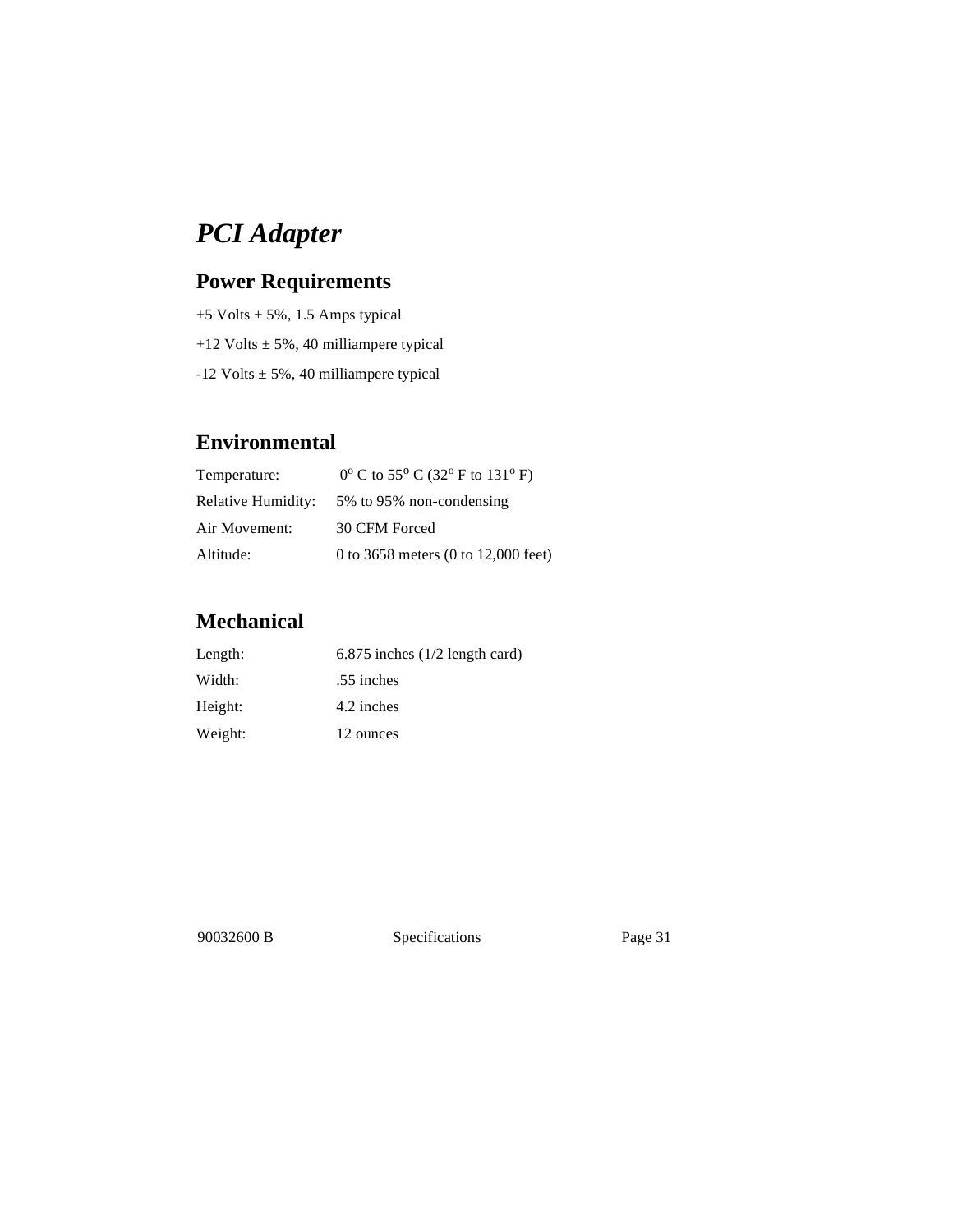Page 32 Specifications 90032600 B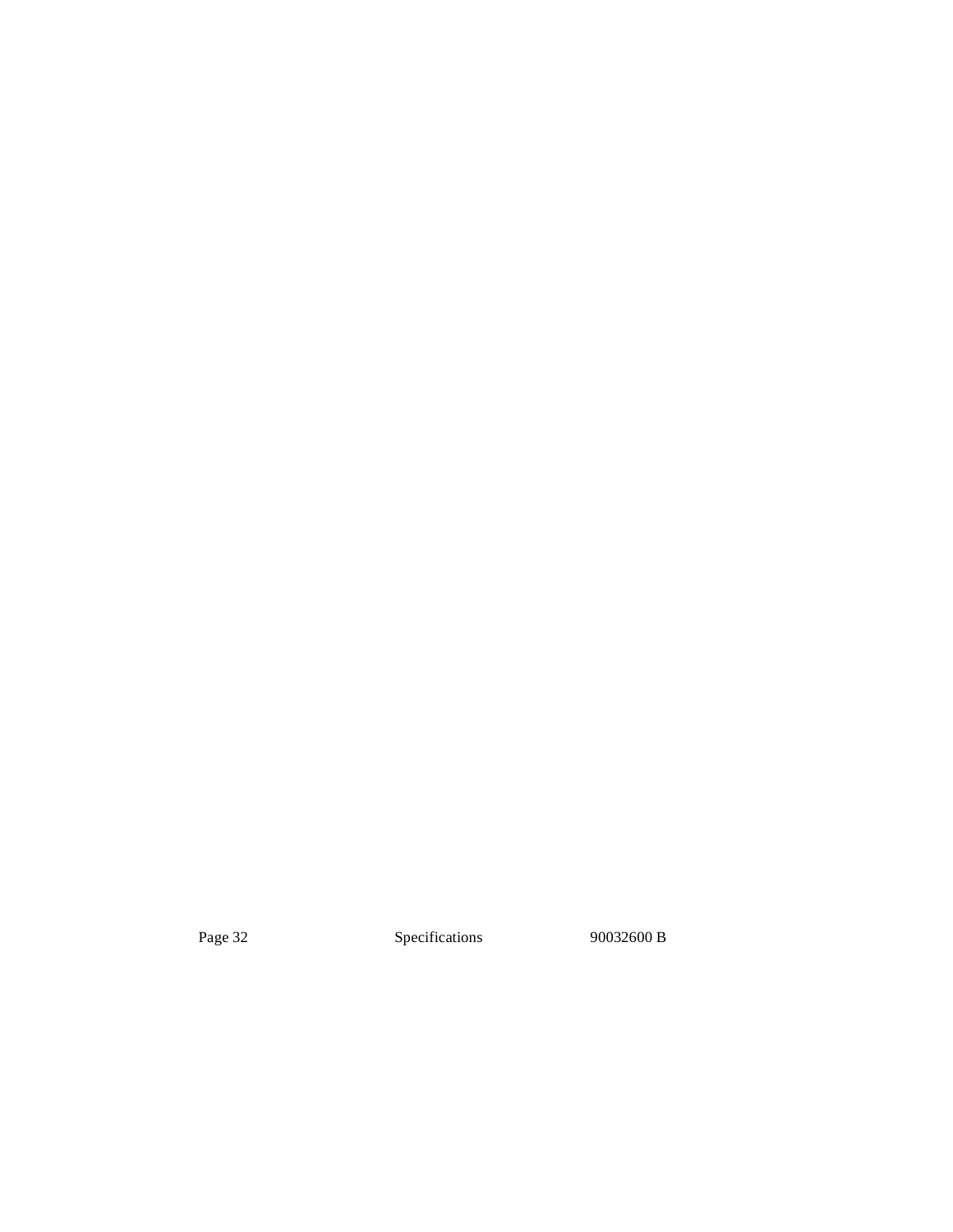### **Cable Diagrams**

<span id="page-44-0"></span>This chapter provides illustrations of SyncPort Adapter modem cables and loopback plugs.



AR0010

#### **Figure 5 Pinout for V.11 (EIA-422/EIA-485) Modem Cable and Loopback Plug**

90032600 B Cable Diagrams Page 33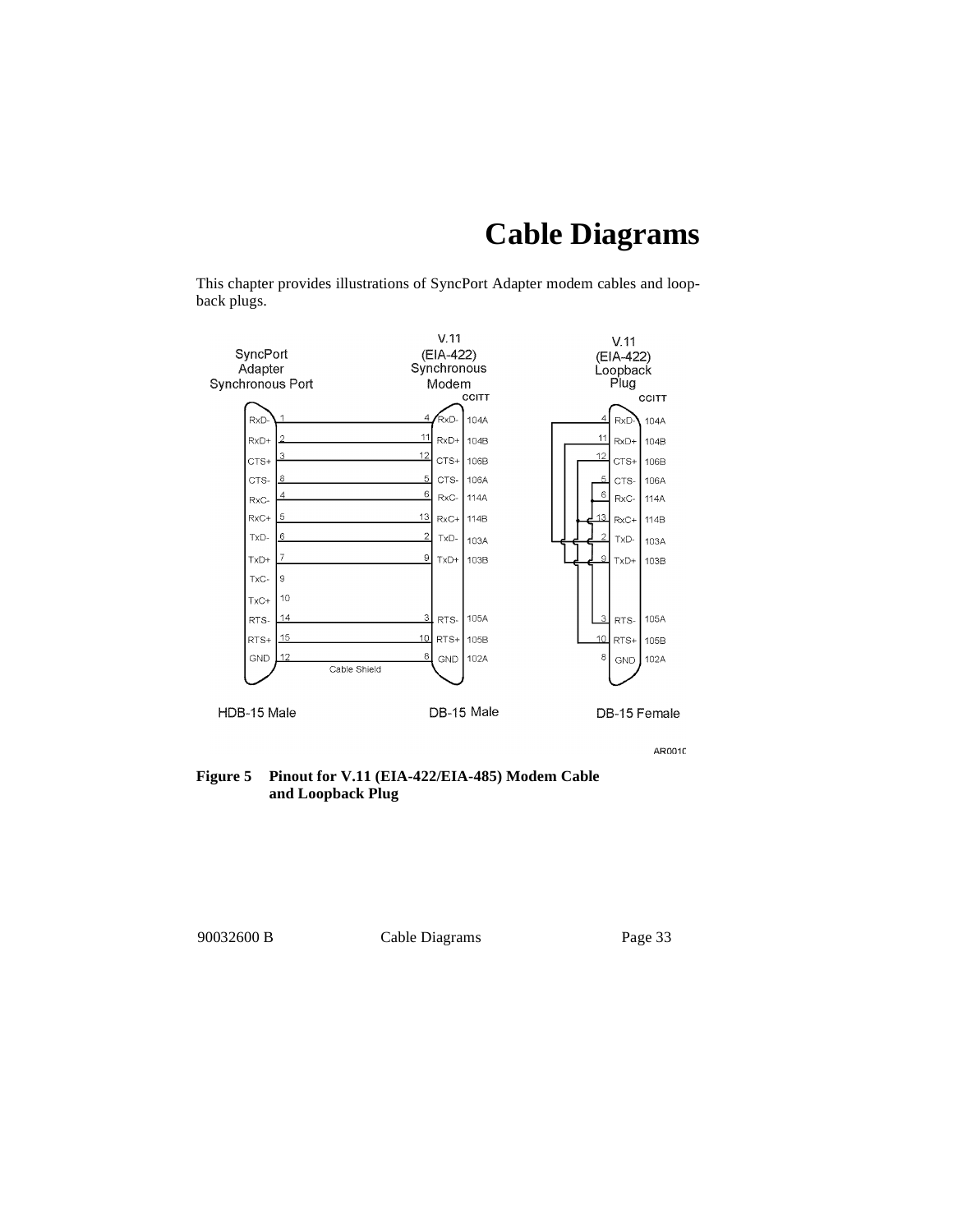<span id="page-45-0"></span>

**Figure 6 Pinout for V.24 (EIA-232/V.28) Modem Cable and Loopback Plug**

Page 34 Cable Diagrams 90032600 B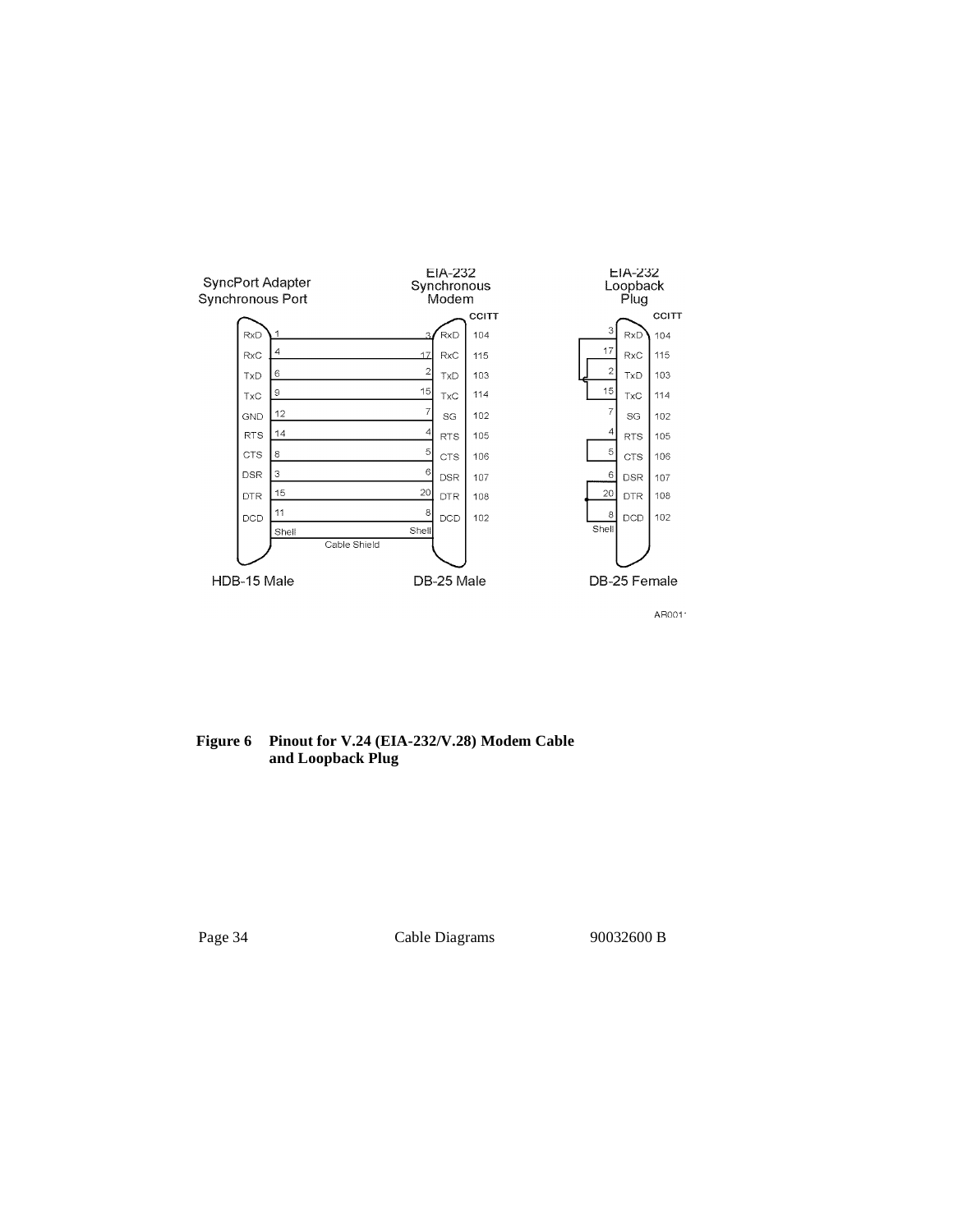<span id="page-46-0"></span>

**Figure 7 Pinout for V.35 Modem Cable and Loopback Plug**

90032600 B Cable Diagrams Page 35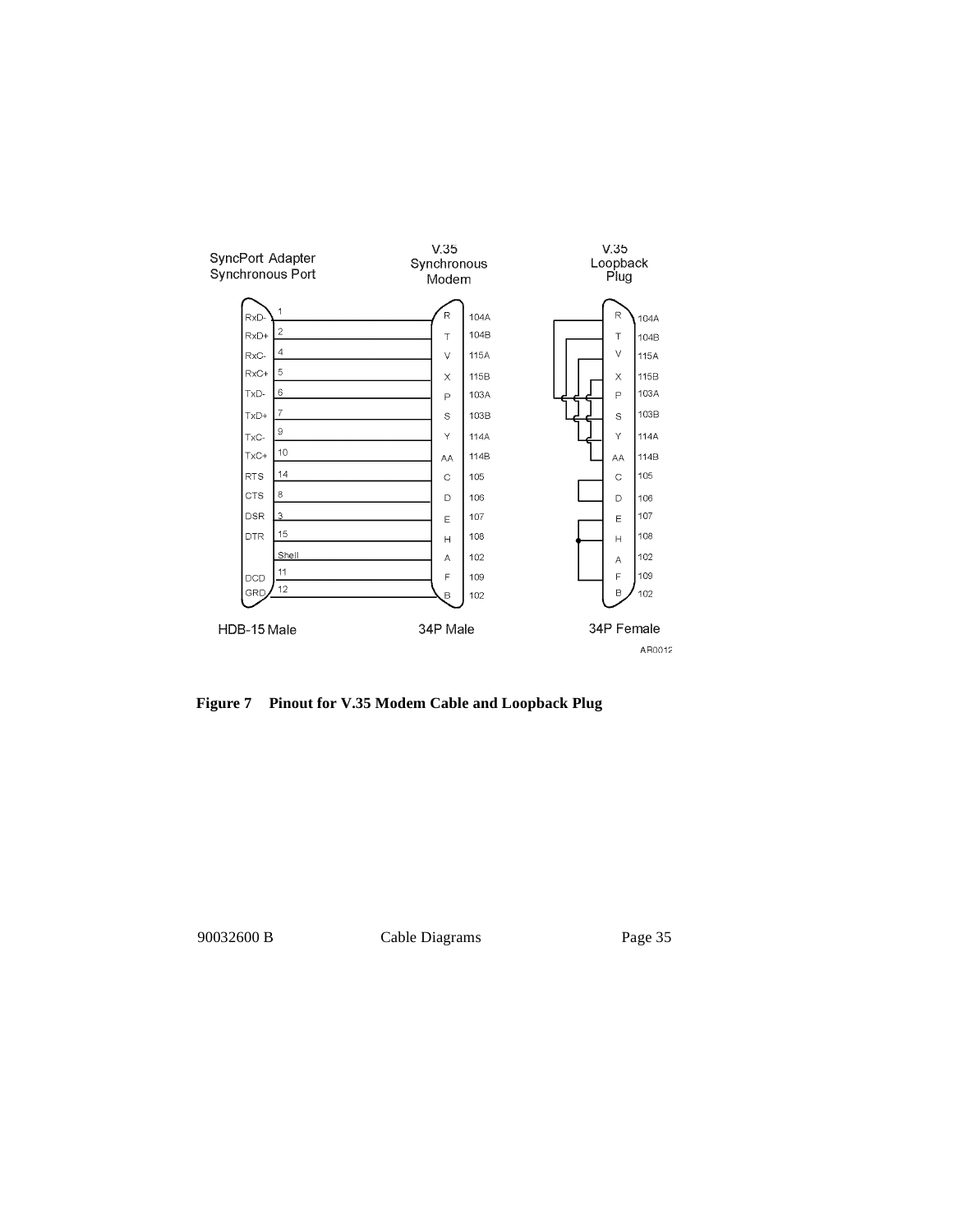<span id="page-47-0"></span>

**Figure 8 Pinout for V.36 Modem Cable and Loopback Plug**

Page 36 Cable Diagrams 90032600 B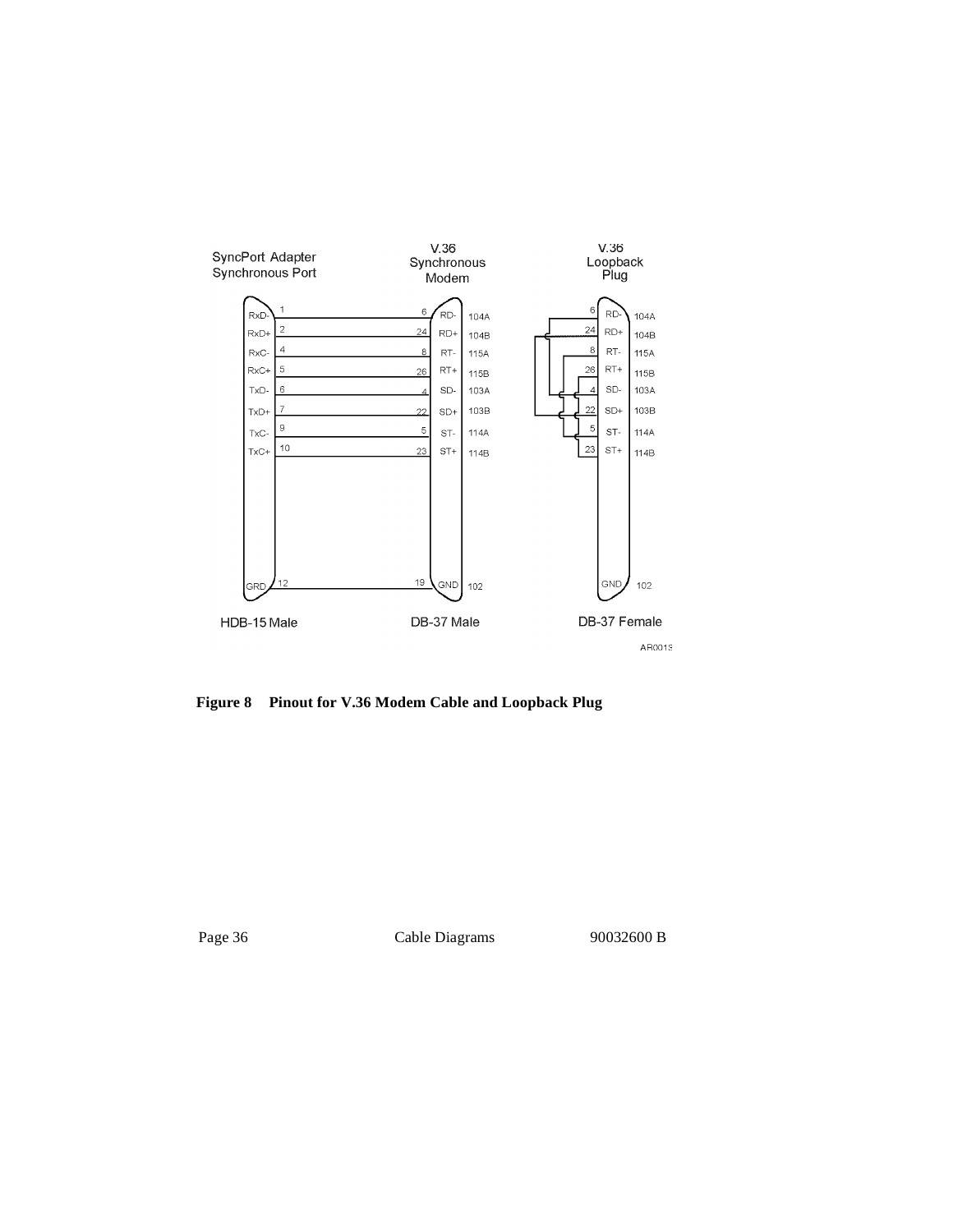## **Digi Support Services**

#### <span id="page-48-0"></span>*In This Chapter*

This chapter describes Digi support services. It covers the following topics:

| Topic                                       |    |
|---------------------------------------------|----|
| Web Server: Access to Digi Information      |    |
| Internet FTP Server: Access to Digi Drivers |    |
| Digi BBS: Access to Drivers, Information    | 39 |
| FaxBack Server: Information by FAX          |    |
| Customer Service                            |    |
| <b>Return Procedures</b>                    |    |
| <b>Technical Support</b>                    | 42 |
| <b>Information About Your System</b>        |    |

90032600 B Digi Support Services Page 37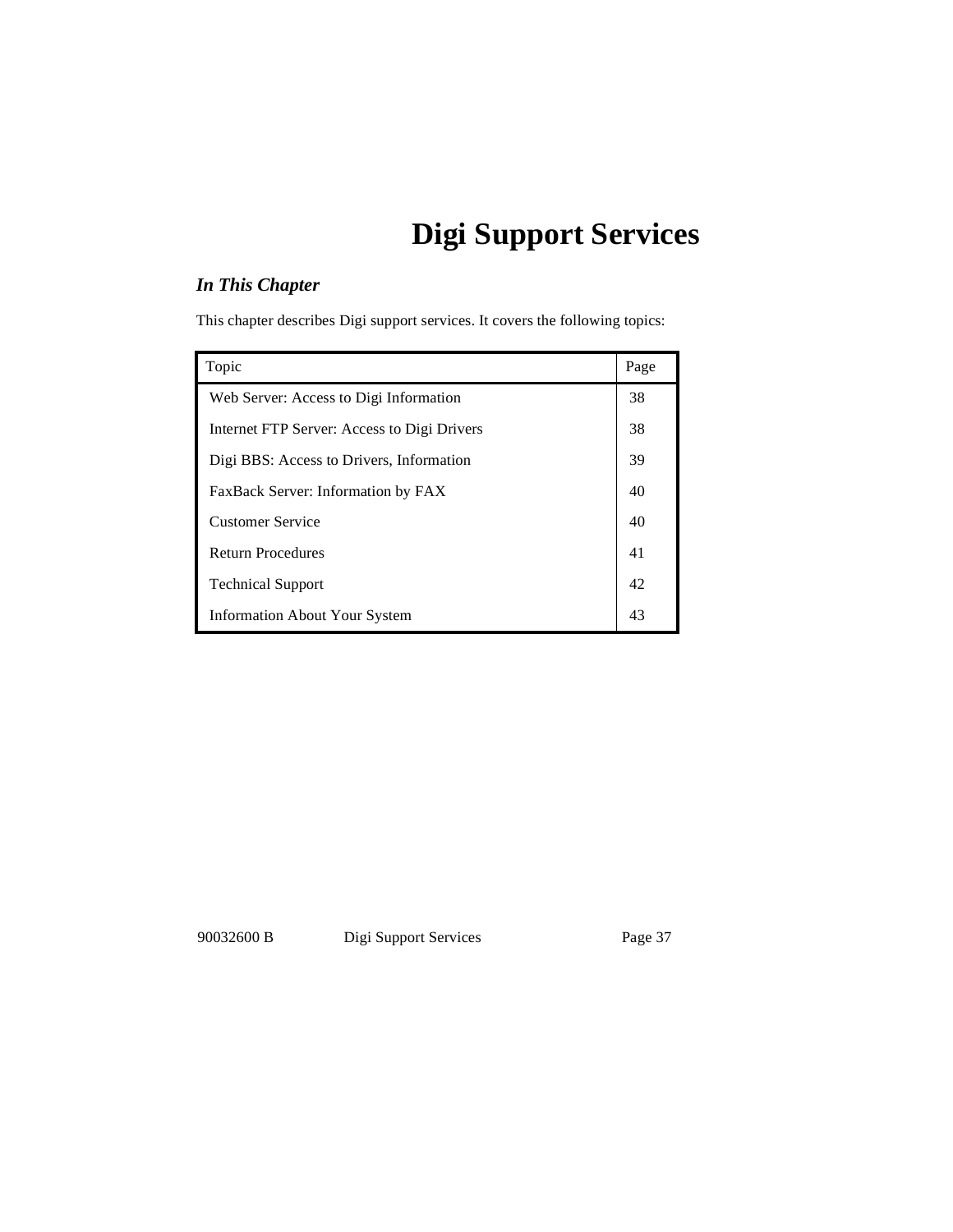### <span id="page-49-0"></span>*Web Server: Access to Digi Information*

#### **Purpose**

The Digi Web server provides you with access to product information, drivers, manuals, new product announcements, programs, related installation information and application stories.

#### **Address**

You can access the Web server at http://www.dgii.com.

### *Internet FTP Server: Access to Digi Drivers*

#### **Purpose**

The Digi anonymous FTP server provides you with access to Digi drivers and related installation information.

#### **Address**

You can access the FTP server at ftp.dgii.com.

#### **Tips on Using the FTP Server**

When you access the Digi FTP server, do the following:

- Log in as anonymous
- Enter your E-mail address when asked for a password.
- Locate drivers and related installation tips in the appropriate operating system/board type directory.
- Enter "bin" before downloading any driver files to ensure proper binary transfer.
- Enter "ASCII" before downloading ASCII text files.
- See the text file, *download.doc* for information on uncompressing files after downloading.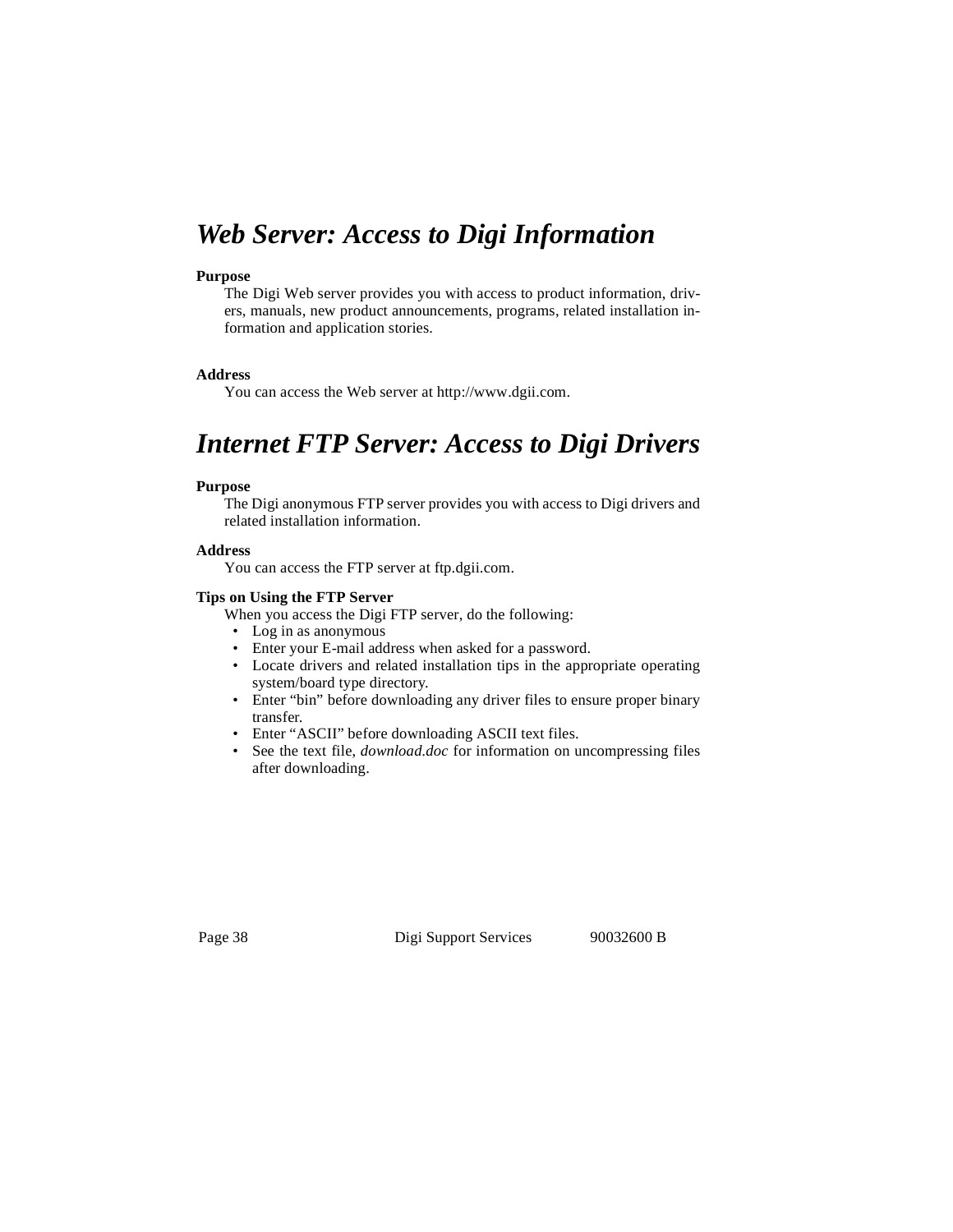### <span id="page-50-0"></span>*Digi BBS: Access to Drivers, Information*

#### **Purpose**

The Digi electronic bulletin board service (BBS) provides the following:

- Access to general and technical information about Digi's products
- Access to the most recent software driver updates and upgrades
- An opportunity to leave messages for Technical Support regarding Digi products.

#### **Modem Support**

The Digi BBS supports the following:

- Line speeds of 1200, 2400, 9600, 14,400, and 28,800 bps
- V.32, HST 14.4, V.42 and V.42bis standards, with full MNP class 15 error correction and data compression.
- Modem settings of eight bits, no parity and one stop bit (8 N 1), though other settings may also work.
- Zmodem, Xmodem, Ymodem, Kermit and other download protocols.

#### **Telephone Numbers**

Here are the telephone numbers for access to the BBS:

- In North America: (612) 912-4800
- In Europe: +49 221 9205211
- In Asia:  $+65$  735 2460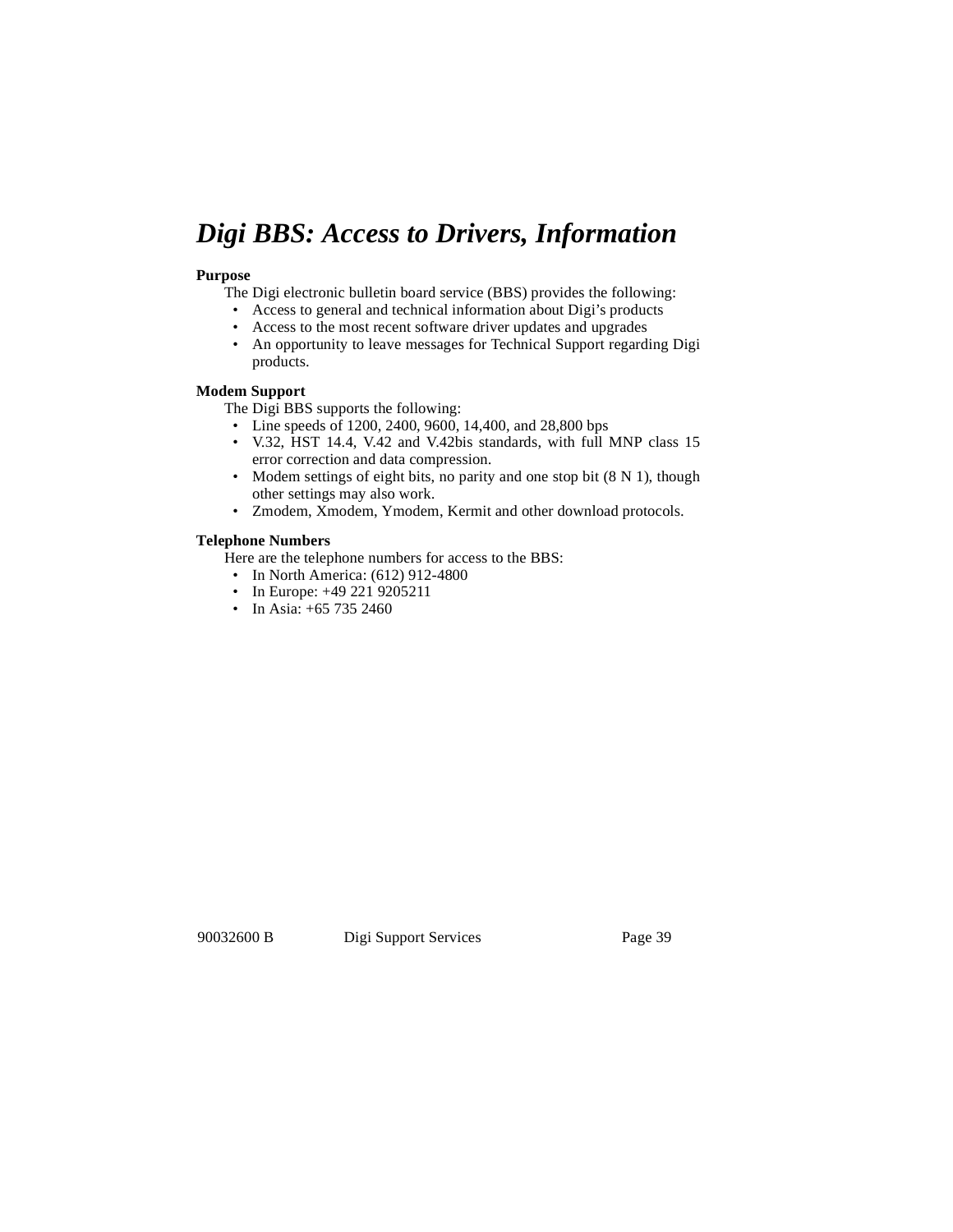### <span id="page-51-0"></span>*FaxBack Server: Information by FAX*

#### **Purpose**

The FaxBack server provides you with manuals and technical information by FAX.

#### **How to Use the FaxBack Server**

Call (612) 912-4990 on a touch-tone telephone and listen for instructions.

### *Customer Service*

#### **Purpose**

Digi's staff of customer service representatives can help you with the following:

- Software and documentation update requests
- Returned Merchandise Authorizations (RMAs)—if you need to return your Digi product for repair.

#### **How to Reach Customer Service**

To reach Customer Service, do any of the following:

- Telephone (612) 912-3456
- Fax (612) 912-4959
- Send E-mail to cust\_serv@dgii.com (Please include your telephone and FAX numbers.)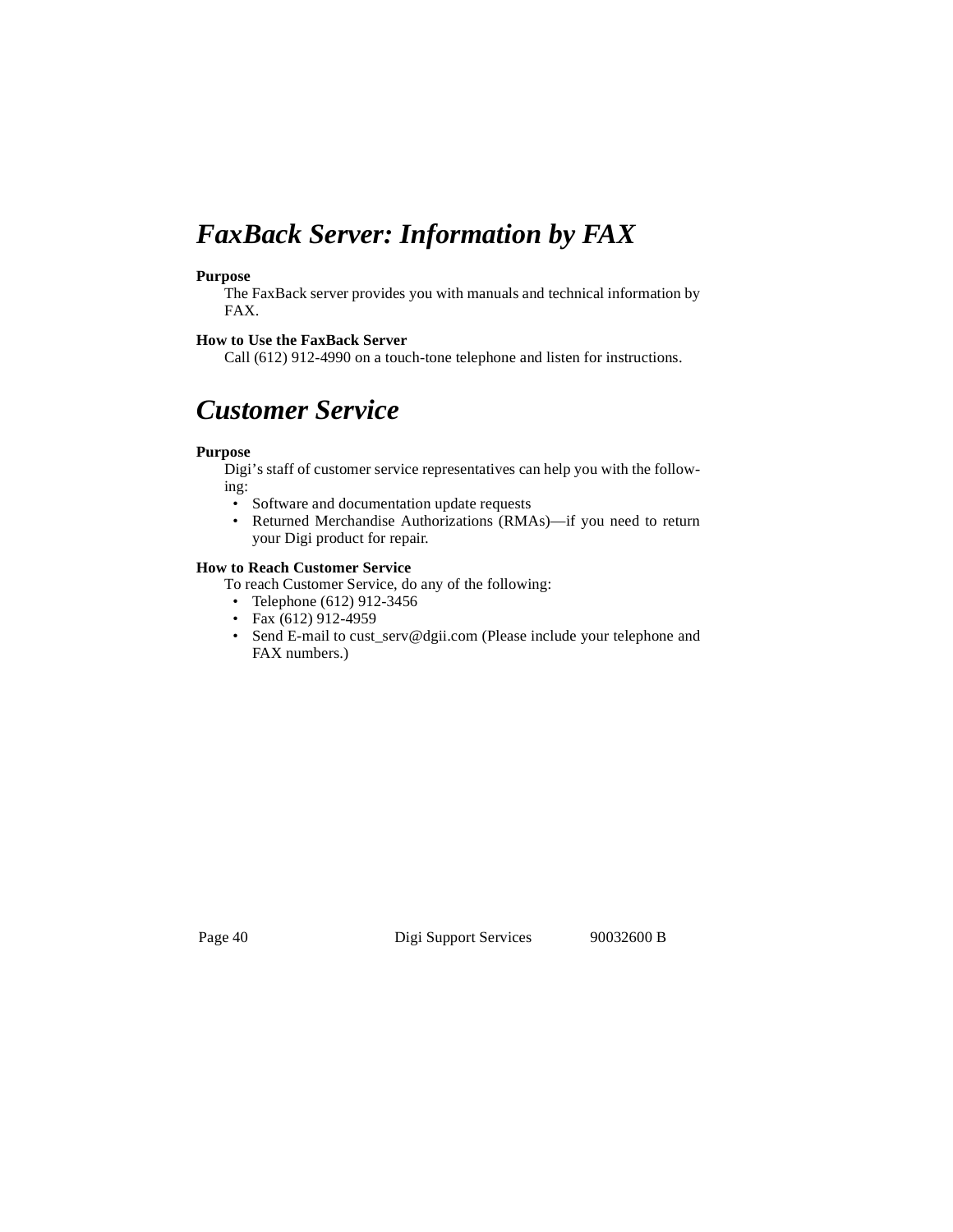### <span id="page-52-0"></span>*Return Procedures*

#### **Warranty Information**

Digi products have a five-year parts and labor warranty, and Digi assumes responsibility for any defective parts, according to the limits specified in the warranty. However, many problems are due to factors other than product defects. To save you time and possibly additional cost, Digi asks that you first try to resolve difficulties by contacting our technical support representatives at (612) 912-3456.

#### **Return Procedure**

To return your Digi product for repair do the following:

- Obtain an RMA (Returned Merchandise Authorization) number from a Digi customer service representative.
- Place the RMA number on the shipping carton, on or near the address label.
- Ship authorized returns to Digi International, 10000 West 76th Street, Eden Prairie, MN 55344.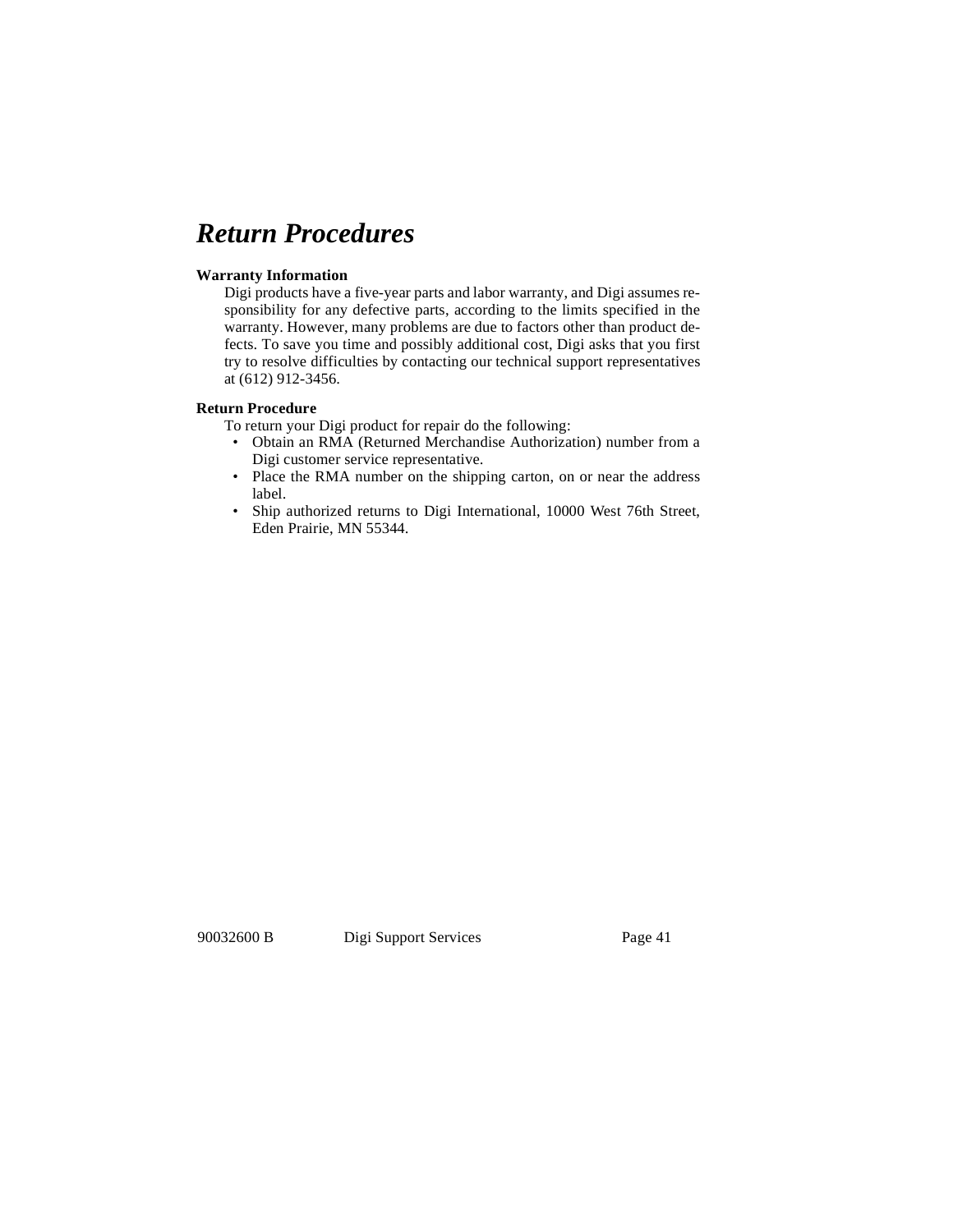### <span id="page-53-0"></span>*Technical Support*

#### **Introduction**

If you experience difficulty with a product, Digi has a staff of technical support specialists to assist you.

#### **Support Process**

Follow this process to resolve the problem with Digi products:

- First, contact your Digi dealer or distributor. They provide first-level technical support and have the training to help you with any installation questions or difficulties you may have.
- If you still experience difficulties (after contacting first-level support), contact Digi Support Services.

#### **Tips for When You Call Technical Support**

Here are some tips to ensure that your call to Technical Support is productive:

- Prior to calling, please fill out the form "Information About Your System" that follows. The information you supply here provides your technical support representative with a clear picture of your system and any potential conflicts between devices.
- Please call from a position where you can operate your system.

#### **How to Contact Digi Technical Support**

To reach Digi Technical Support:

- In USA: Telephone (612) 912-3456; FAX (615) 834-5399; E-mail support@dgii.com
- In Europe: Telephone +49 221 920520; FAX +49 221 9205210; E-mail support@dgii.com
- In Asia: Telephone +65 732 1318; FAX +65 732 1312; E-mail support@dgii.com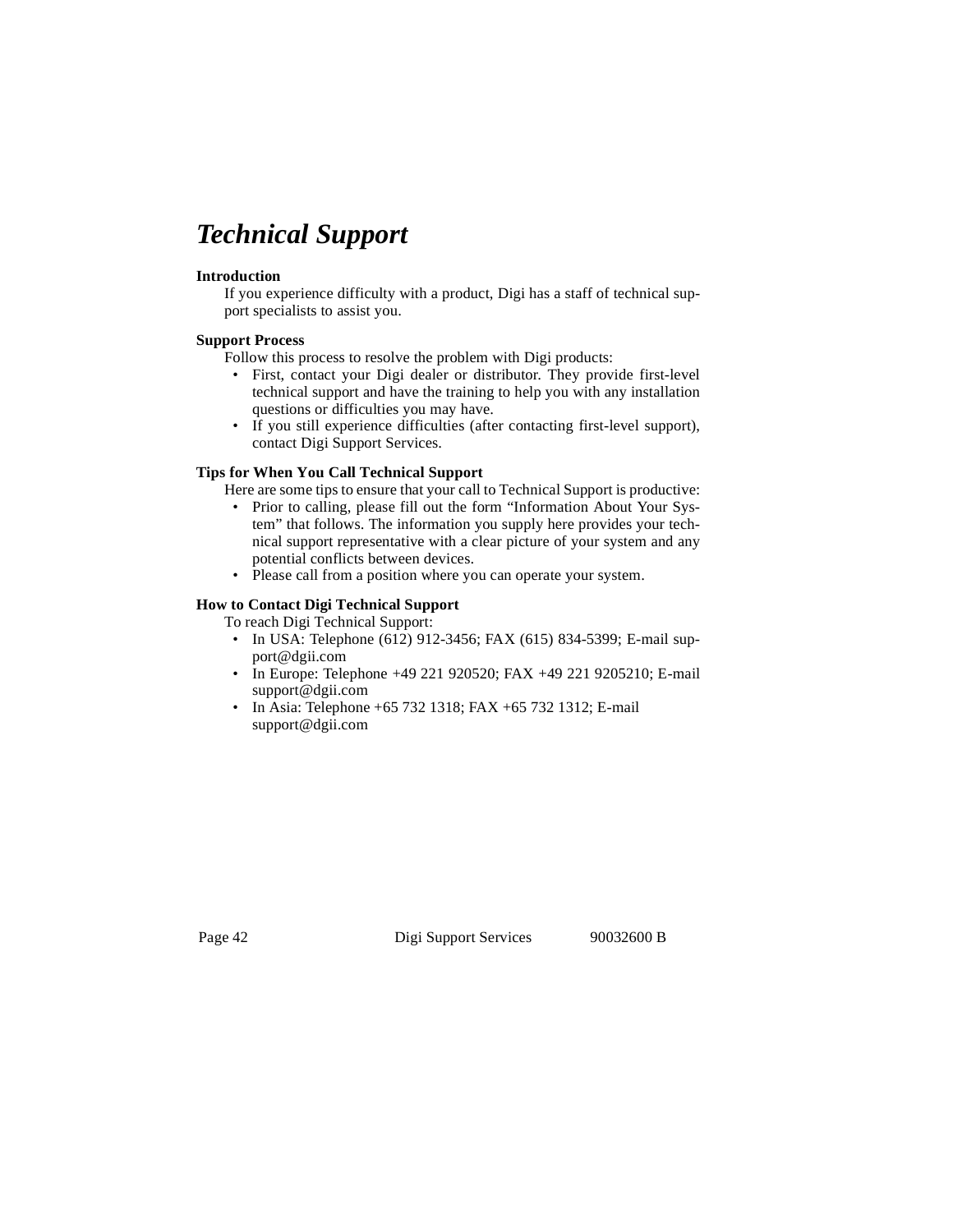### <span id="page-54-0"></span>**Information About Your System**

| Hard disk controller: |
|-----------------------|
| Type:                 |
|                       |
|                       |
| IRQ:                  |
| LAN card:             |
|                       |
|                       |
|                       |
|                       |
| Other                 |
|                       |
|                       |
|                       |
|                       |

90032600 B

Digi Support Services

Page 43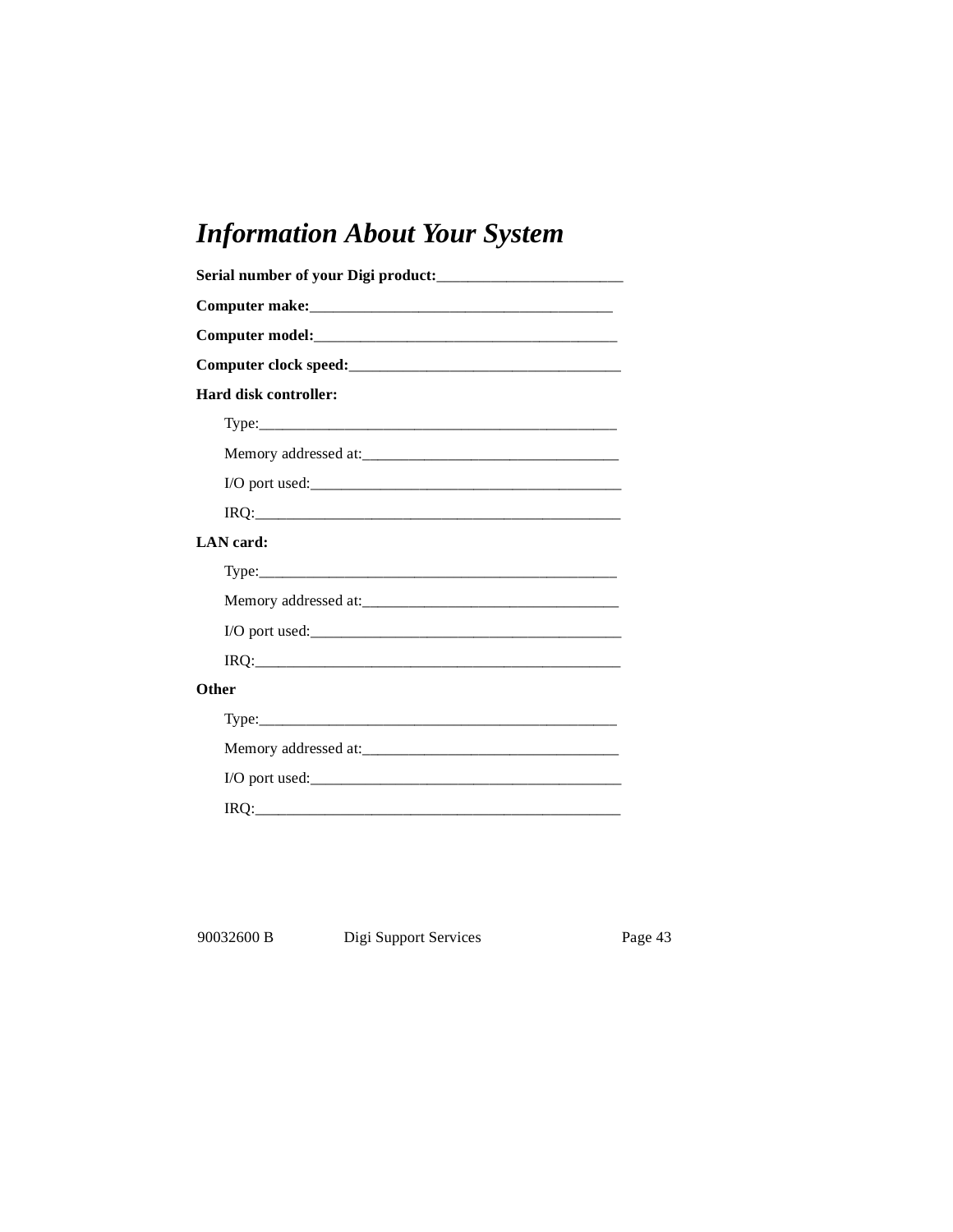Page 44 Digi Support Services 90032600 B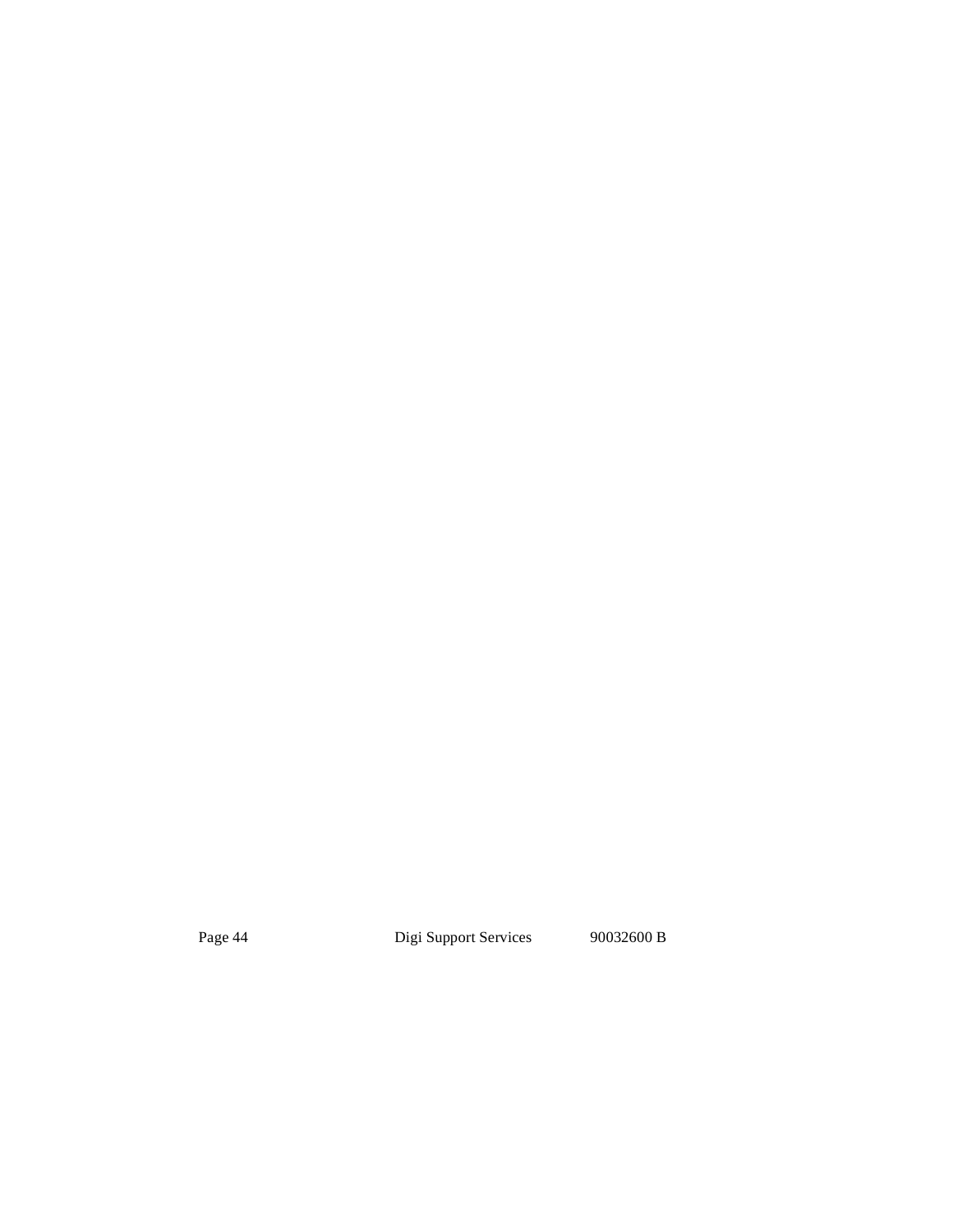### **Index**

16-bit slot ISA [11](#page-22-0) 32-bit extension [19](#page-30-0)

#### **A**

ADF files [20](#page-31-0) audience [vii](#page-6-0)

#### **C**

cables [33](#page-44-0) Canada, industry compliance [xii](#page-11-0) components [2](#page-13-0) customer service [40](#page-51-0)

#### **D**

DIGIMMAP.EXE [12](#page-23-0), [22](#page-33-0) DIP switch [6](#page-17-0)

#### **E**

EIA-232 [8](#page-19-0), [16](#page-27-0) EIA-422/48 [8,](#page-19-0) [16](#page-27-0) electrical interfaces [1](#page-12-0) electronic emissions notices [x](#page-9-0) emissions standards xi environmental [30](#page-41-0), [31](#page-42-0) environmental requirements [29](#page-40-0)

#### **F**

FaxBack server [40](#page-51-0) FCC [x](#page-9-0) features [1](#page-12-0) FTP server [38](#page-49-0)

#### **G**

glossary [ix](#page-8-0)

#### **H**

homologation [1](#page-12-0)

#### **I**

I/O address [6](#page-17-0) ISA adapter [6](#page-17-0) I/O address ranges [6](#page-17-0) IBM Reference Diskette [20](#page-31-0) immunity standards xi installation SyncPort ISA adapter [8](#page-19-0) SyncPort Micro Channel [19](#page-30-0) SyncPort PCI adapter [26](#page-37-0) ISA [ix](#page-8-0), [2](#page-13-0) ISA adapter default [6](#page-17-0) DIP switch [6](#page-17-0) jumper J3 [8](#page-19-0) power requirements [29](#page-40-0) V.11 [8](#page-19-0) V.24 [8](#page-19-0) V.35 [8](#page-19-0) V.36 [8](#page-19-0) ISA bus [1](#page-12-0)

#### **J**

J3, jumper [6](#page-17-0)

90032600 B Index 45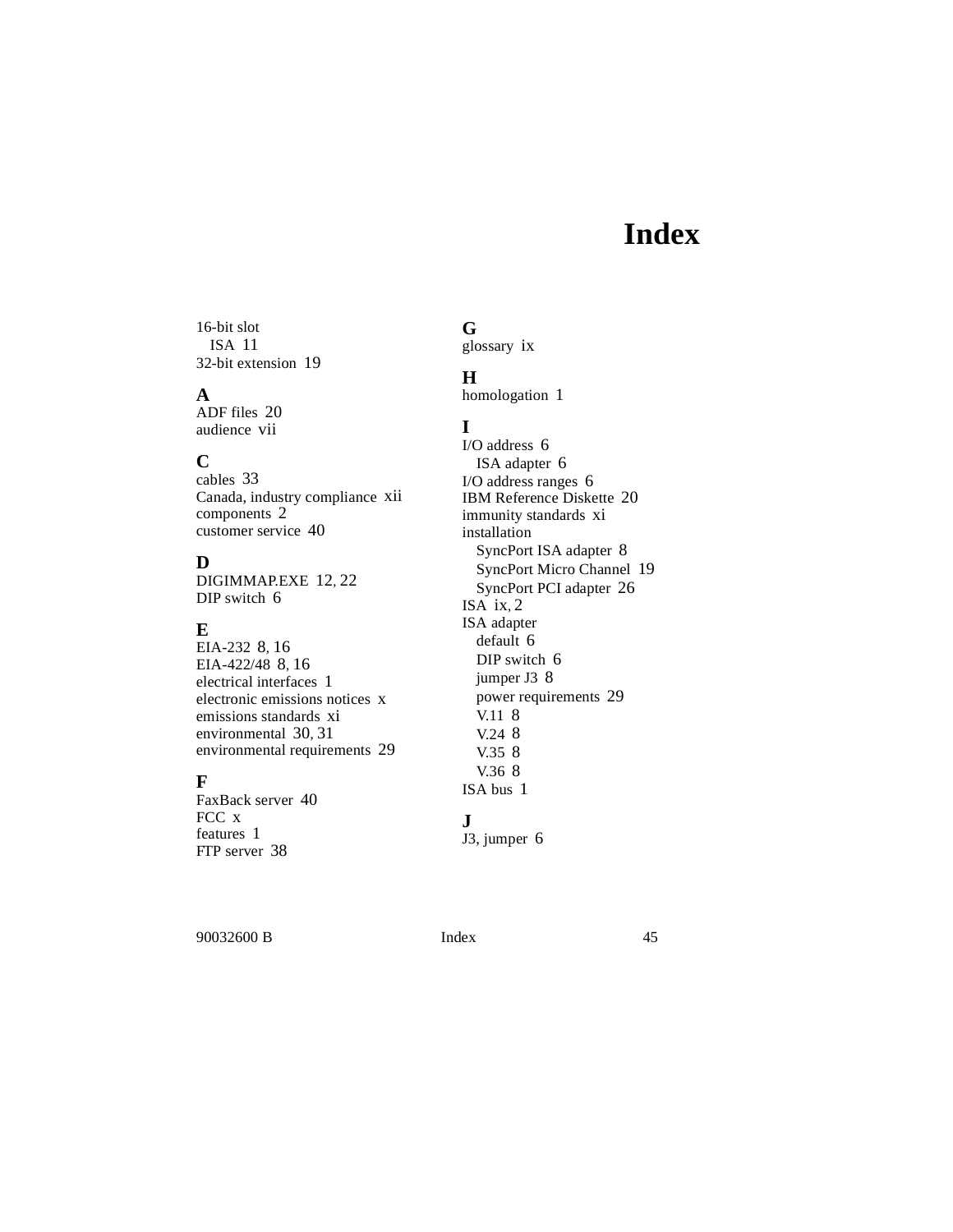#### $\mathbf{L}$

LAN [ix](#page-8-0) Line 1 [8](#page-19-0)

#### **M**

mechanical information [29](#page-40-0) memory map utility ISA [12](#page-23-0) Micro Channel [22](#page-33-0) memory start address [20](#page-31-0) Micro Channel mechanical [30](#page-41-0) Micro Channel adapter [15](#page-26-0) environment [30](#page-41-0) installation [19](#page-30-0) overview [15](#page-26-0) power [30](#page-41-0) serial number [15](#page-26-0) V.11 [16](#page-27-0) V.24 [16](#page-27-0) V.35 [16](#page-27-0) V.36 [16](#page-27-0) Micro Channel architecture [ix](#page-8-0), [2](#page-13-0) modem cables [33](#page-44-0)

#### **O**

overview ISA [5](#page-16-0) Micro Channel [15](#page-26-0) PCI [25](#page-36-0)

#### **P**

PCI [ix,](#page-8-0) [2](#page-13-0) PCI adapter [31](#page-42-0) environmental [31](#page-42-0) installation [26](#page-37-0) mechanical [31](#page-42-0)

overview [25](#page-36-0) power [31](#page-42-0) PCI bus [2](#page-13-0) Peripheral Component Interconnect [2](#page-13-0) power requirements [29](#page-40-0), [30](#page-41-0) PS/2 compatible machines [20](#page-31-0) Publication [viii](#page-7-0) purpose [vii](#page-6-0)

#### **R**

reference material [vii](#page-6-0) return procedures [41](#page-52-0) RISC processor [1](#page-12-0) RS-6000 system [20](#page-31-0)

#### **S**

Safety [xi](#page-10-0) safety standards [xi](#page-10-0) scope [vii](#page-6-0) serial number [5,](#page-16-0) [15](#page-26-0) support services [37](#page-48-0)–[41](#page-52-0) surge protection [1](#page-12-0) switch address [7](#page-18-0) SyncPort adapter [1](#page-12-0) SyncPort modem cables [33](#page-44-0)

#### **T**

technical support [viii,](#page-7-0) [42](#page-53-0)

#### **U**

UD-PCI.EXE [28](#page-39-0) UD-RISC.EXE [13,](#page-24-0) [23](#page-34-0) user diagnostics ISA [13](#page-24-0) Micro Channel [23](#page-34-0) PCI [28](#page-39-0)

#### **V**

V.11 [8](#page-19-0), [16](#page-27-0)

46 Index 90032600 A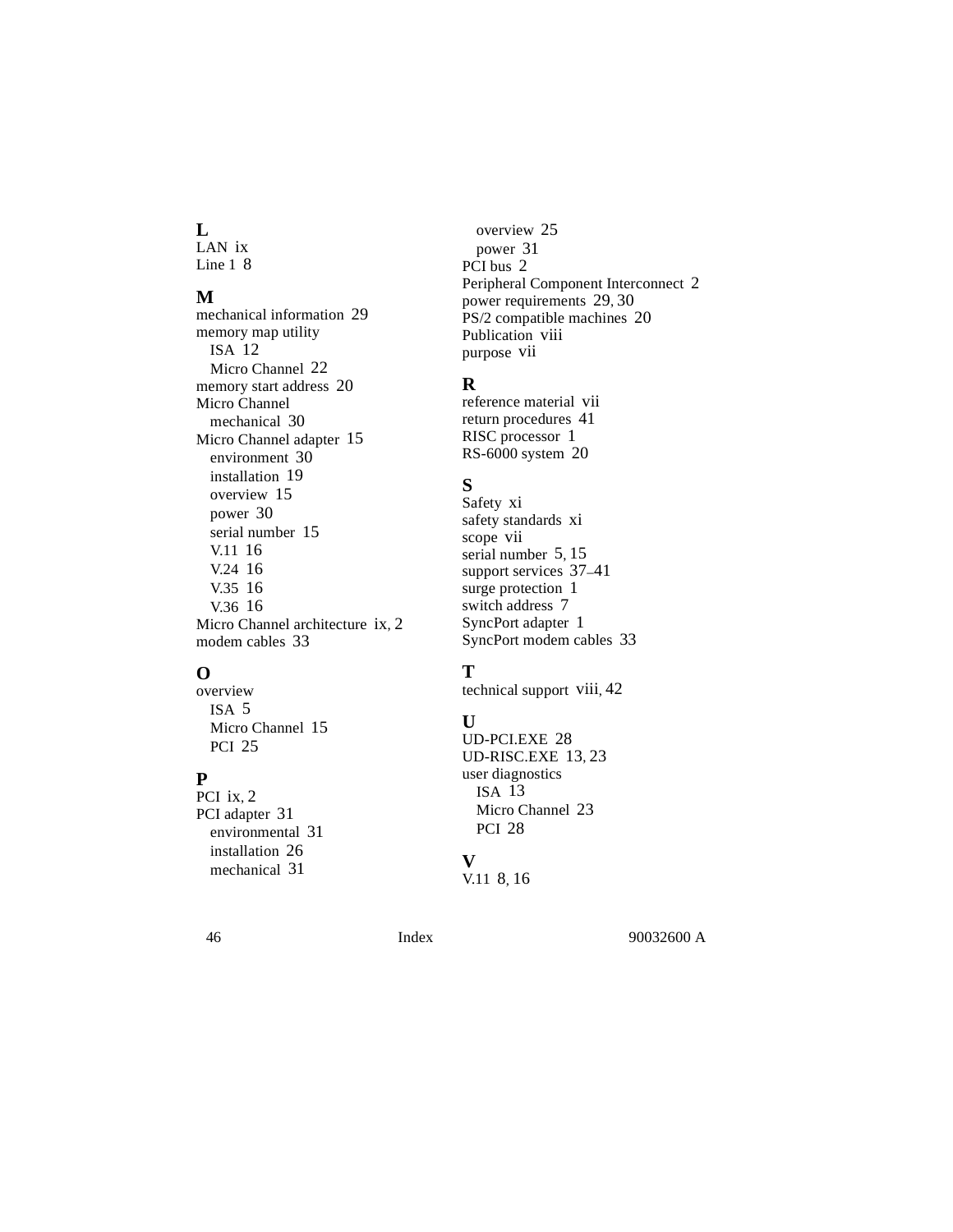V.11 modem cable [33](#page-44-0) V.24 [8](#page-19-0), [16](#page-27-0) V.24 modem cable [34](#page-45-0) V.28 [8](#page-19-0), [16](#page-27-0) V.35 [8](#page-19-0), [16](#page-27-0) V.35 modem cable [35](#page-46-0) V.36 [8](#page-19-0), [16](#page-27-0) V.36 modem cable [36](#page-47-0)

#### **W**

WAN [ix](#page-8-0) WAN electrical interface [8,](#page-19-0) [16](#page-27-0) warranty information [41](#page-52-0) World Wide Web server [38](#page-49-0)